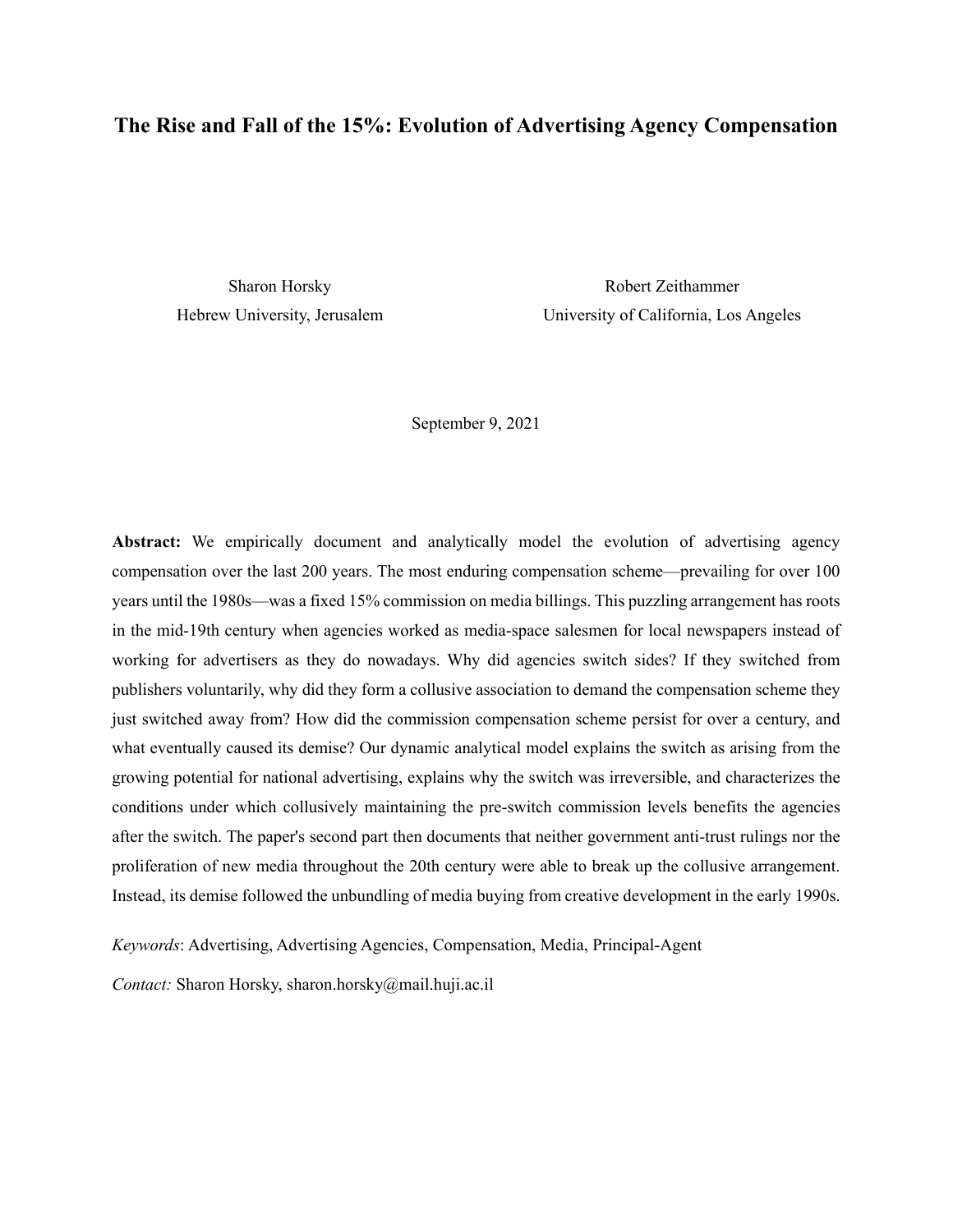#### **1. Introduction**

Our paper models and explains the forces underlying historical shifts in advertising agency compensation. We start with a brief chronological overview of three distinct historical epochs outlined in Table 1. In the first epoch — from the emergence of mass advertising in the 1840s to approximately the 1880s — the agents sold media space on behalf of local newspapers and received a commission on the revenue they generated, consistent with agency theory of salesforce compensation (e.g., Holstrom 1979, Basu et al. 1985). An industry standard emerged, whereby these "sales" agents were paid 15% commission nationwide.

In the second epoch—for about a century, starting in the 1880s —the agencies switched sides to work for the advertisers and put effort into creative work, but they continued to be paid the 15% commission on media billings as in the preceding epoch. At first, observing an agent compensated on a commission basis seems consistent with the large marketing literature on salesforce incentives. But upon further reflection, the second-epoch advertising agency was a buyer of media, not a seller of it like the agents from the salesforce literature. Unlike in the previous epoch, the commission compensation scheme is thus not easily rationalized, because its incentives do not seem aligned with those of the principal (the advertiser): the commission gives neither an incentive to be frugal with the advertising budget nor an incentive to be as creative as possible. We document that this scheme was kept in place by a cartel-like *recognition system* in which the agencies and the publishers colluded to keep advertiser costs high. The collusion survived the emergence of new media such as radio and TV, as well as a 1956 antitrust ruling against it.

**Table 1: Timeline of Compensation Plans** 

| Epoch                           | I: $1840s - 1880s$                    | $II: 1880s - 1980s$                     | III: 1980s-current                  |
|---------------------------------|---------------------------------------|-----------------------------------------|-------------------------------------|
| Principal                       | Newspaper Publisher                   | <b>Advertiser Firm</b>                  | <b>Advertiser Firm</b>              |
| Agent                           | Newspaper Agent                       | <b>Advertising Agency</b>               | <b>Advertising Agency</b>           |
| <b>Compensation</b><br>of Agent | 15% commission<br>of media space sold | 15% commission<br>of media space bought | Agency's Cost-Plus<br>(labor-based) |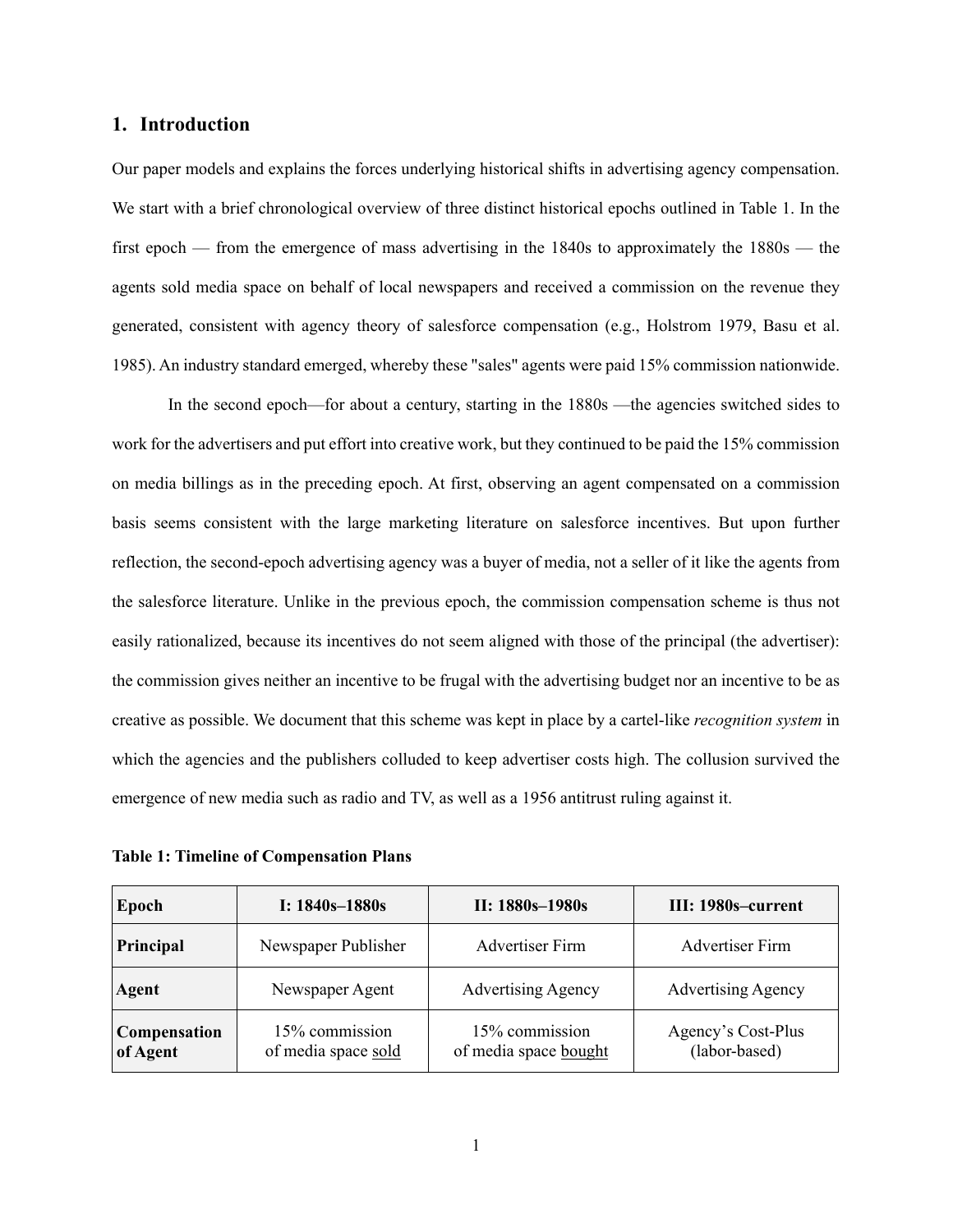Starting in the late 1980s, the third epoch brought the trend of unbundling of the creative and media services from a single full-service agency to multiple specialized players (Horsky 2006). With the advertisers' media budgets no longer flowing through the agencies working on creative copy, the agencies were no longer able to sustain the collusive arrangement and fairly rapidly acceded to labor-based compensation. Labor-based compensation prevails today, including in much but not all of the digital advertising space (agencies specializing in buying digital media usually charge a commission).

To explain the history outlined above, we first provide a formal analytical model of the first two epochs and then explain the transition from the second to the third epoch using a simple theoretical argument supported empirically by a detailed time series of compensation schemes and agency types.

 The first two epochs raise several questions: Why did the agencies switch sides around the time of the emergence of national advertisers? Why—having switched sides—did the agencies then actually prefer to be paid according to their old contracts with the publishers? And why were they unable to get back their old publisher contracts? We now briefly outline the main assumptions and results of our stylized model that answers these questions: our model assumes a nation that consists of two cities, each with local retailers and service providers, and a local publisher who has an audience of local consumers. The retailers and service providers in each city want to let the local consumers know about their goods and persuade them to buy. Because the idea of paid advertising is initially new, potential advertisers require persuasion to buy advertisements in the publishers' newspapers. Publishers do not have the skills to find and persuade potential advertisers, so they contract with independent agents who do. Each city thus initially has a sales agent exclusively working for the local publisher to attract new local advertisers, and the agent is compensated with a share of the advertising revenue as is standard in sales and predicted by contract theory (e.g., Holstrom 1979, Basu et al. 1985).

The key novel element of our model is the accumulation of seasoned advertisers over time. We assume that once a retailer or service provider is "acquired" by the agent to place an ad with the publisher, the publisher easily "retains" the advertiser in the future as a seasoned local advertiser. After all, the publisher merely has to read his own paper to see who the seasoned advertisers are. Although all advertising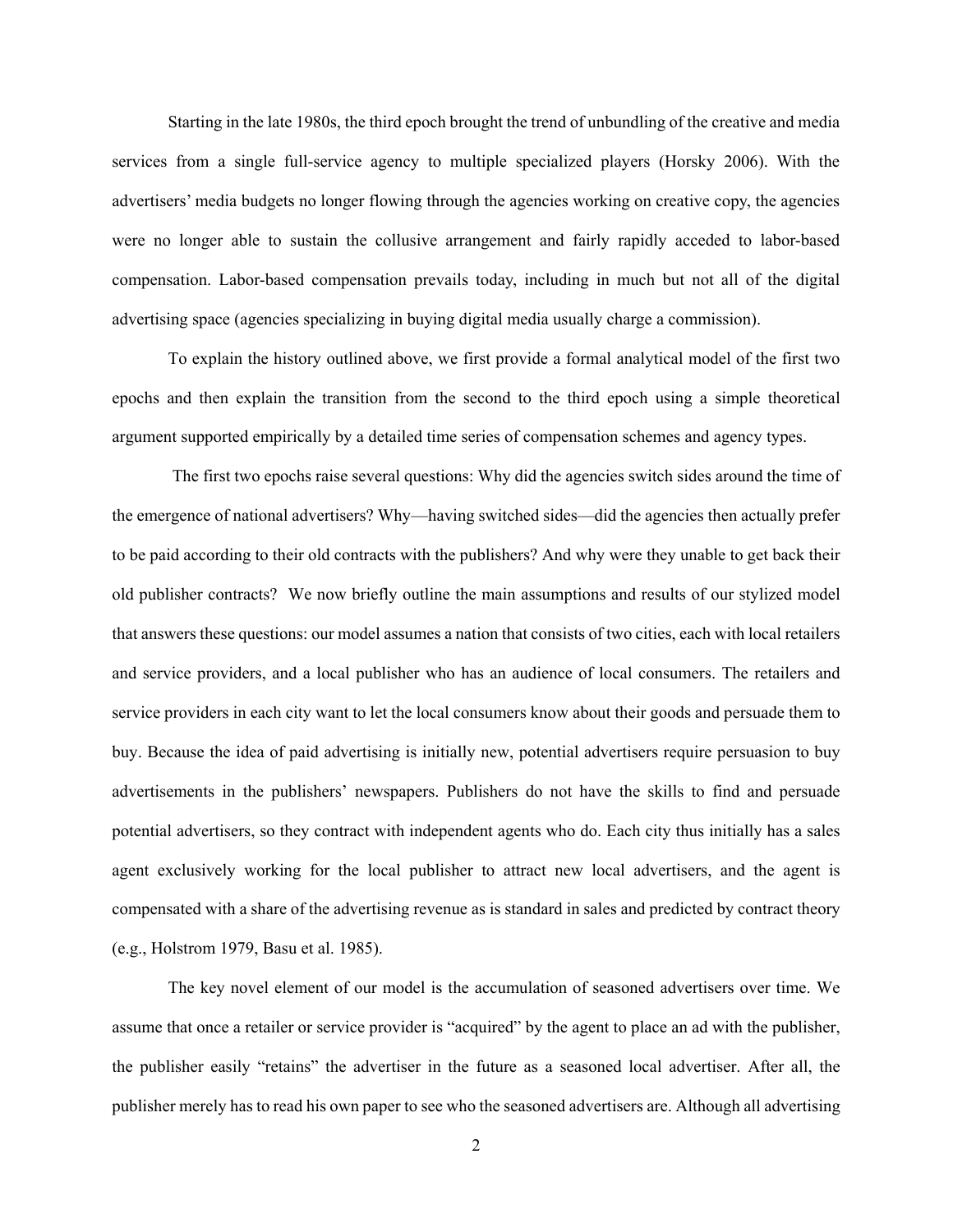is initially local – local advertisers catering to local consumers via a local publisher, we assume that some advertisers have the potential to go national (i.e. advertise in both cities of our stylized nation), and only their local agent knows about this potential and can help them achieve it. As these advertisers with national potential accumulate in the agents' proverbial rolodexes, the agent in each city has an increasingly lucrative option to quit working exclusively for his publisher and bring some of the advertisers he found to the publisher in the other city (i.e. sell them to the publisher in the other city as new acquisitions). Publishers know about this gradually strengthening outside option of their agents, and so they pay the agents more and more over time until a moment when it is more profitable to just rely on their accumulated seasoned advertisers and let the agents take some advertisers national.

Thus, some advertisers eventually become national in our model at the same time that agents break their contracts with publishers and start representing the national advertisers. The agents have to switch sides and work for the advertisers because they cannot simply go back to working for their publishers at their old lucrative compensation packages: their outside option of taking some advertisers national is used up at that point in time. Because the national advertisers are seasoned in both cities by construction, they do not want to pay the agents for mere representation, and the agents need to provide added value to continue getting compensated by them. We call the added value "creativity" and model it as an increase in advertising effectiveness made possible by the agent's creative effort. To select an agent, each advertiser holds a contest, in which agents pitch their creative ideas. But how should the winner of the contest be compensated? Does paying their agents a commission on media billings make sense for the advertisers? And how high should the commission be?

At first, advertisers paying their agencies commission on media billings seems wrong, because it seems to give the agent an incentive to spend more on media buying. However, just like a realtor does not decide how much to offer on a house, the advertising agency does not decide the advertiser's media budget. In other words, the fact that agencies were paid a commission on media billings does not mean the agencies were handed a blank check and a classical salary-plus-commission contract common in sales compensation. In our model, we rationalize the commission structure by assuming the winning agency can capture a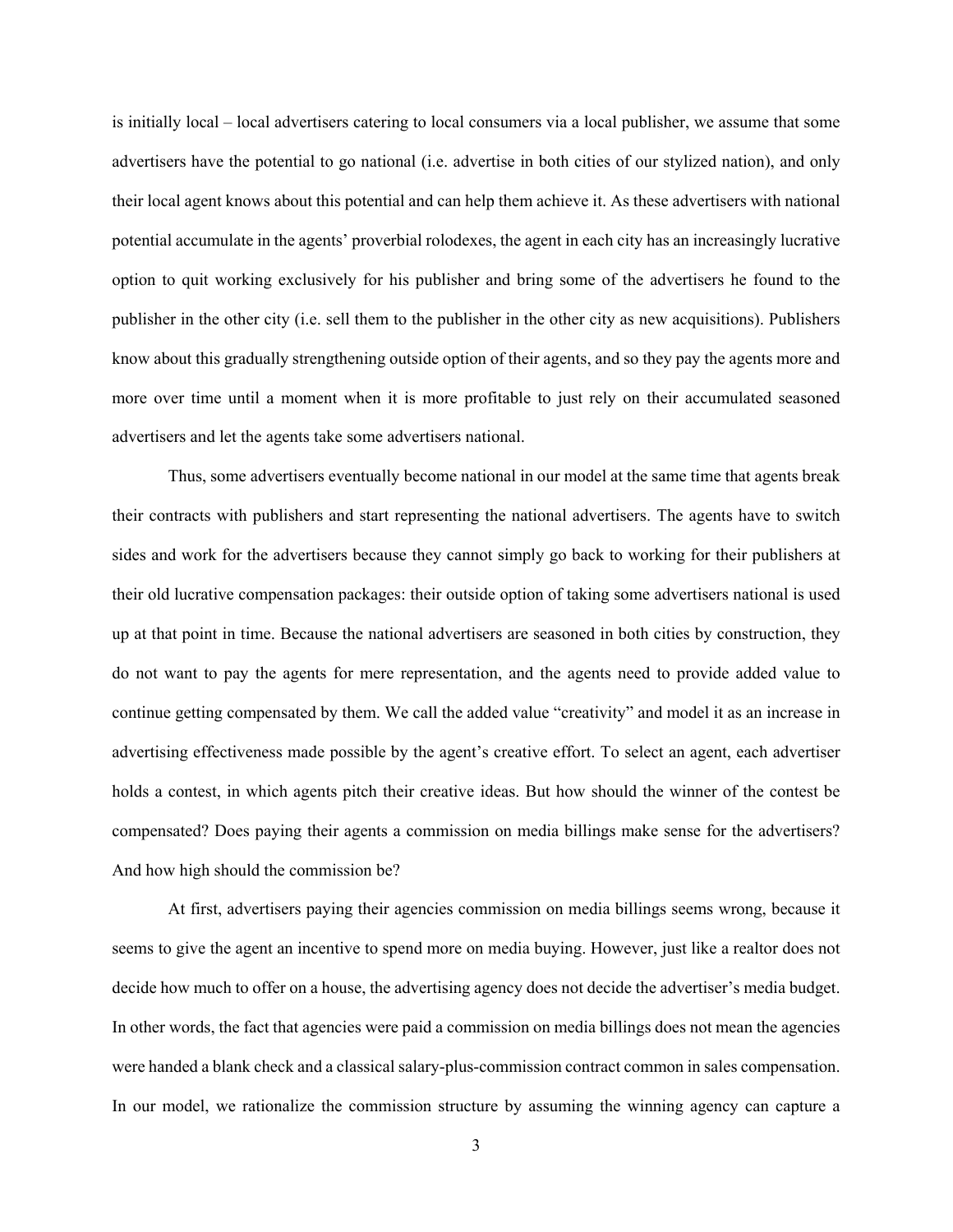portion of its added value over the runner-up agency in the contest, and this added value is naturally scaled by the size of the advertising budget. We show how competition among agencies erodes the portion of this added value the agency with the best creative idea can appropriate, and we characterize the conditions under which the competitive commission amount is lower than the optimal commission offered by publishers during the previous epochs. We find that once the agents switch sides and start primarily working to provide creative ideas for advertisers, the commission levels naturally arising from the creative pitch contests are often smaller than the commission levels agents used to get from publishers. We thus explain the incentives for the agents to form a cartel with the publishers, reduce entry of new agents (who would drive the competitive commission levels even further down), and successfully demand compensation in line with their old commission levels from when they were working for publishers to acquire new advertisers.

Our formal analytical model covers the first two epochs in the history of advertising agency compensation (see Table 1) and stops short of modeling how the collusive arrangement eventually fell apart in the late  $20<sup>th</sup>$  century. To model that historical epoch, we rely on Horsky's (2006) explanation of the unbundling of the media buying and creative services, and we document empirically that this infusion of new entrants into the agency market eventually broke the collusive arrangement that characterized the second epoch. To estimate the types of compensation schemes used during the transition from the second epoch to the third epoch, we rely on triennial surveys by Association of National Advertisers (ANA). The time series shows that after the sharp rise in unbundling between 1991 and 1994, the proportion of advertisers using billings-based compensation fell from 61% in 1994 to 10% in 2003, with most advertisers switching to fee-based compensation during the same period.

In this paper, we contribute to the academically under-researched area concerning the relationship between firms and their advertising agencies. The quantitative marketing literature in this area is sparse and includes the following: Gross (1972) and Horsky et al. (2016), who address the design of the competition to select an ad agency; Villas-Boas (1994), who examines the potential benefits had agencies been allowed to service competitive accounts; Silk and Berndt (1993), who find scale and scope economies in advertising agency costs; Horsky (2006), who examines the conditions under which an advertiser should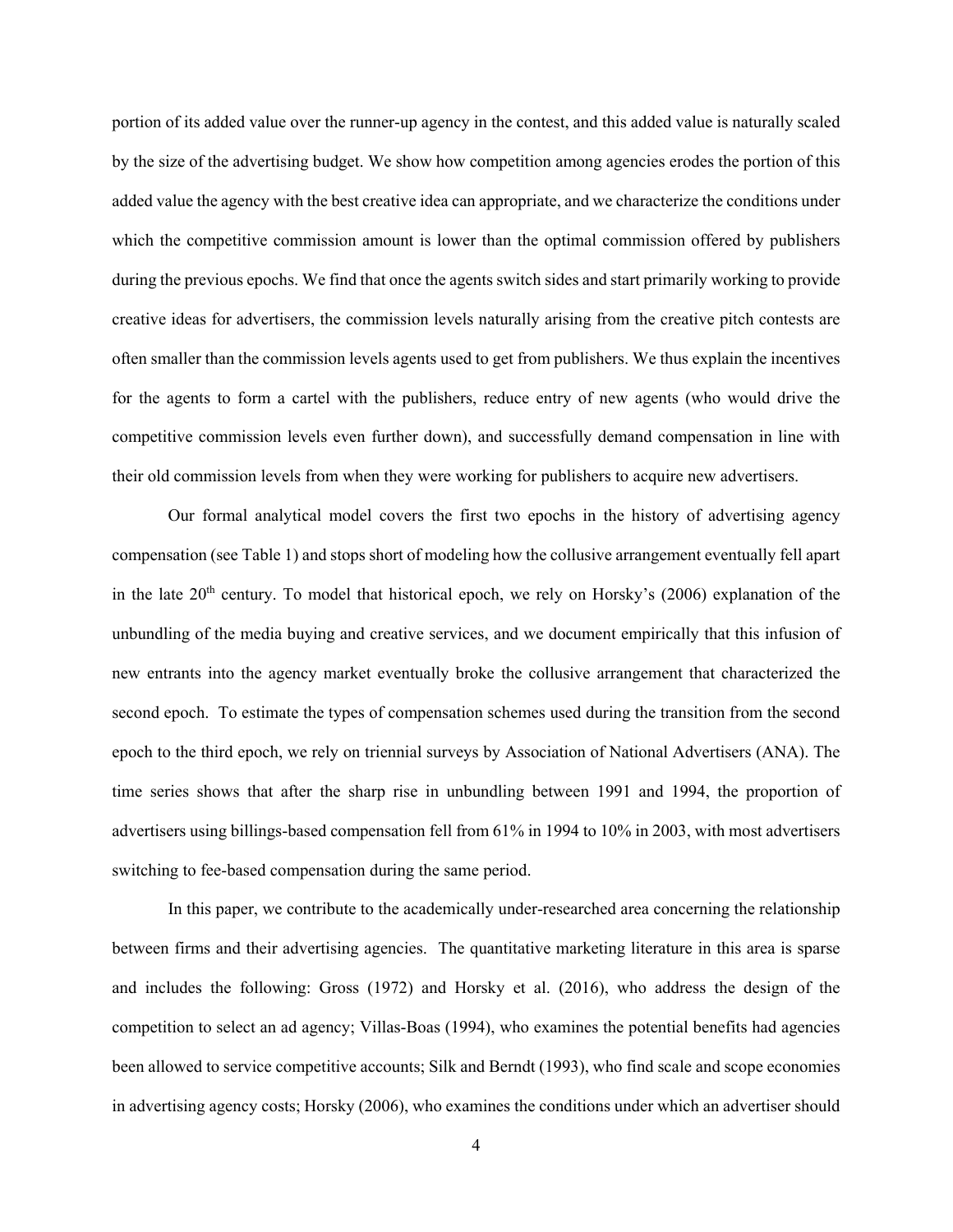unbundle the creative and media services to two separate providers; Horsky et al. (2012) who analyze internalization of some tasks, and Wernerfelt et al. (2021) who use the internalization of some task to test different theories of the firm. All of this previous work takes the type of the compensation scheme as exogenously given, whereas we focus here on the ways it has changed over the last centuries.

We are aware of only two papers that address the choice of compensation scheme: Spake et al (1999) who advocate for basing the agency compensation on its added value to advertiser profits instead of using the commission on media billings, and Hao (2005) who focuses on the design of an incentive-based scheme in a standard principal-agent framework modified with an exogenous budget constraint of the principal. These papers are complementary to our as they focus on specific issues in agency compensation while we analyze the overall evolution of it over time.

Within the large field of contract theory (e.g., Jensen and Meckling 1976; Holmstrom 1979; Grossman and Hart 1983; Holmstrom and Milgrom 1987, 1991), our model is most related to Fudenberg and Rayo (2019), who also analyze a dynamic model in which the principal is effectively paying the agent today to develop the agent's outside option for tomorrow. Their principal has an incentive to weaken incentives early so that the agent stays around longer. Unlike their principal, our principal has no commitment and faces a symmetric competitor. To make our analysis tractable, we also assume the principal is myopic, effectively abstracting from the key tension Fudenberg and Rayo study. Instead, we show how the competition gradually unravels the exclusive relationship and drives the agent to look for other employers.

Our paper also contributes to the literature on cartel stability in that we document a stable collusive arrangement that lasted for over 100 years and survived multiple anti-trust rulings. The longevity of the arrangement is surprising given the much more short-lived cartels that started at the same time, such as the Joint Executive Committee (JEC), analyzed by Ellison (1994). We can only speculate about the sources of this stability, and we do so in the Discussion section. The Discussion section also highlight several parallels between the recognition system of the advertising agencies we study and another long-lived collusive arrangement: the National Association of Realtors analyzed by Levitt, Syverson, and Ferreira (2008).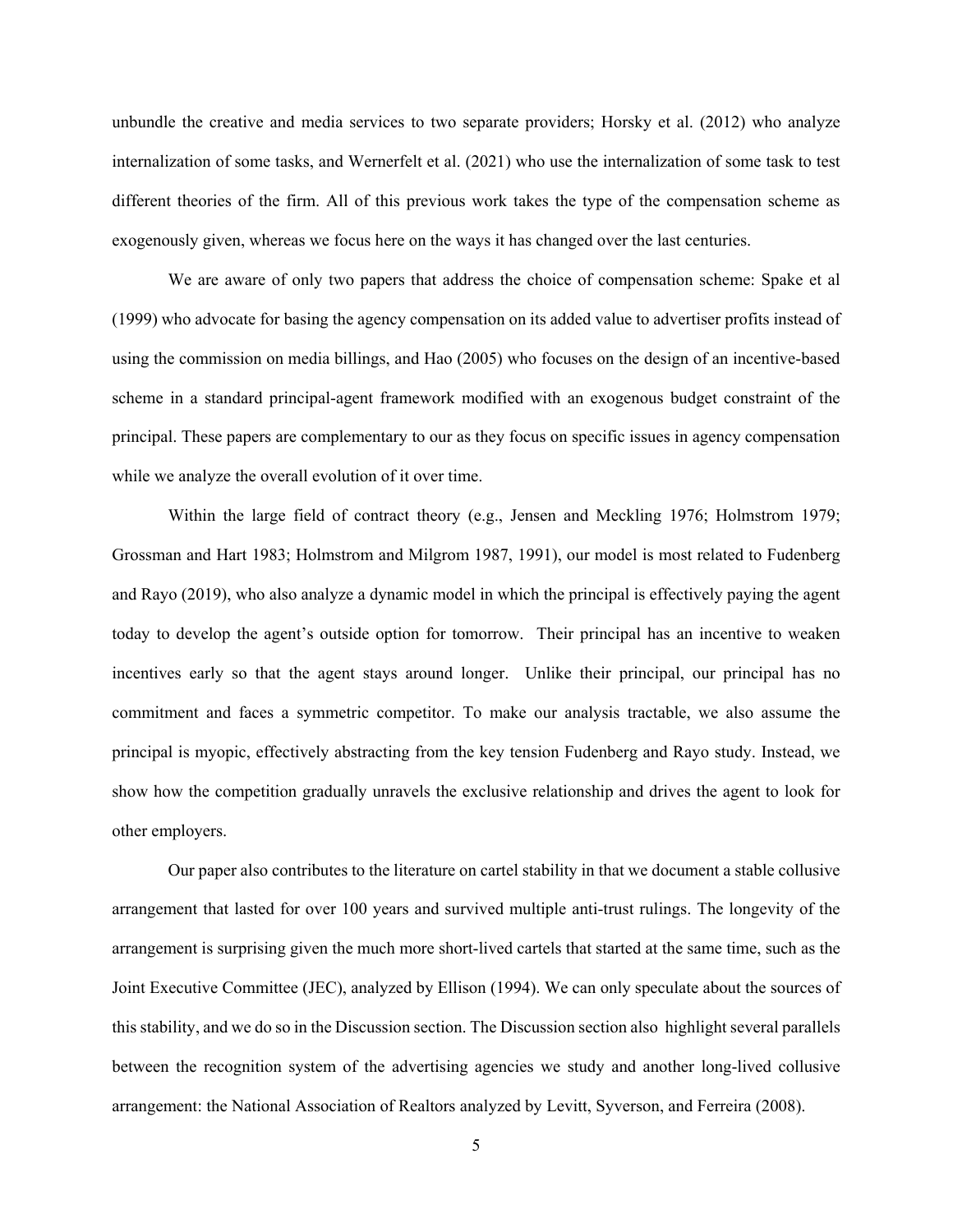# **2. Model of the Early History of Agency Compensation**

Instead of first presenting our modeling assumptions, then solving the model, and then discussing the relationship between our solution and reality, we present our model chronologically, interspersed with historical vignettes that both motivate our assumptions and closely match our solutions. Although unusual, our presentation strategy is better at parsimoniously highlighting the evolving relationship between the model predictions and historical events, and is also better at introducing additional assumptions and technologies only when they are needed for continuing the evolution of the advertising market. Our historic review of the industry in this and the next section is based on a number of books and articles that examine this time frame: Fowler (1900), Sheldon (1925), Gundlach (1931), Young (1933), Goode (1933), Haase et al. (1934), Klaw (1956), Gamble (1959), Holland (1981), Pope (1983), and the *New York Times*  $(1926, 1927, 1956, 1958, 1960).$ <sup>1</sup>

## *History: Agents emerge in 1840s as salesmen of space in newspapers*

With the spread of mass-circulation newspapers<sup>2</sup> in the early  $19<sup>th</sup>$  century, their publishers understood they could augment their subscription-based income by the sale of print space to potential advertisers. Potential advertisers had to be persuaded to spend money on advertising, and they lacked information about the rates, availability, and circulation of newspapers. Yet, the publishers of the day did not have the skills or bandwidth to solicit paid advertisements: "Newspaper publishers were, for the most part, editors, not business men. They depended primarily on subscriptions for income. Even as important as the Boston Post had no advertising solicitor as late as 1858" (Young 1933, p. 21).

To recruit advertisers, the publishers contracted the sale of print space for advertisements to outside agents, starting in the 1840s.<sup>3</sup> These agents were independent middlemen coordinating the market for

 $<sup>1</sup>$  A short summary of the main events in the advertising industry history is provided at</sup> http://adage.com/article/special-report-the-advertising-century/ad-age-advertising-century-timeline/143661/

<sup>&</sup>lt;sup>2</sup> Today, except for the weekly *The Economist*, the "newspaper" evokes a daily publication. In the 19<sup>th</sup> century, most (74%) "newspapers" were published weekly, and they were the "favorite advertising mediums" (Rowell 1872, p. 6).

<sup>3</sup> The first known advertising agent was Volney B. Palmer in 1841 in Philadelphia (*Oswega Palladium*, 1846). Advertisements other than local announcements were uncommon in newspapers previous to that time (Young 1933).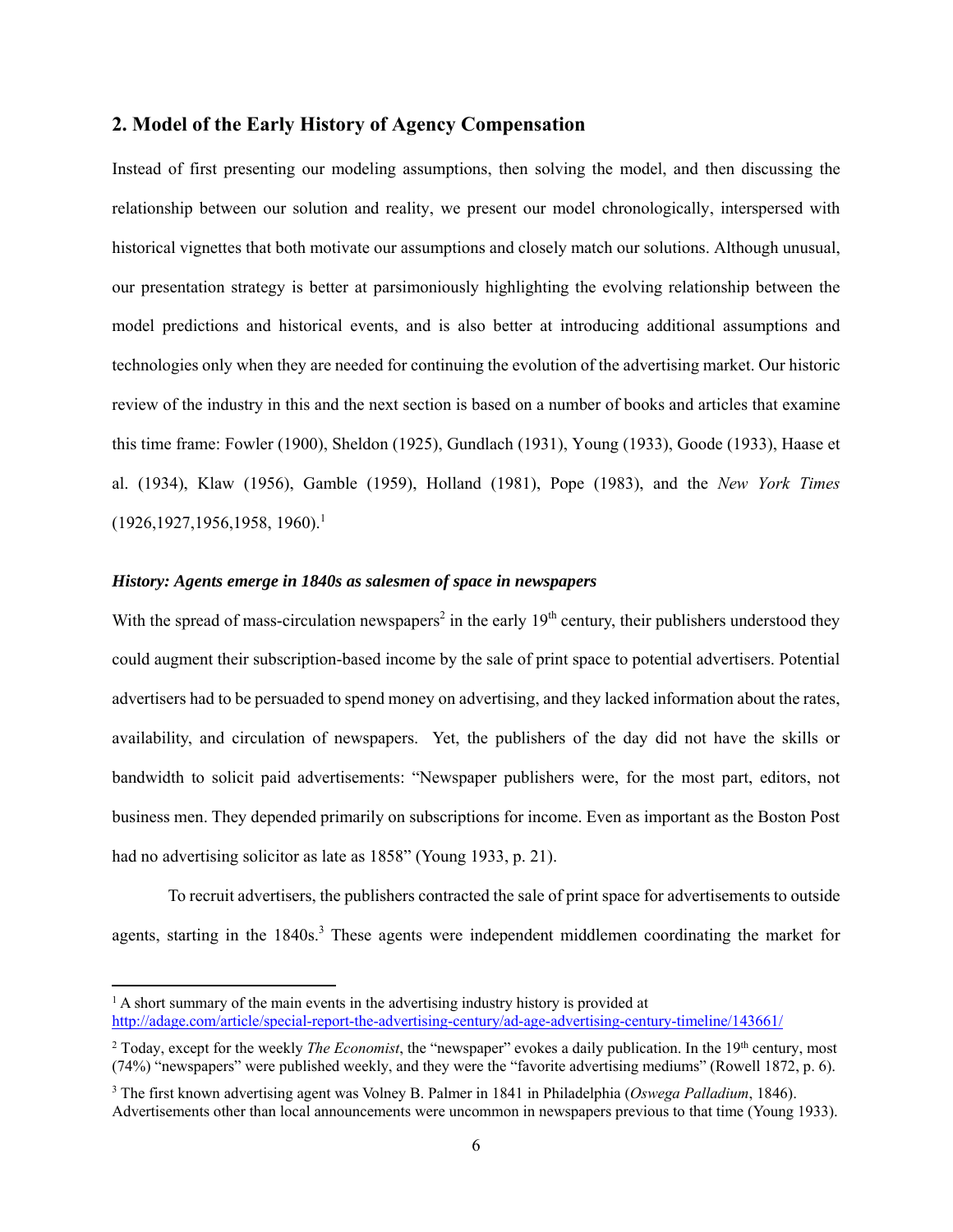newspaper space. Newspaper publishers wanting to generate revenues from selling print space contracted these middlemen to contact potential buyers and compensated them at a fraction of their efforts' output, by using a percentage commission on their sales of space. Thus, the agents' incentives were aligned with those of the publishers because they were compensated based on the amount of media space they sold. In terms of economic theory, the newspaper publishers converged to a compensation plan for their agents, consistent with agency theory (e.g., Jensen and Meckling 1976; Holmstrom 1979; Grossman and Hart 1983; Holmstrom and Milgrom 1987, 1991) and the one advocated in marketing for salesperson compensation starting with Basu et al. (1985). Having outlined the emergence of agents on the advertising scene, we now turn to the model assumptions designed to capture the essential elements of the historical reality.

#### **Model Assumptions: Time**

We now begin the description of our model. Table A2 in the Appendix contains the notation for easy reference. Time *t* starts in the early 19<sup>th</sup> century and flows discretely and slowly, for example, in decades or other epochs. Because of the long calendar time between periods, we assume all actors are acting myopically, maximizing their payoffs within each period.

#### **Model Assumptions: Lead generation and conversion technology**

Suppose an agent exists with the skills required to find and persuade businesses to become newspaper advertisers. When a newspaper publisher contracts with such an agent, the agent works exclusively for the publisher and gets paid both a salary *s* and a commission *c* on the new revenue he brings in. The agent's technology for finding and persuading businesses to become advertisers follows the standard set of assumptions in principal-agent modeling to ensure tractability:

- the agent is risk averse with constant absolute risk aversion (CARA) of *r*;
- the agent can exert effort *e* at a quadratic cost  $ke^2/2$ ; and
- the new advertising revenue effort *e* generates is  $\beta(e+\theta)$ , where the  $\beta > 0$  parameter translates effort to dollars, and  $\theta$  is a Normal mean-zero shock with variance  $\sigma^2$ .

The next lemma summarizes the well-known optimal contract implied by the above assumptions: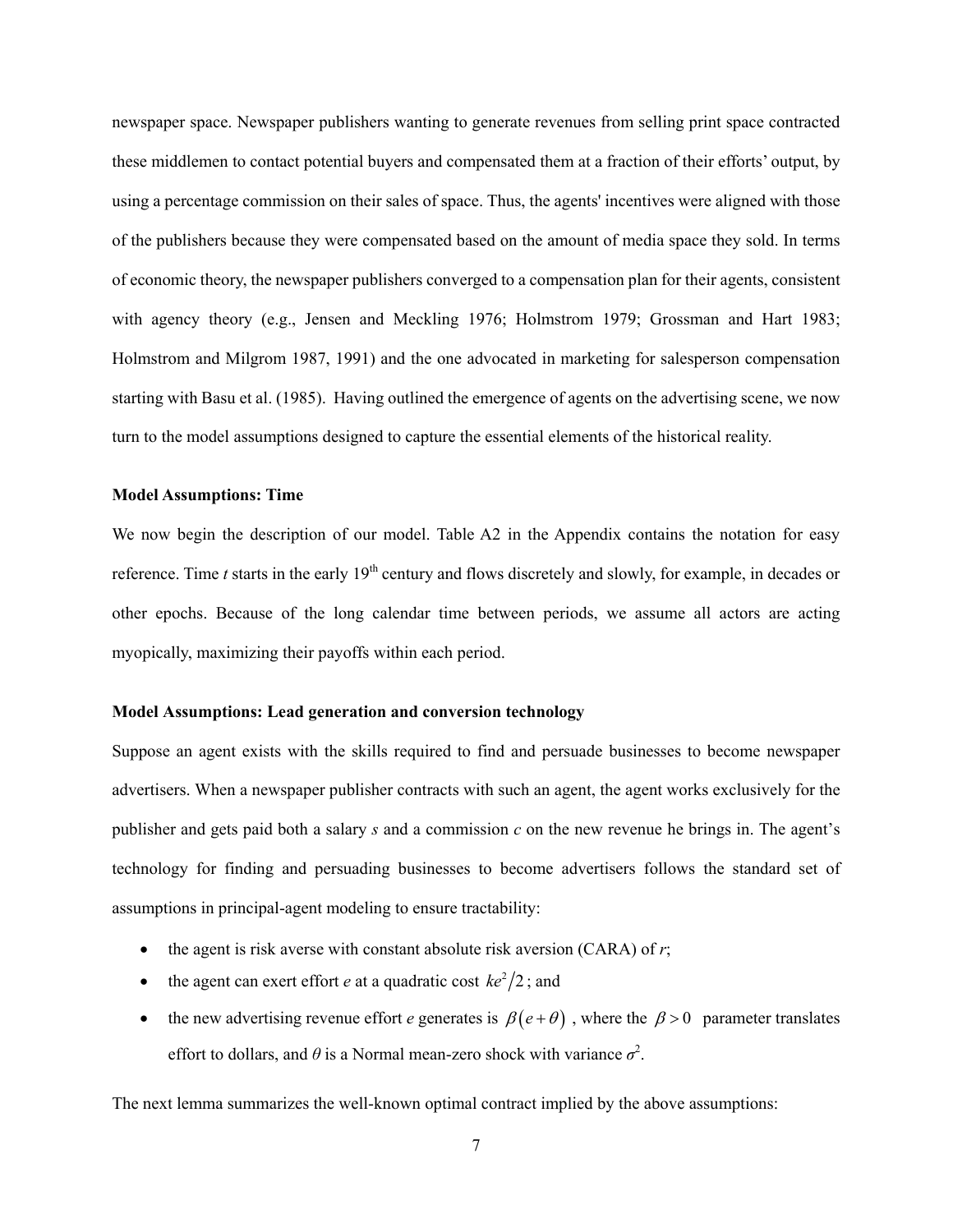#### **Model Solution: Application of standard principal-agent machinery to our setting**

**Lemma 1 (proof in appendix):** When  $w$  is the best change in wealth available to the agent outside of this contract and  $\alpha$  is the advertising revenue available to the publisher without the agent's effort, the publisher

sets the commission to  $c = \frac{1}{\sqrt{2}}$ 1  $c = \frac{1}{1 + kV}$ , inducing an effort  $\frac{\beta}{k(1 + kV)}$  $\ddot{}$ , and the publisher makes

$$
\alpha - \underline{w} + \frac{\beta^2}{2k(1 + kV)}
$$
, where  $V = r\sigma^2$ . The agent makes  $\underline{w}$ .

### **Model Assumptions: Weakly diminishing marginal effectiveness of effort**

A natural assumption is that the productivity of an agent's effort in generating new advertising revenue is a non-increasing function of time  $\beta_t \leq \beta_{t-1}$  to capture non-increasing marginal returns in finding additional new advertisers over time. We make a technical assumption that  $\beta_r^2 / \sum_{n=1}^{r-1}$ 1  $\sum_{i=1}^{t-1} \beta_i \rightarrow 0$  $\sum_{j=1}^t \mu_j$  $\beta_t^2/\sum \beta_t$ - $\sum_{j=1}$   $\beta_j \rightarrow 0$  as  $t \rightarrow \infty$ , which is easily satisfied by a range of simplifying assumptions, such as a constant  $\beta_t = \beta_{t-1}$  or  $\beta_t > \varepsilon > 0$ , that is, effectiveness bounded away from zero.

#### *History: National advertising follows the emergence of consumer brands in the late 19<sup>th</sup> century*

In the second half of the  $19<sup>th</sup>$  century, the advertising agents (also referred to as "jobbers") enabled advertisers to conduct nationwide promotional campaigns with the same ease with which a local campaign could be conducted. A manufacturer could submit a single advertisement to the intermediary, who then arranged to have it printed in as many different newspapers as was appropriate. Such a service was, in particular, valuable for national brands, which were starting to appear on the national scene (e.g., Heinz Ketchup in 1876, Ivory soap in 1879, or Sears in 1886 ; see Bronnenberg, Dhar, and Dube [2007] for an analysis of the emergence of national brands).

#### **Model Assumptions: Players and geography**

A nation exists consisting of two cities *i=*1,2, each with one risk-neutral publisher of the local newspaper. The cities are symmetric in every respect. A continuum of consumer businesses—potential advertisers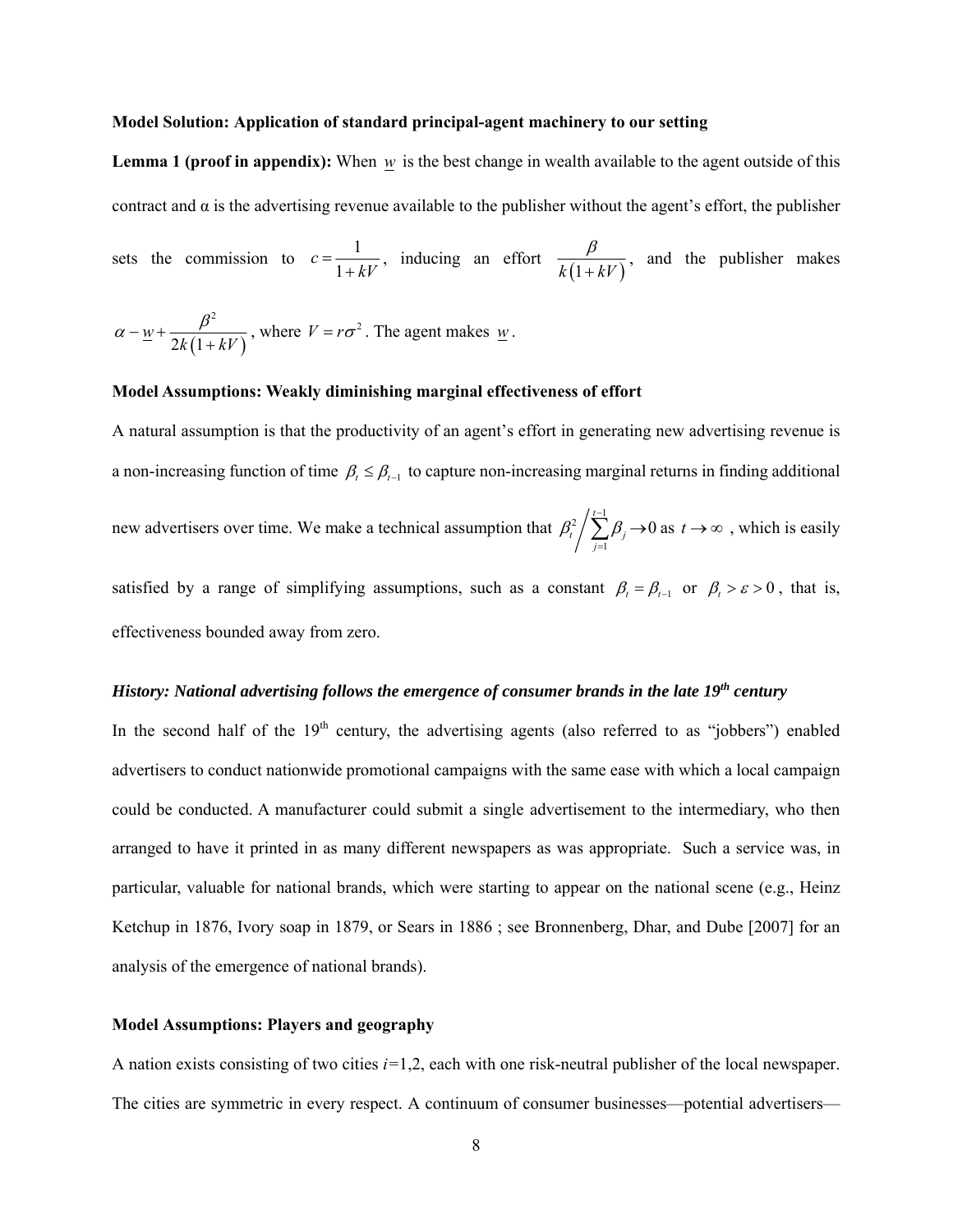operate in each city, but advertising is a new idea, and they need to be persuaded to pay for it. Not everyone can persuade businesses to become advertisers, and each city has just one agent with such a skill. The agent possesses the lead generation and conversion technology outlined above; the publisher offers the agent a standard incentive contract with a fixed salary and a commission on new advertising revenue generated; and Lemma 1 thus describes the effort the agent puts in, as well as the payoffs of all parties. All advertisers start out as local, meaning they advertise only in their own city's newspaper. But as we discuss next, some of them have the potential to go national.

#### **Model Assumptions: Advertiser life cycle: seasoned and national advertisers**

Once a business is persuaded to advertise with the publisher in period *t,* it is retained forever by the publisher as a "seasoned" advertiser, starting in period *t+*1. For simplicity, we assume the random shock to revenue  $\theta$  is transitory, and it is the expected revenue from the agent's effort  $\beta_i e_i$ , that survives to the future as an addition to the installed base of seasoned advertisers. The agent no longer needs to exert effort to bring seasoned advertisers back for another period, and he does not receive commission on that part of the publisher's advertising revenue. In every period, the publisher can thus either hire the agent to generate new advertising business, or rely on his installed base of advertisers for revenue.

All advertisers start out as local, but some proportion ν of seasoned advertisers is capable of "going national," that is, advertising in both cities. The remaining proportion 1-ν remains local forever. The proportion ν is common knowledge, but only the agent in its own city knows which of the local advertisers have the potential of going national; the advertisers themselves are not sure of their own potential.

Advertisers with national potential need agents to actually go national for the first time, both because of the logistics of doing it without precedent, and also because only the agent knows their true potential and can thus assure them about the wisdom of their investment. At any time, an agent from one city can "sell his entire rolodex"<sup>4</sup> of national advertisers in his city to the publisher in the other city and

<sup>4</sup> Rolodex was only invented in 1956, 100 years after the period we are discussing here. We nevertheless use the metaphor of the rolodex as a quintessential salesperson's address book with an historical flair.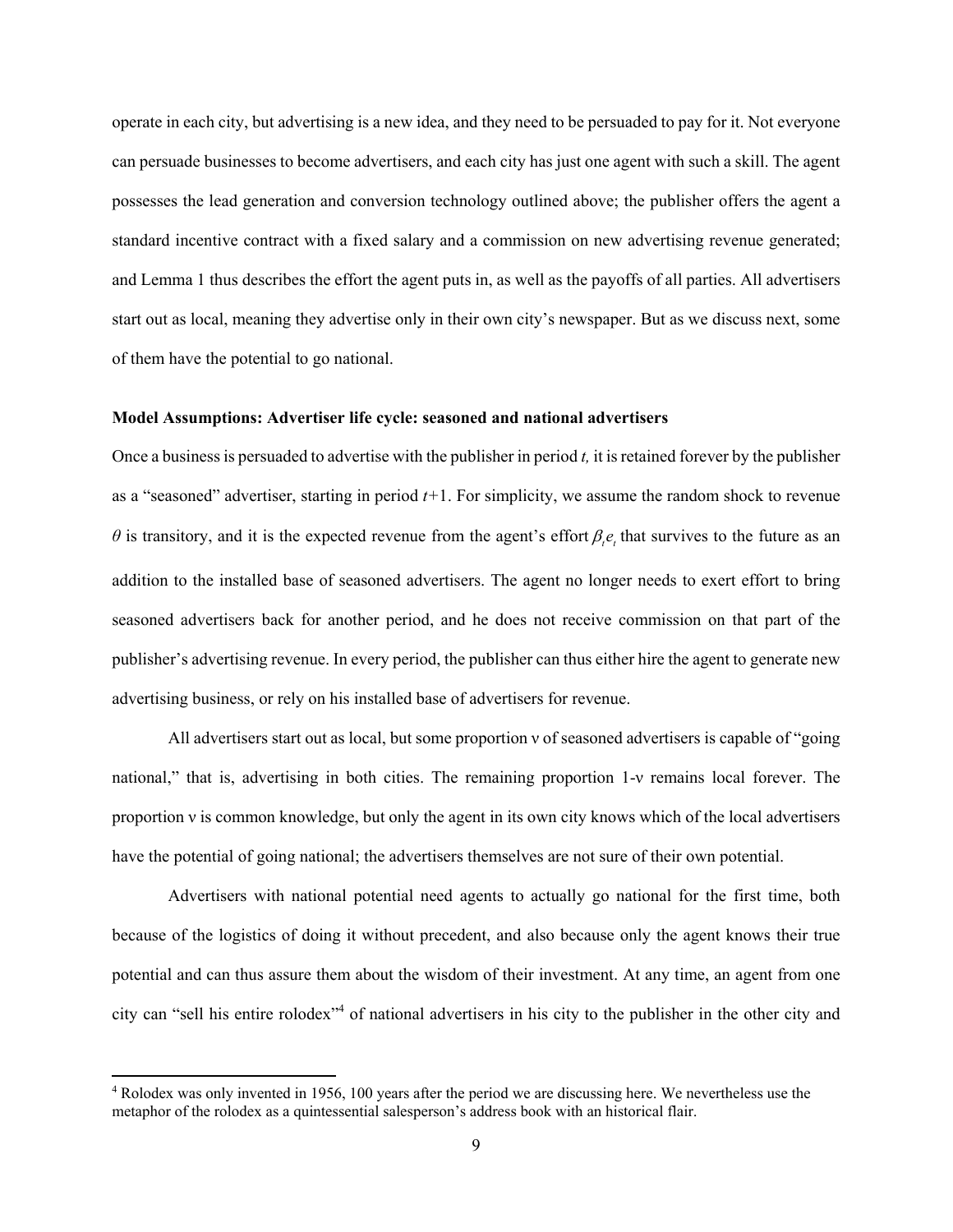collect the same commission the distant publisher pays his own agent for finding new advertisers (the commission will be identical in both cities in any period given the symmetry assumption). However, an agent cannot be employed by multiple publishers, so an agent selling his rolodex in the other city foregoes pay from his current publisher that period and needs to renegotiate the contract in the subsequent periods should he want to start working for him again.

#### **Model Solution: Newspaper advertising by local advertisers is born**

In any period *t*, the market is characterized by state  $(\alpha_t, \beta_t)$  as follows: the parameter  $\alpha_t$  captures the publisher's revenue from the installed base of seasoned advertisers, and hence starts with  $\alpha_1 = 0$ , and evolves according to  $\alpha_t = \alpha_{t-1} + \beta_{t-1} e_{t-1}$  before any advertisers go national,  $\alpha_t = \alpha_{t-1} (1+\nu)$  right after all advertisers with national potential go national, and  $\alpha_t = \alpha_{t-1}$  afterwards, as long as the agents switch sides and thus no more new business is generated.<sup>5</sup>

In the first period,  $(\alpha_1 = 0, \beta_1)$ . The agent makes the effort  $\frac{\beta_1}{k(1+kV)}$  $\beta_{\scriptscriptstyle 1}$  $^{+}$ per Lemma 1*.* No seasoned

advertisers are present and hence no advertisers with national potential; thus, the agent's outside payoff is  $w_1 = 0$ , where 0 is a normalization meaning "increase in wealth outside of working for the publisher."

Therefore, the publisher makes  $\alpha_1 - \underline{w}_1 + \frac{\mu}{2k(1+kV)} = \frac{\mu}{2k(1+kV)}$ 2  $\rho^2$  $\frac{w_1}{2k(1+kV)} = \frac{P}{2k(1+kV)}$  $k(1+kV)$   $2k(1+kV)$  $\alpha_1 - w_1 + \frac{\beta^2}{\gamma^2} = \frac{\beta}{\gamma^2}$  $+ kV$ )  $2k(1+$ when hiring the agent, which is more

than the zero he would make by relying on the installed base.

**Definition:** Denote the "channel" profit from newly acquired advertisers net of risk and the cost of effort

by 
$$
\Pi(\beta) = \frac{\beta^2}{2k(1+kV)}
$$
.

#### *History: From Havoc to the Standardized Open Contract*

Although the agents significantly increased the volume of trade that publishers and advertisers transacted

<sup>&</sup>lt;sup>5</sup> Adding new "rookie" sales agents in the second epoch to replace the agents who switched sides would be more realistic but would also add clutter to the model without generating any new insights.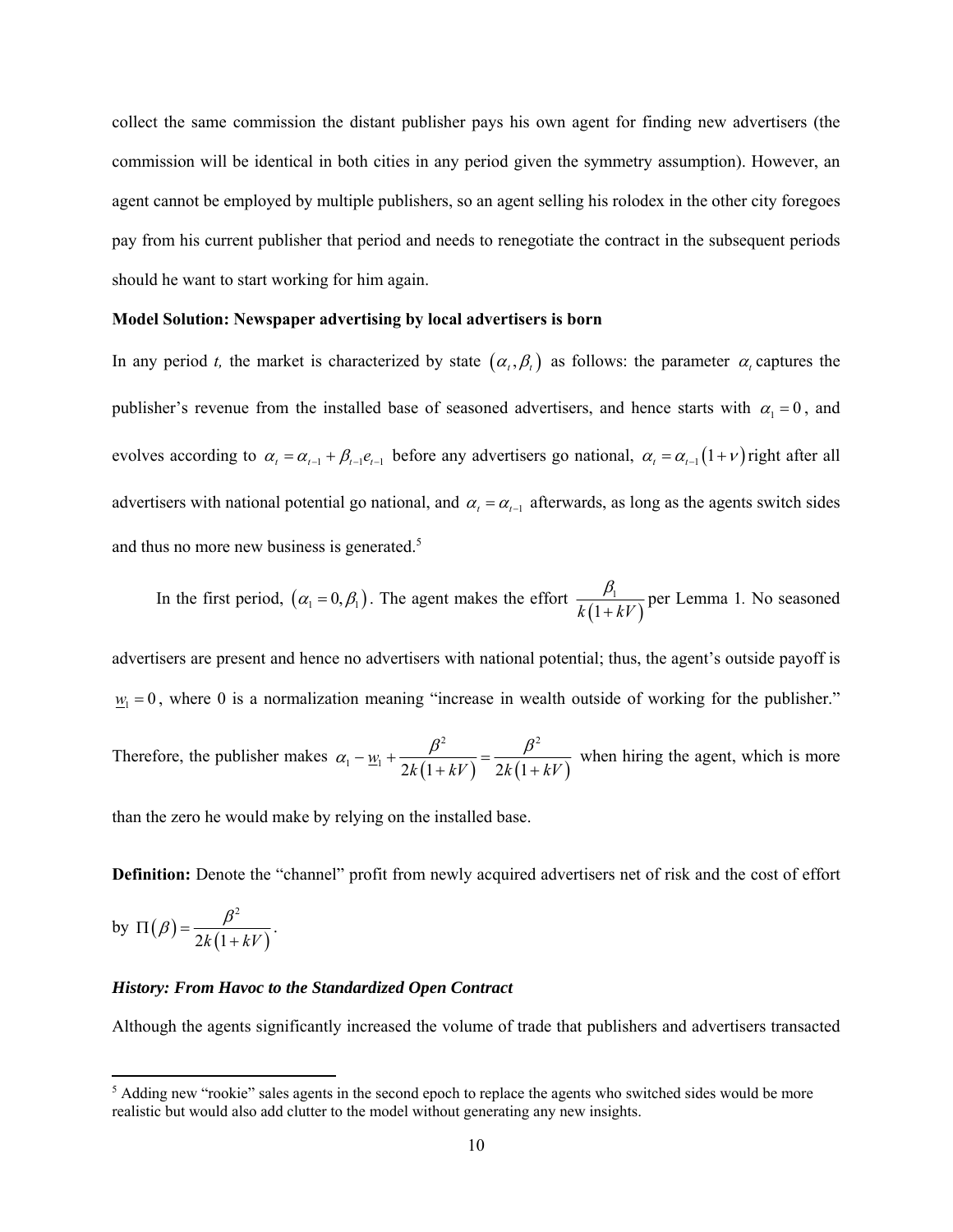with each other,<sup>6</sup> they were eventually held in contempt by both publishers and advertisers. The problem that arose was the secretive nature of the business conducted between the parties. First, the volume of a publication's circulation determined its advertising rate and publishers tended to overstate their circulation. Second, the agents were secretive about the commission rates they earned from the publishers (which varied between 10% and 50%). The agents were supposed to provide advertisers with impartial advice on which publications best suited their advertising needs. However, advertisers suspected agents were directing them to place ads in publications that paid the highest commissions, rather than those that represented the best advertising value. From the advertisers' perspective, price-gouging and kickbacks seemed to be driving the market for advertising space. We now discuss how the market solved both problems.

The first problem (circulation information) was solved by "Rowell's American Newspaper Directory." Starting in 1869, the directory published circulation figures of over 5,000 newspapers annually, taking care to distinguish verified numbers (described in the directory as "where a willingness has been expressed to make an oath to circulation") from numbers merely "claimed" by the publishers. True to form, Rowell offered paid advertising space after each listing to the paper listed, and many large papers took up the offer. Common advertisements claimed circulation to be increasing and/or largest in a certain geographical area. They also signaled serious journalism with claims such as "no humbug advertisements or quack nostrum notices published" (*De Kalb County News*, 1872) or "inserts no private disease remedy, female pill, or lottery advertisements, at any price" (*Attica Ledger*, 1872). In addition to text right after their listing, many publishers took out larger advertisements to tout the quality of their newspaper. In the early editions of the directory, such advertisements also provided the list prices for advertising space, measured in "squares," equivalent to about 10 lines of text. Interestingly, such transparent list prices slowly vanished from the advertisements during the 1880s, replaced with claims such as "advertising rates furnished on application" or "our rates are reasonable" (Rowell 1884).

<sup>6</sup> In 1879 56% of newspaper revenue came from circulation sales. By 1919 this percentage decreased to *34%*, and the remainder two thirds of newspaper revenues was generated from advertising (Pope 1983).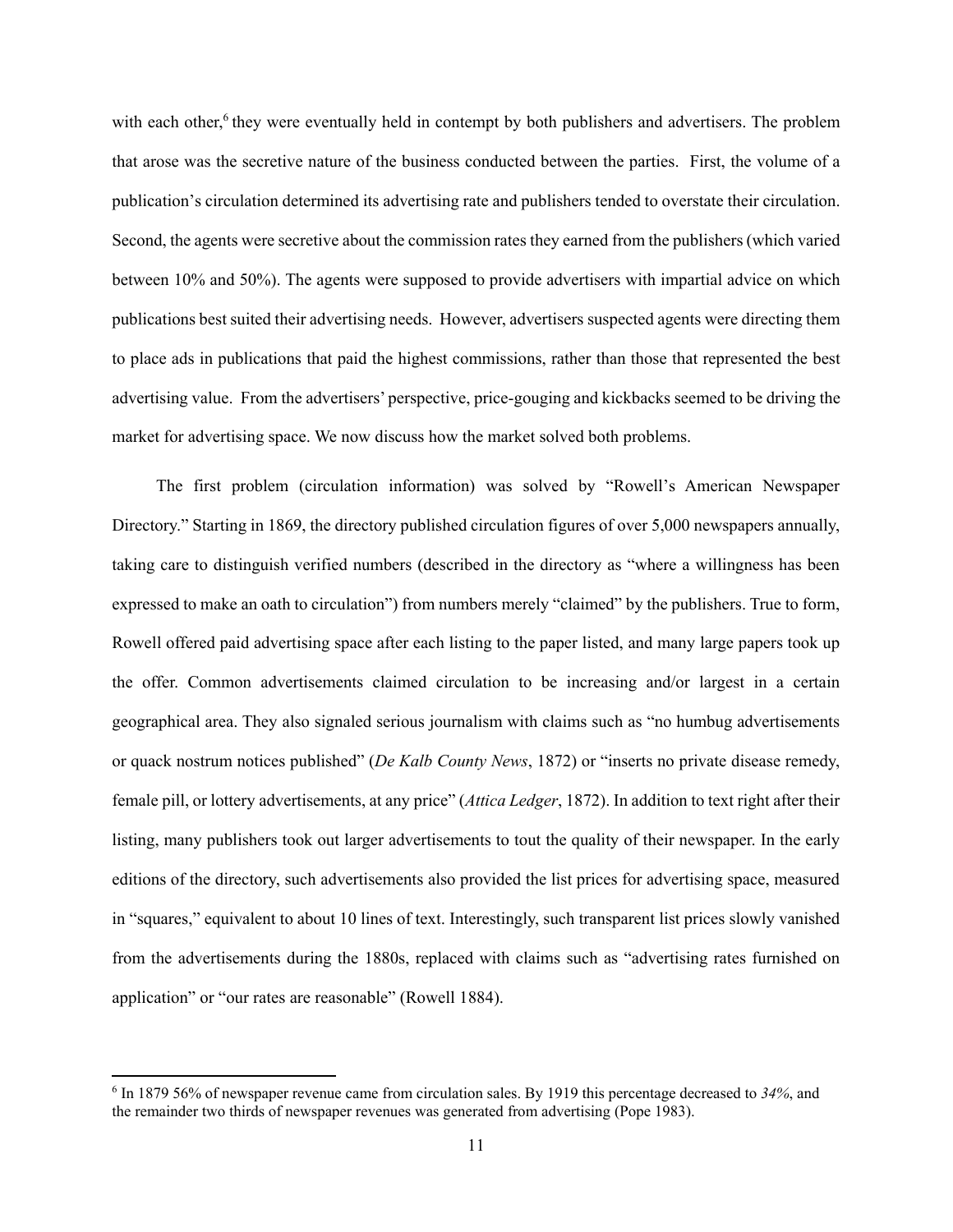The second problem (varying commission rates and secretive kickbacks) were addressed by the introduction of the Ayer's "open contract" (OC) in 1875.<sup>7</sup> The OC guaranteed that the agent would no longer accept rebates or kickbacks from publishers for placing ads with them. Instead, it would accept payment only in the form of a set rate of commission of the list price, a rate that was openly agreed upon between the publisher, agent, and advertiser. This rate varied, experimentally in the beginning, but eventually in 1891 stabilized at 15%, and the OC became standard practice in the advertising industry.

#### **Model Assumptions: No information asymmetry and standard contract**

We do not explicitly model the "havoc" period of the industry and instead rely on the OC and Ayer's directory to motivate our assumptions that the commission rates in both cities are common knowledge in our model, and kickbacks are not allowed.

# **Model Solution: Agents' outside option strengthens over time until their publishers no longer want to retain their exclusive services and allow some advertisers to go national**

Because of the symmetry between the cities, the commission rates will be identical nationally in our model within every period. We can thus focus on a single city as we investigate the evolution of the advertising market. Because the  $\beta_t$  parameter scales the effort and the shock equally, the commission rates will be stable over time in our model (see Lemma 1), simplifying the analysis and consistent with the historically stable rates of the OC era.

In the second period, the state involves an installed base of seasoned advertisers:  $\left(\alpha_2 = \frac{\beta_1}{k(1+kV)}, \beta_2\right)$ , so the agent now has the opportunity to sell  $v\alpha_2 > 0$  national advertisers in the

other city and make  $w_2 = vc \frac{P_1}{k(1 + kV)}$  $k(1+kV)$  $=vc\frac{\beta_1}{\beta_2}$  $\frac{\mu_1}{\mu_1 + kV}$ . Therefore, the publisher makes  $\alpha_2 - \underline{w}_2 + \Pi(\beta_2)$  when continuing

to employ the agent. Note how the agent's outside option of "selling his rolodex" in the other city forces

<sup>&</sup>lt;sup>7</sup> By Francis Wayland Ayer of N.W. Ayer & Son advertising agency.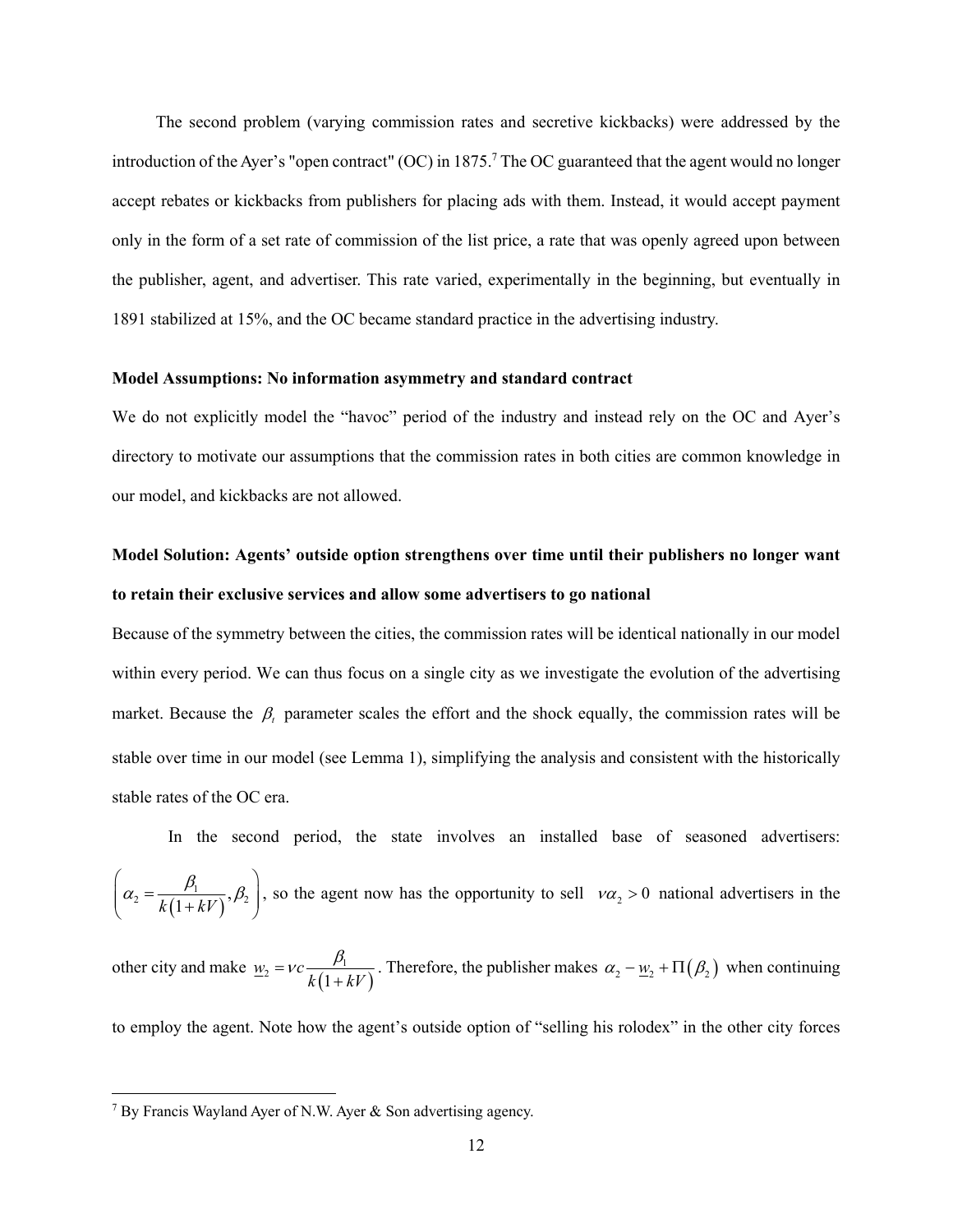the publisher to give her a higher salary. Relying on the installed base instead would yield the publisher  $\alpha_2$ *,* which exceeds his profits from hiring the agent whenever

$$
\Pi(\beta_2) < \underline{w}_2 \Leftrightarrow \underbrace{\frac{\beta_2^2}{2k(1+kV)}}_{\Pi(\beta_2)} < \nu \underbrace{\left(\frac{1}{1+kV}\right)}_{c} \underbrace{\left(\frac{\beta_1}{k(1+kV)}\right)}_{\alpha_2} \Leftrightarrow \nu > \frac{\beta_2^2\left(1+kV\right)}{2\beta_1}.
$$
\n<sup>(1)</sup>

Note the right-hand side (RHS) of the last inequality drops when the effectiveness of the agent falls over time, as well as when the overall risk parameter *V* is lower.

Suppose  $v < \frac{\beta_2^2 (1 + kV)}{2}$ 1 1 2  $v < \frac{\beta_2^2 (1 + kV)}{2\beta_1}$  $\leq \frac{\beta_2^2(1+kV)}{2}$  and consider the third period. The installed base increases to

 $(1+kV)$  $k_3 = \frac{p_1 + p_2}{k(1 + kV)}$  $\alpha_3 = \frac{\beta_1 + \beta_2}{k(1 + kV)}$ , so  $\underline{w}_3 = vc \frac{\beta_1 + \beta_2}{k(1 + kV)}$  $k(1+kV)$ =  $vc \frac{\beta_1 + \beta_2}{k(1 + kV)}$ . Note how the agent's outside option grows along with the installed

base, but his per-period acquisition of new revenue weakly falls along with his effectiveness. Relying on the installed base in the third period would yield the publisher  $\alpha_3$ , which exceeds the profits from hiring

the agent whenever  $\Pi(\beta_1) < \underline{w}_1 \Leftrightarrow v > \frac{\beta_3^2 (1 + kV)}{2(1 - \beta_1)}$  $(\beta_1+\beta_2)$  $\mathcal{L}_3$ ) <  $\underline{w}_3 \Leftrightarrow v > \frac{\beta_3^2}{26}$  $1 + \nu_2$ 1 2  $\Pi(\beta_3) < \underline{w}_3 \Leftrightarrow \nu > \frac{\beta_3^2 (1 + kV)}{2(\beta_1 + \beta_2)}.$ 

Inducting to *t* period, the publisher who hired the agent in the previous period fires the agent in the

*t* period as long as  $v > \frac{\beta_t^2 (1 + kV)}{1 - 1}$ 1 1 2 *t t*  $\sum_{j=1}$  $P_j$  $v > \frac{\beta_t^2 (1 + kV)}{2}$  $_{\beta}$  $\overline{a}$ =  $>\frac{\beta_t^2(1+)}{1}$  $\sum$ . Because the RHS approaches zero by our technical assumption, for any

 $v>0$ , a time will come when the publisher can no longer satisfy the agent's IR constraint and effectively fires her. The agent then exercises her outside option and takes some advertisers national. Given our symmetry assumption, this exercise of the outside option will happen in all cities in the same period.

Period T: advertisers go national: Let T be the lowest t such that 
$$
v > \frac{\beta_t^2 (1 + kV)}{2 \sum_{j=1}^{t-1} \beta_j}
$$
. At time T, the

agent's individual rationality (IR) constraint is no longer satisfied, so the agents each prefer to sell their accumulated national advertisers in the other city, and they make  $w_T$  in doing so. The comparative statics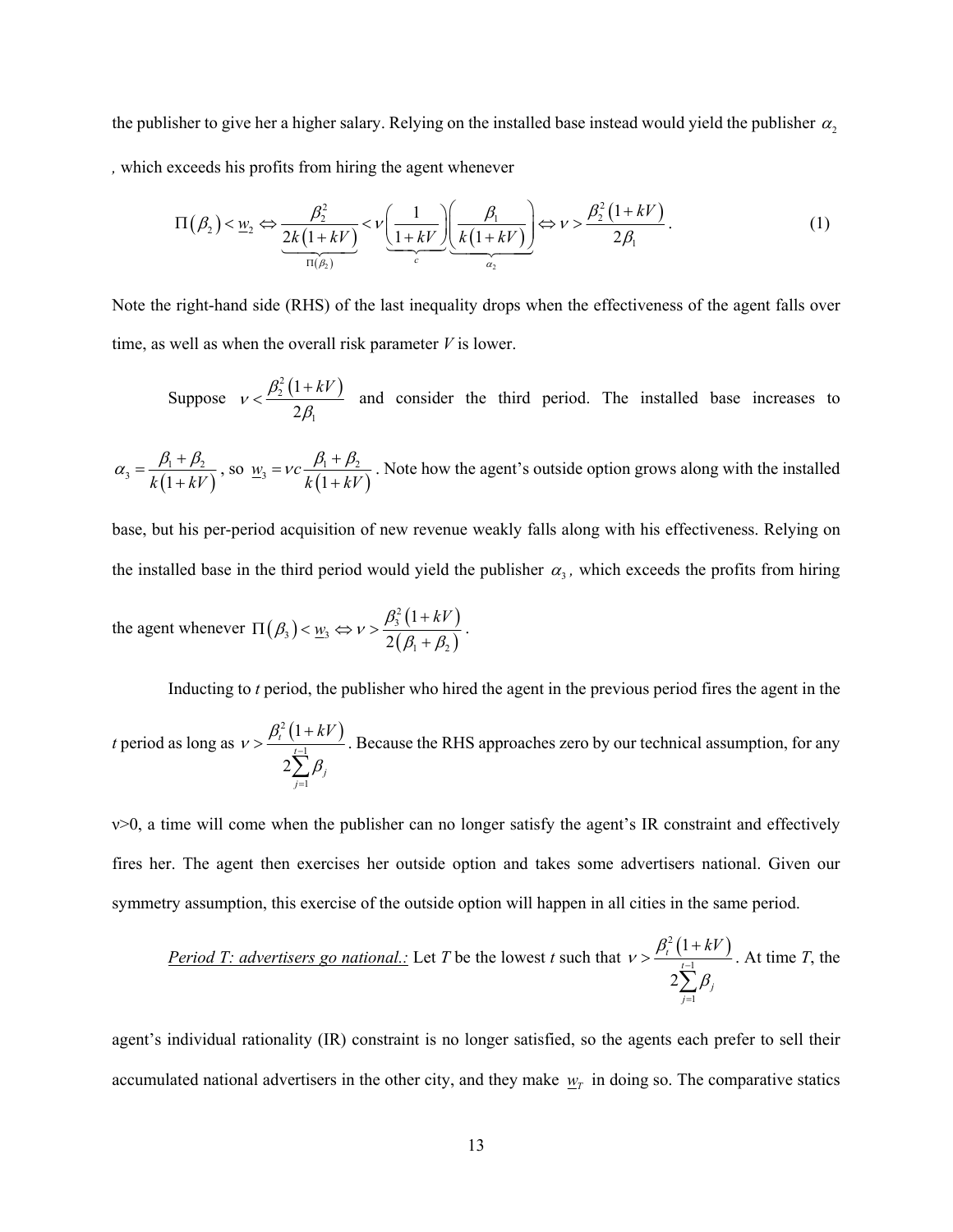of *T* are obvious from the inequality: *T* increases when fewer advertisers have national potential, when the overall risk parameter *V* is lower, and when the effectiveness of new-advertiser acquisition diminishes faster with time.

Because  $w_{\tau} > \Pi(\beta_{\tau})$  by definition, the advertisers make more profit from accumulated national advertisers than the *channel* profit they could generate by staying in their city and finding more advertisers. In other words, taking her rolodex national is not only better for the agent than working for the publisher, but also better than starting her own local publishing business for free.

#### *History: Creativity becomes both feasible for newspapers and important for advertisers*

Approximately until the 1880s, agents functioned merely as space brokers; the client supplied the copy and layout, and the agent "placed" the ad and collected payment for the newspapers. The copy and layout were a bold presentation of facts (i.e., mention of available goods) in written form. Many smaller newspapers may not have even had the technology for printing images (called "cuts" at the time) in the advertising columns and qualified their listings in Rowell's directory with "no cuts admitted in its advertising columns" (e.g., *Springfield Times* or *Rhinebeck Gazette* in 1872). Other publications allowed images but charged a premium (e.g., 50% extra in addition to occupied space in the *Christian Advocate*, or "double price for cuts" in the *Saturday Star Journal*, 1872).

In the 1880s, large advertisers started to call on the agents for creative help with the advertising copy, including images and logos<sup>8</sup>: "It was a nuisance to the agent..., but if 'copy' would help sell space then copy he would produce. And if a package, a name, and a trade-mark were also needed to get a new advertiser started, then these, too, the agent would assist with or suggest" (Young 1933, p. 29). At that point in time began the creation of the full-service advertising agency as we know it today—an outfit that performs both creative production and media buying. Gradually, with advertisers increasing demand for

<sup>&</sup>lt;sup>8</sup> Large department stores, in particular, consulted with agents for creative help. As the stores' range of goods expanded, and with the increasing ease of consumer travel via new urban streetcar lines, they wanted customers to constantly know what was available and to induce them to come and shop in their stores.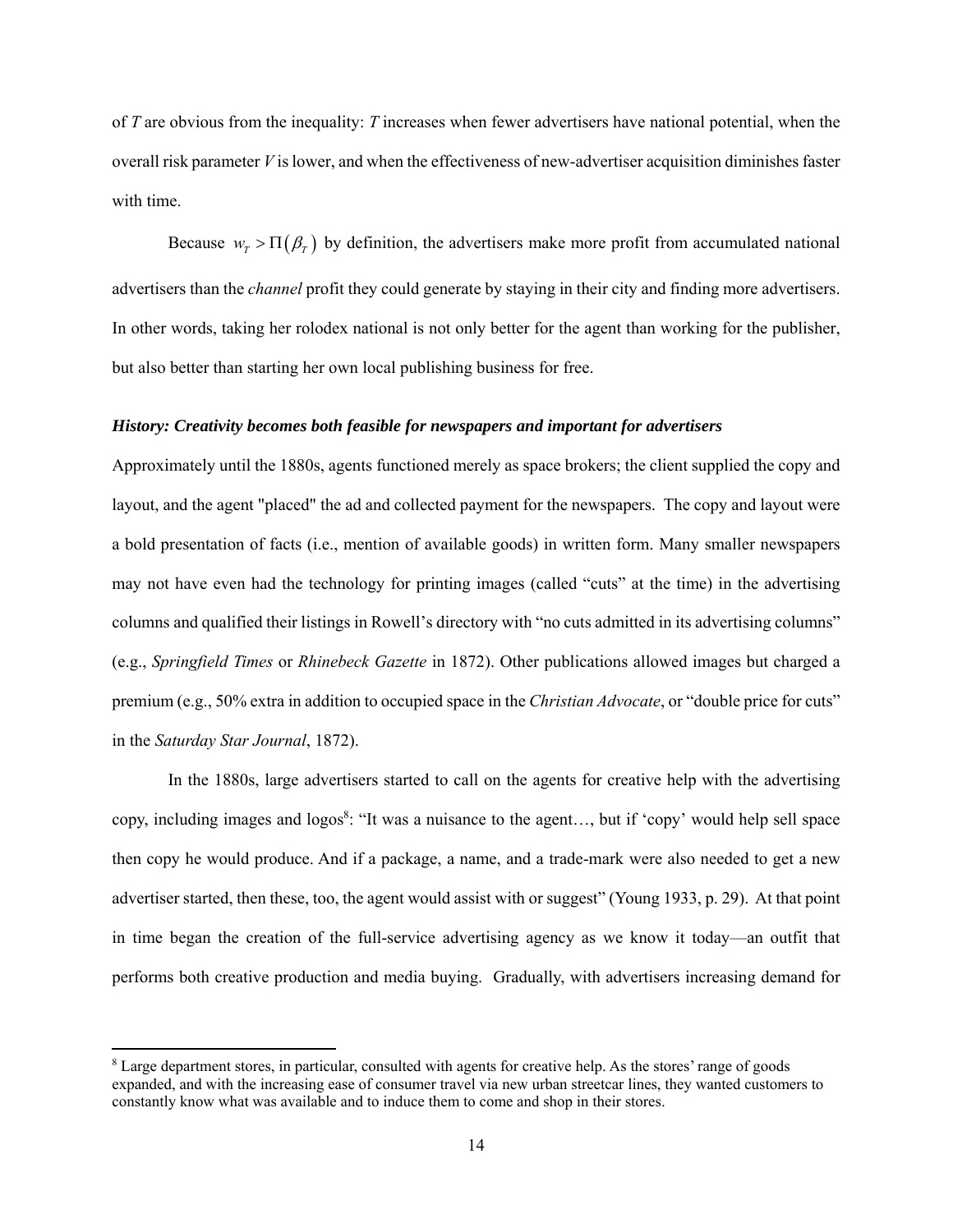persuasive type advertising, the agencies' emphasis shifted to ad creation instead of media selection: "Ninety per cent of the thought, energy and cost of running our agency goes into copy" (Albert Lasker, ad agency partner in *Lord and Thomas*, 1906). Along with this development, agencies moved from representing the media to representing the advertiser—from selling space to selling clients.

So far, we have shown analytically why the agents left the publishers around the time that national advertisers emerged. To analyze why the agents switched sides instead of returning to work for the publishers, we now enrich our model with the idea of creativity and analyze compensation for the agents it implies.

#### **Model Assumptions: Creative technology**

Agents can provide their advertisers value-added services, which we jointly call "creativity." Creativity enhances the effectiveness (i.e., profit to the advertiser per dollar) of advertising spending by some multiplicative factor  $1 + \pi$  with the "creativity lift"  $\pi > 0$ , which is random at the time of investment into creativity, because output of creative effort is unpredictable. We assume an investment in creativity, such as hiring a dedicated artist or testing different versions of copy, thus increases only the distribution of  $\pi$  in the sense of first-order stochastic dominance. For tractability, let  $\pi \sim$  Uniform  $[0, M]$ , where  $E(\pi) = \frac{M}{2}$  is the expected creativity achieved with maximum creativity *M*. Suppose the agent captures all of  $\pi$  as her payoff, and note a larger *M* also increases the variance of the creative lift  $Var(\pi) = \frac{M^2}{2\pi\epsilon^2}$ 12  $Var(\pi) = \frac{M^2}{4\pi R}$ , which negatively affects our risk-averse agents. To keep the agent's objective function tractable, we assume the cost of achieving a given level of maximum creativity is proportional to the variance of the agent's payoff with a cost-shifter parameter *γ* scaling the variance analogously to the agent having a higher risk-aversion coefficient. In other words, investing in a higher *M* feels the same to the agent as becoming more risk averse. When the agent captures all of  $\pi$  as her payoff, the joint cost of bearing the risk and producing the maximum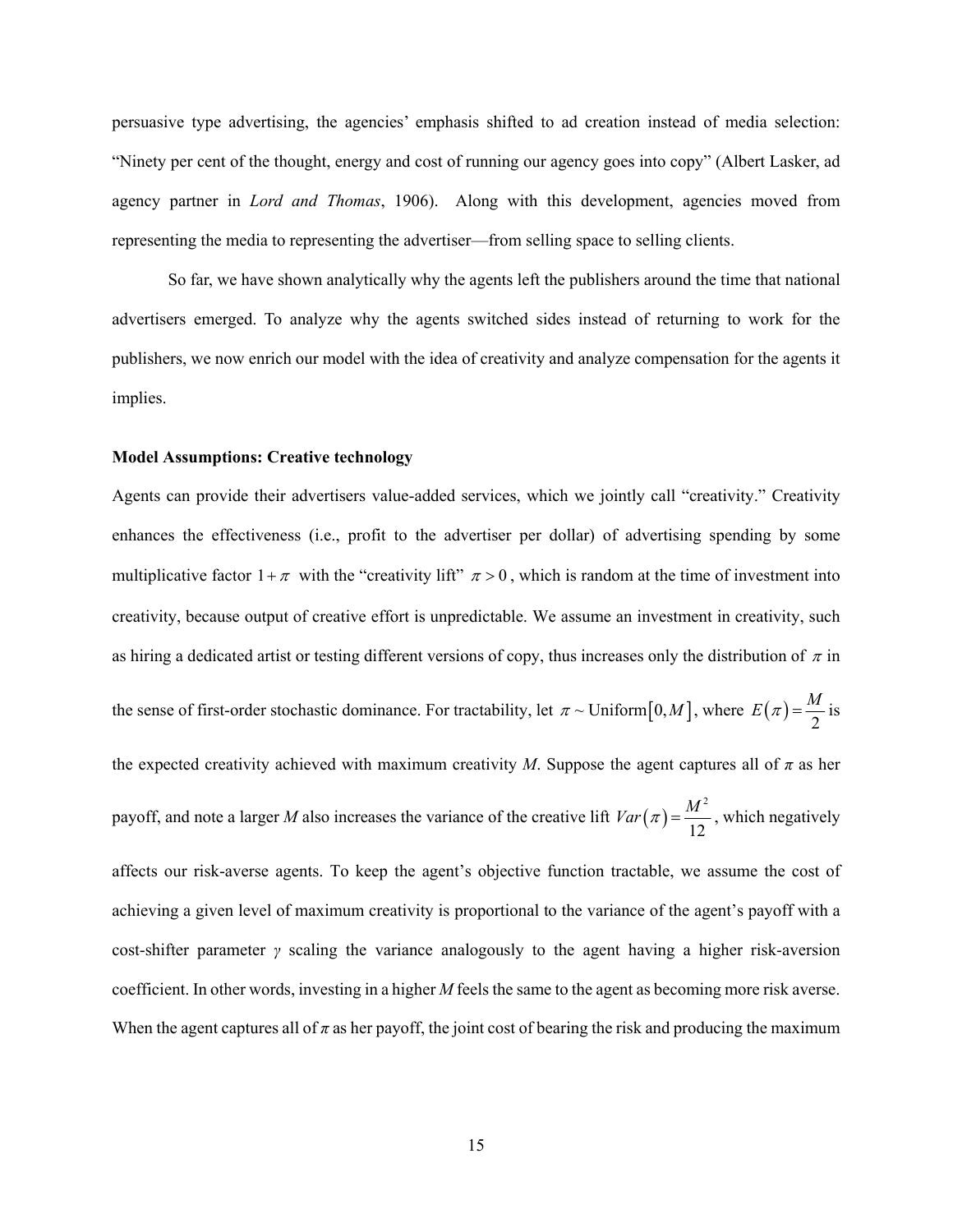creativity *M* is thus approximated by  $(r + \gamma) \frac{Var(\pi)}{2}$  $(r + \gamma) \frac{Var(\pi)}{Var(\pi)}$  in our model.<sup>9</sup> Given these assumptions, the socially

optimal level of maximum creativity thus solves 
$$
M^*(\gamma)
$$
 = arg max  $E(\pi) - (r + \gamma) \frac{Var(\pi)}{2} = \frac{6}{\gamma + r}$ .

When the agent works for the publisher, he has no direct incentive to increase the advertiser's advertising effectiveness other than to acquire the advertiser, as explained by the quote from Young (1933) above. We thus make no prediction about the creative effort publishers' agents exert during the first epoch, beyond noting some of the overall effort *e* corresponds to their creative effort needed to acquire new advertisers for their publisher.

When the agents work for the (national) advertisers, the advertisers hold a creativity contest to choose their agents, and determine the "creativity commission" the agents receive per dollar of the advertiser's advertising spend, presumably something less than the winning agent's *π*. The exact amount of creativity commission depends on the rules of the creativity contest. The expected creativity commission needs to increase in *M* to incentivize agents' investment in creativity. Before specifying particular rules of the contest, analyzing the general implications of the creativity commission on the agents' choice of employer in period *T*+1 is illuminating.

#### **Model Solution: When do advertisers switch to working for the national advertisers?**

Consider period *T+*1 right after the advertisers with national potential go national. Each publisher now has an installed base of  $\alpha_{T+1} = (1+\nu)\alpha_T$ . The agents can no longer get paid a commission on the advertisers they found in the past by taking them to the other city. In other words, with the "rolodex sold," the agent's outside option consists of either zero (a normalization set by  $w_1 = 0$ ) or of serving the national advertisers. Consider one of the agents and let  $\delta$  be her ex-ante expected creativity commission when competing to work for one of the national advertisers in period *T*+1 *net* of all risk and costs:

<sup>9</sup> The uniform distribution is different from a normal, so subtracting *r* times half the variance from the expectation only approximates the impact of the increased risk on the certainty equivalent under CARA.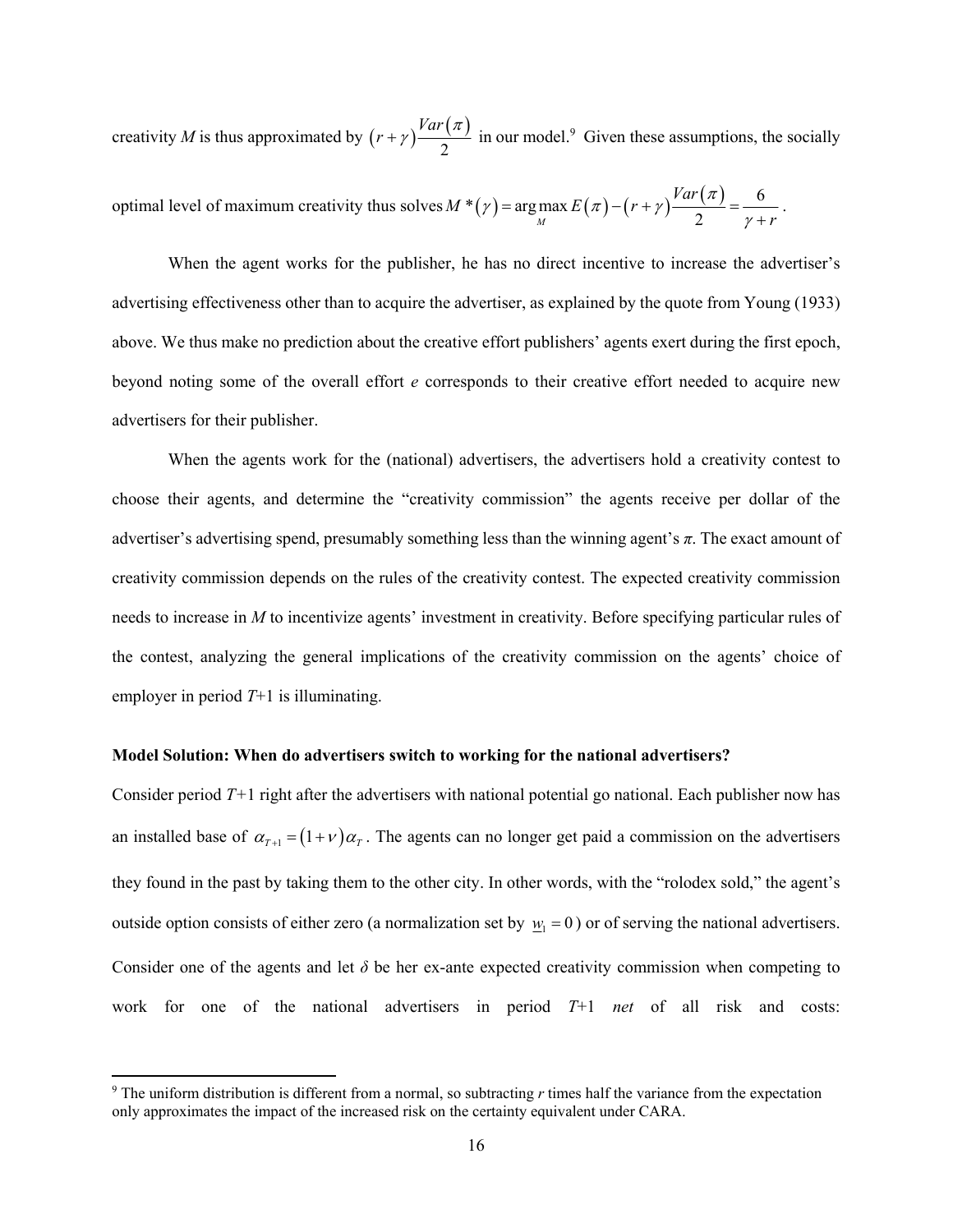$\delta = \Pr(\text{win contest}) E(\text{commission}|\text{win contest}) - \text{costs} (\gamma, r)$ . Note we are not yet making any assumptions about the behavior of the other agent—we do so later when we analyze the creativity contest in more detail. As long as  $\delta > 0$ , serving the national advertisers is clearly the better of the two outside options for the focal agent.

When will the focal agent's publisher choose to *not* hire her back? Because  $2\nu\alpha_r$  national advertisers exist, the agent's payoff from working for the national advertisers is  $2\delta v \alpha<sub>r</sub>$ . To attract the agent back to finding new advertisers for him, the publisher would thus have to compensate her at least  $w_{T+1} = 2\delta v \alpha_T$ , and himself earn  $(1+v)\alpha_T - 2\delta v \alpha_T + \Pi(\beta_{T+1})$ . Not hiring the agent back and simply continuing to serve his installed base of seasoned advertisers yields the publisher  $(1+\nu)\alpha_r$  and is thus more profitable whenever  $2\delta v\alpha_T > \Pi(\beta_{T+1})$ . Because  $v\alpha_T$  is the size of the potential national advertising revenue from one city at the moment of that city's advertisers going national, it satisfies  $c\nu\alpha_T \equiv \Pi(\beta_{T-1})$ . Therefore, leaving the agent to pursue her creative work for the national advertisers is profitable for the publisher when  $\frac{\delta}{\delta} > \frac{\Pi(\beta_{T+1})}{\Pi(\beta_{T+1})}$  $(\beta_{\scriptscriptstyle \tau -1})$ 1  $2\Pi\big(\beta_{\scriptscriptstyle T-1}$ *T*  $c-2\Pi(\beta_{\scriptscriptstyle T}$  $\delta$   $\Pi(\beta$  $\beta_{\rm i}$  $^{+}$  $\overline{a}$  $>\frac{\Pi(\beta_{T+1})}{2\Pi(\beta_{T-1})}$ . Because the marginal effectiveness of new-advertiser acquisition is weakly decreasing  $(\beta_{T+1} \leq \beta_{T-1})$ , the RHS of this inequality is less than half, so we get the following observation:

**Observation 1**: A sufficient condition for the publisher not re-hiring his old agent in period  $T + 1$  is that the agent's net ex-ante commission from the creativity contest is more than half the old commission for working on acquisition.

When entering the creative market pays, on average, at least half the old commission for acquiring local advertisers, the agents end up working for national advertisers instead of returning to work for their previous employers—the local publishers. Why "half"? The intuition is simple: after advertisers go national, agents working for them can tap into the entire national advertiser market, which is double the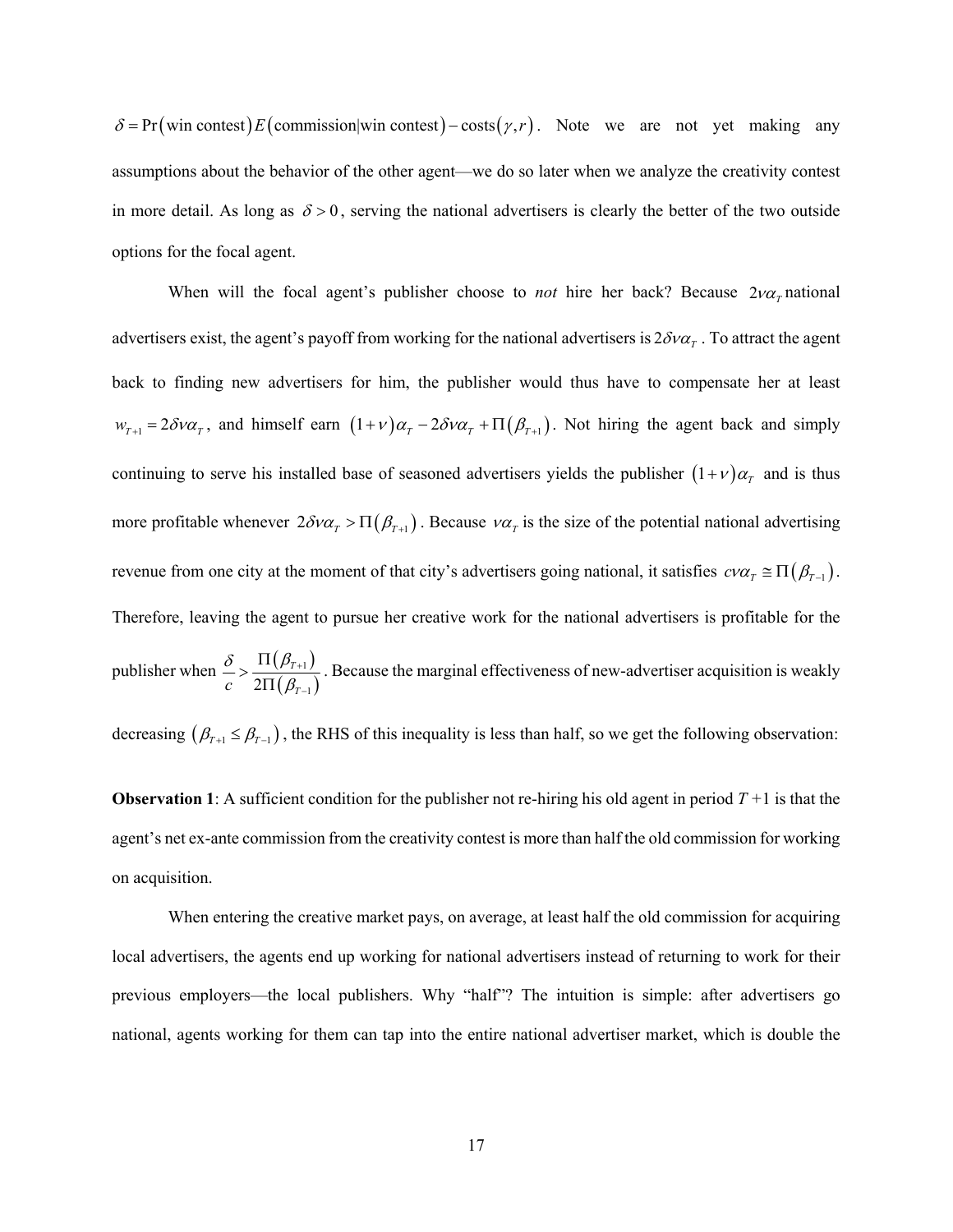size of each local market in our model. We now specify the details of the creativity-contest game to derive the creative commission  $\delta$  in terms of model fundamentals.

#### **Model Assumptions: Creative competition, the pitch, and competitive pricing**

We model the contest as follows: each national advertiser invites each agency to pitch its creative idea, selects the better one (higher  $\pi$ ), and compensates it by its added value over the nearest competitor, namely, pays it the difference between its creativity and the creativity of the losing agency. For example, if agency 1 has creativity lift 0.20 and agency 2 has creativity lift 0.05, the advertiser selects agency 1 and rewards it 15 cents per dollar of its advertising budget. This compensation rule can be micro founded by a Vickrey auction in creativity with the intuitive properties of expected compensation increasing in creativity, and with increasing competition (an increased number of agencies in the contest) decreasing the compensation the winner receives. We propose these intuitive properties are an important feature of real-world pitch contests because the properties give agencies incentives to invest in creativity. However, we do not claim our compensation rule is somehow optimal for the advertisers. Instead, we adopt it as a reasonable and tractable approximation to the payoffs real-world contests are likely to produce.<sup>10</sup>

#### **Model Solution: Creative competition and the agents' switch to working for national advertisers**

The agents set their maximum creativity before each contest in a simultaneous-move creative-investment game. Lemma 2 describes the payoff-relevant equilibrium outcomes of this game.

**Lemma 2**: In the unique symmetric equilibrium of the creativity-contest game, both agents set a maximum

creativity level 
$$
M^{**}(\gamma) = \frac{24}{5(\gamma + r)} < M^{*}(\gamma)
$$
 and collect expected creativity commission  $\delta = \frac{16}{25(\gamma + r)}$ 

net of all risk and costs.

Because the winning agency collects only a portion of its creative lift and wins only half the time, each competitor sets their maximum creativity level below the socially optimal level *M\**. Both increased risk

<sup>&</sup>lt;sup>10</sup> See Horsky, Horsky, and Zeithammer (2016) for more detail on advertising agency contests.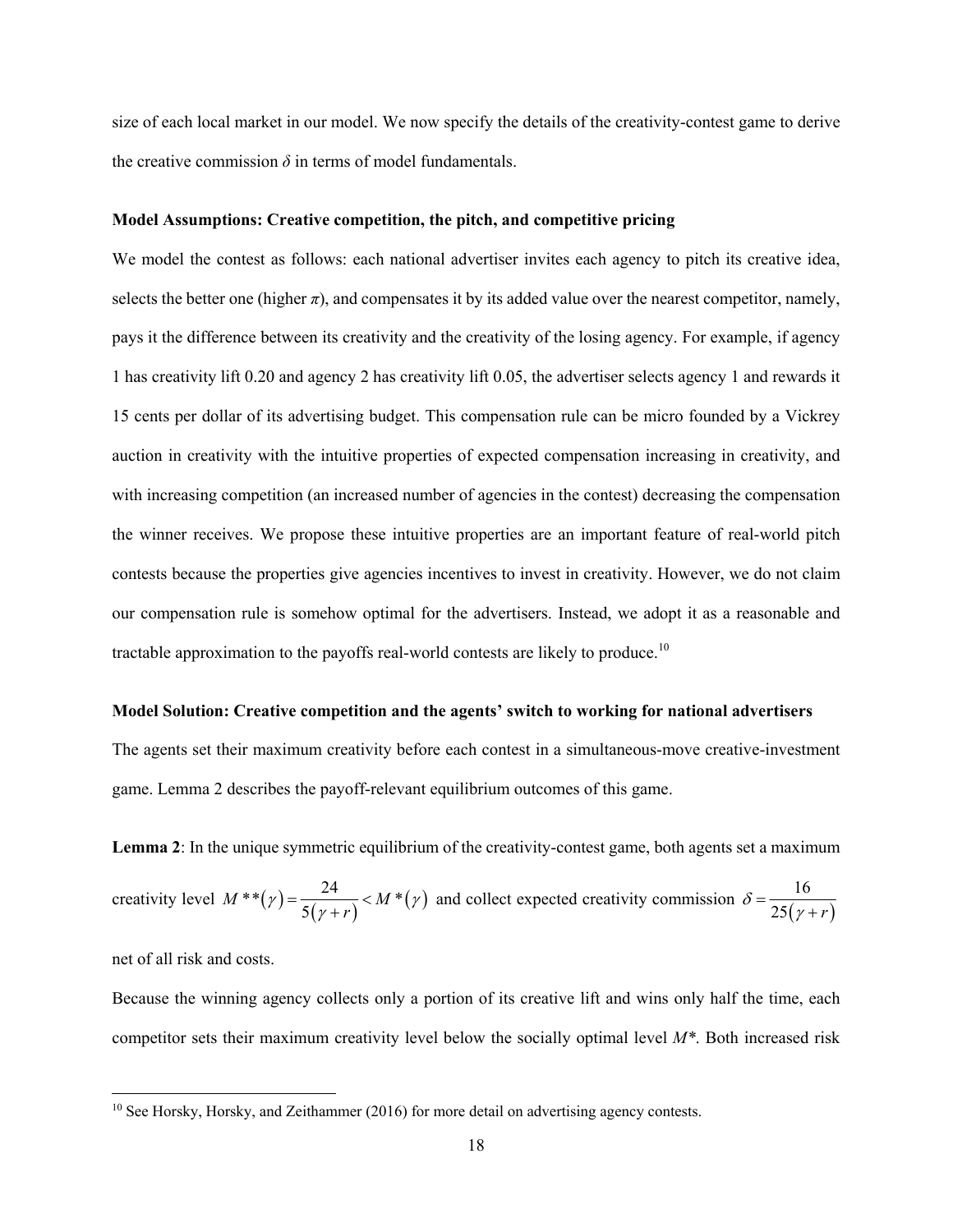aversion and the increased marginal cost of creativity reduce the equilibrium investment in creativity, and thereby also reduce the expected creativity commission.

When will the publisher choose to not hire his old agent back given our model of the creativity contest? The key  $2\delta v \alpha_{T} > \Pi(\beta_{T+1})$  inequality derived above simplifies as follows:

*Lemma* **3**: In period *T*+1, that is, one period after advertisers go national, both agents end up working for the national advertisers on creativity as long as  $\frac{3^2}{1}$ 25 64  $\frac{\rho_{T}}{T-1}$  $\sum_{j=1}$  $P_j$ *r*  $v = 25\beta$  $\gamma + r$  64 $\sum \beta$  $\frac{U_{T+}}{-1}$  $>$  $+r \ 64\sum_{0}^{T-1}$ .

1

 $=$ 

#### *History: The Collusive Recognition System*

As soon as the agents "switched sides" and started working for the advertisers, they started to compete with each other more while struggling to converge on a systematic way to price their services. Although the creative-pitch contests described above occurred regularly to select the most creative agency for the job, the contests were not actually used to set the price competitively, as our model assumes. Instead, as we describe next, the agencies successfully colluded to demand 15% of media billings as the prize of winning the creative-pitch contests.

For approximately a century after the emergence of national advertising in the second half of the 19<sup>th</sup> century, the 15% rule was considered set in stone as the core element of an interrelated set of trade practices, collectively referred to as the *recognition system*. The publishers' association "recognized" prospective agencies that met its standards. To be recognized, agencies were screened in areas of financial resources, advertising experience, types of accounts, moral standing, and bill-paying reputation. Agencies that passed the screening had their names disseminated to the publisher association's members. While aiding in further stabilizing and legitimating the advertising business, these practices clearly inhibited market entry by new agencies. Such entry would clearly drive down the compensation of creativity-contest winners if the compensation were determined competitively.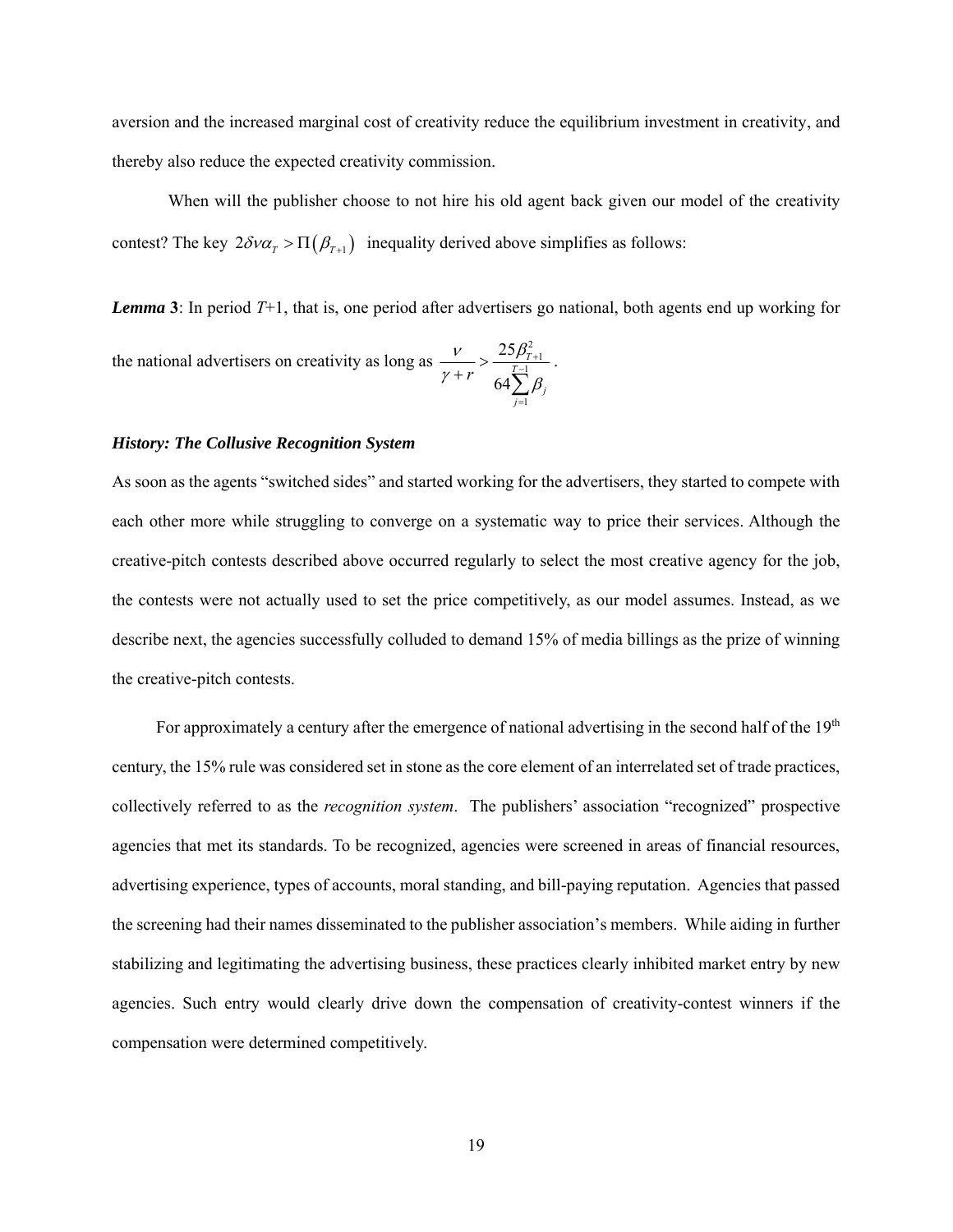Although we now think of the 15% commission as paid by the advertiser to the agency for the services rendered, the advertising industry of the late  $19<sup>th</sup>$  century conceptualized the commission as a "discount" from the publishers' list price that agencies were able to obtain when buying media space. For example, when the Pabst Brewery hired an agency to spend \$100,000 advertising the brand in national newspapers, the agency would produce media invoices totaling \$100,000 that included a \$15,000 "discount" pocketed by the agency and \$85,000 actually kept by the newspapers. Of course, such an arrangement invites sidedealing between the agency and the publishers. When the publishers included incentives on the side, these deals were called "kickbacks."

Contemporaneously, large successful agencies took on a financing role, which made the publishers increasingly expect payments from agencies, not the advertisers themselves.<sup>11</sup> Thus, despite working for advertisers by developing and placing advertisements, the agencies maintained the illusion that they were getting paid by the publishers. This illusion also helped the agencies and publishers discourage price competition that would result if advertisers shopped around for advertising rates directly with the publishers. As early as 1893, the American Newspaper Association adopted a resolution stating that commissions in the form of discounts would be paid only to recognized advertising agents and not directly to advertisers (Trager 1992). Similarly, in 1902, the national magazines' trade association, the "Quoin Club," advocated the use of the commission system.

In 1918, a year after its foundation, the American Association of Advertising Agencies (4A's) was instrumental in further stabilizing the compensation practice at the standardized commission rate of 15% of the gross space rate: "It can be said that since 1918, on the testimony of agency men, agents have been a major factor in setting the rate of discount and have endeavored to make the rate they desired uniform for various classes of mediums. The figure set by agents as the desirable uniform rate, namely 15%, is one

<sup>&</sup>lt;sup>11</sup> As early as the mid-19th century, advertising agents searched for profit sources beyond media commissions. Some purchased upfront space and profited from the differential between the rates they negotiated with publishers and the prices they charged advertisers. This practice turned financially strong agents into bankers that secured accounts by financing the advertising. Advertisers in turn were often more interested in the agent's financing terms than the media price, and publishers looked for payment from agents and not from the advertisers.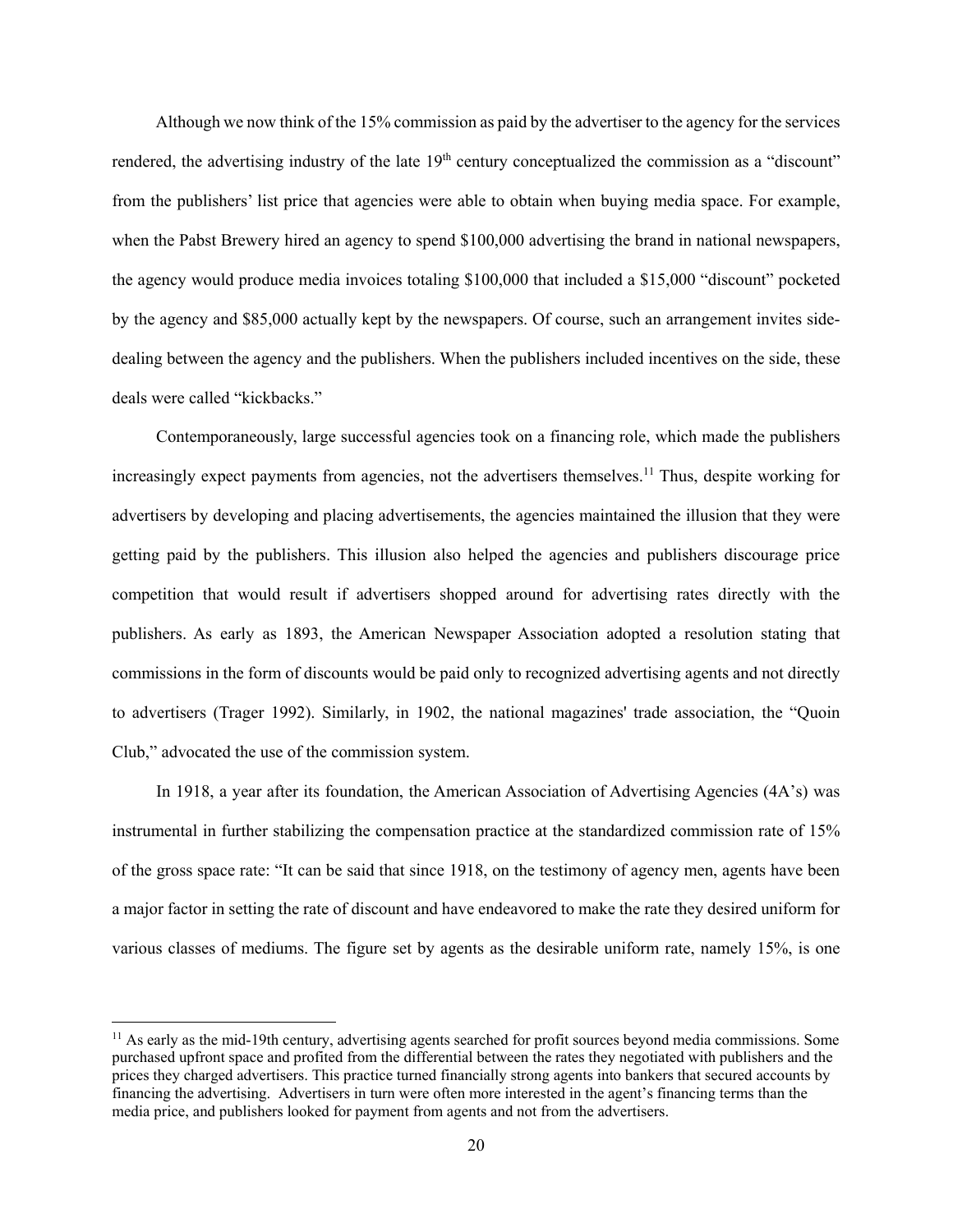which we said to reflect costs of doing business in 1918" (Haase 1934, p. 3). The fact that the publishers were no longer actually paying their agents as they used to in the past was not lost on industry observers: "The remuneration of the agent was not a payment from the publisher, or for services rendered to the publisher, but was a peculiar billing device under which the agent's rate of payment was determined by agents according to their current (1918) costs of doing business" (Haase 1934, p. 27).

How profitable was an advertising agency that kept 15% of each dollar received from the advertiser? Sheldon (1925) shows that under the 15% commission rate, agencies actually retained only approximately 2% as profit, with the remaining 13% going to costs related to the servicing of their clients (see Table A1 in the Appendix for details). Others have shown agencies retained approximately 5% (Gundlach 1931; Goode 1933).

The *recognition system* limited price competition among agencies and enabled the bundling of the increasing range of services offered by independent full-service agencies. Agencies competed for business on the basis of service rather than price—increasing the importance of creativity and originality and eventually increasing the services provided. Leo Burnett emphasized the importance of "risk-taking creativity": "The advertiser wants ideas, needs ideas and is paying for ideas. We are going on the principle that every possible cent of income from an account should go into creative and productive efforts on that account." (Leo Burnett 1935, quoted in Tungate 2007, p. 68).

Agencies regarded the commission more as a royalty on sales than as an arbitrary service fee. Advocating this point of view, when Albert Lasker in 1925 took on the Lucky Strike account, he explained his position to his new client: "You're spending \$600,000 or \$800,000 a year... and if in two or three years I can't have this account to \$5 million, it can't live. We'll have to agree to do certain things, but when we do \$5 million, I never want to hear from you how much our commissions amount to. You won't be paying them to us. We will have earned them ourselves" (Klaw 1956).

The above discussion shows both the newspaper and the agency associations were united behind the fixed 15% commission. Were they able to enforce the arrangement? In 1932, a survey of large advertisers was undertaken to investigate the "modern agency as advertisers see it" (Young 1933). All members of the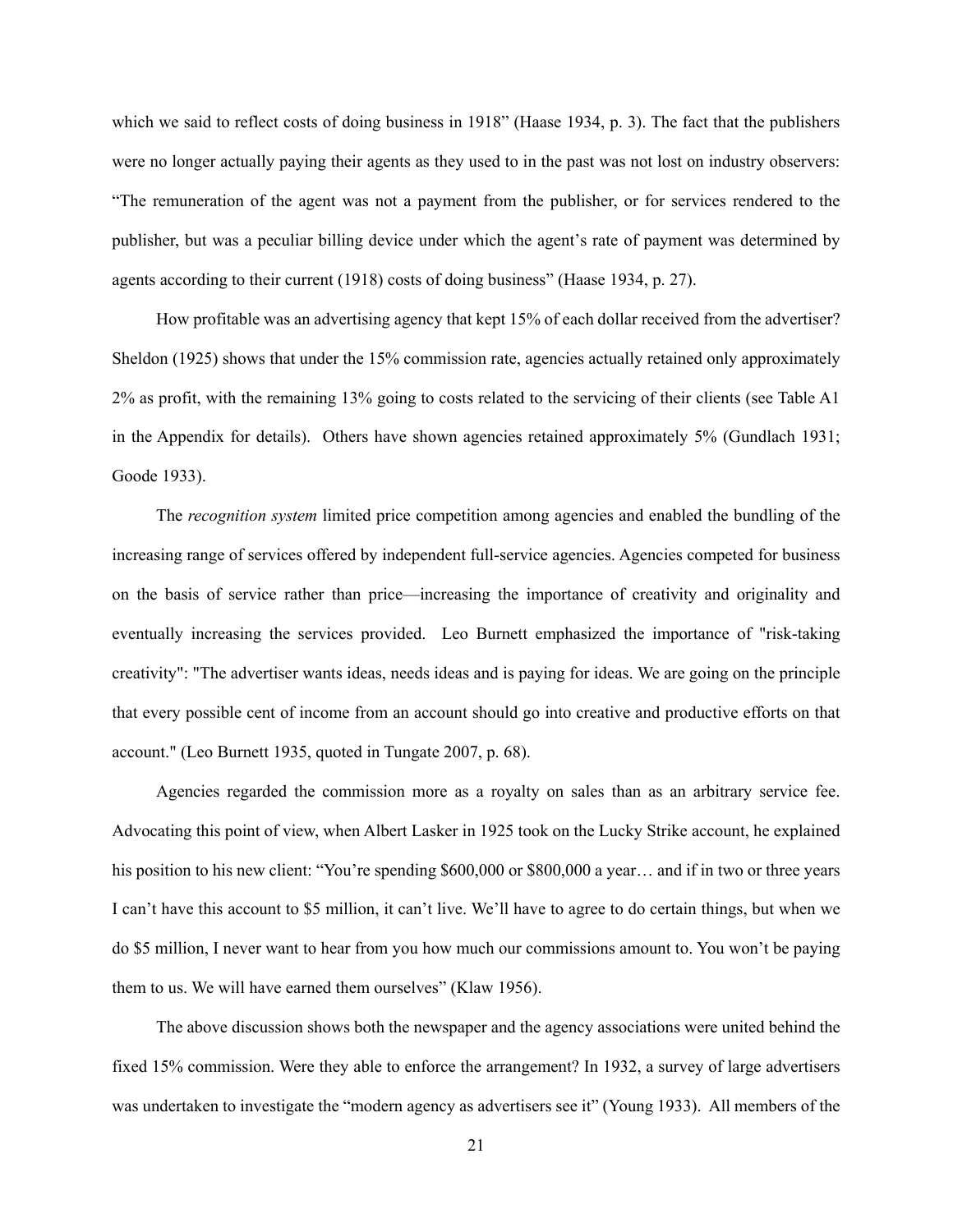Association of National Advertisers (ANA), as well as the 100 leading magazine advertisers who were not ANA members, were surveyed. The response rate was 64%, resulting in a total of 223 advertisers. They represented 18% of total magazine advertisers and 59% of the total dollar volume of magazine advertising. Results indicated 97% of the advertisers paid the 15% commission rate and only 3% paid an annual or monthly fee against which all commissions were credited, and the fee exceeded total commissions.

As competition increased between advertising agencies, they searched for media types other than print to coordinate with the advertisers.<sup>12</sup> Radio advertising started in the 1920s and TV advertising in the 1940s,<sup>13</sup> both initially in the form of shows sponsored by large advertisers; for example, the first "soap opera," titled "Painted Dreams," broadcast on the radio in the 1930s, was sponsored by Procter & Gamble's line of laundry soap. Because these media (the networks and local radio and TV stations) were nurtured and financed by advertising, they also followed the *recognition system*, and their emergence failed to break up the collusive arrangement.

Advertisers challenged the recognition system as early as 1924, complaining that the refusal of some newspapers to give the 15% discount (i.e., the commission) directly to advertisers constituted a conspiracy in restraint of trade. Specifically, Vick Chemical Company claimed it was blacklisted from a list furnished to newspapers by advertising agencies, because of its policy of placing its own advertising. Other advertisers claimed to have established an agency under a separate name so that the discount would not be refused. For example, Carter Medical Company, as early as 1895, set up its internal advertising agency (under a separate name) because it foresaw the refusal of 15% to direct advertisers (*New York Times* 1927). On the flip side, in court, Firestone testified that the company would probably refuse to sell tires to a consumer at the wholesale rate (*New York Times* 1926), and the lawsuit was eventually dismissed in 1930.

To summarize, the *recognition system* was a collusive agreement between full-service advertising agencies and media owners to prevent direct dealings between advertisers and the media and to stop small

 $12$  Early media initiatives included outdoors advertising in the 1870s (posters, signs on rocks, buildings, and farms) and cable cars toward the end of the 19<sup>th</sup> century.

<sup>13</sup> TV in 1949 was 1.3% of national advertising expenditures, but rapidly increased to 10.3% in 1953 and to 17.5% in 1958.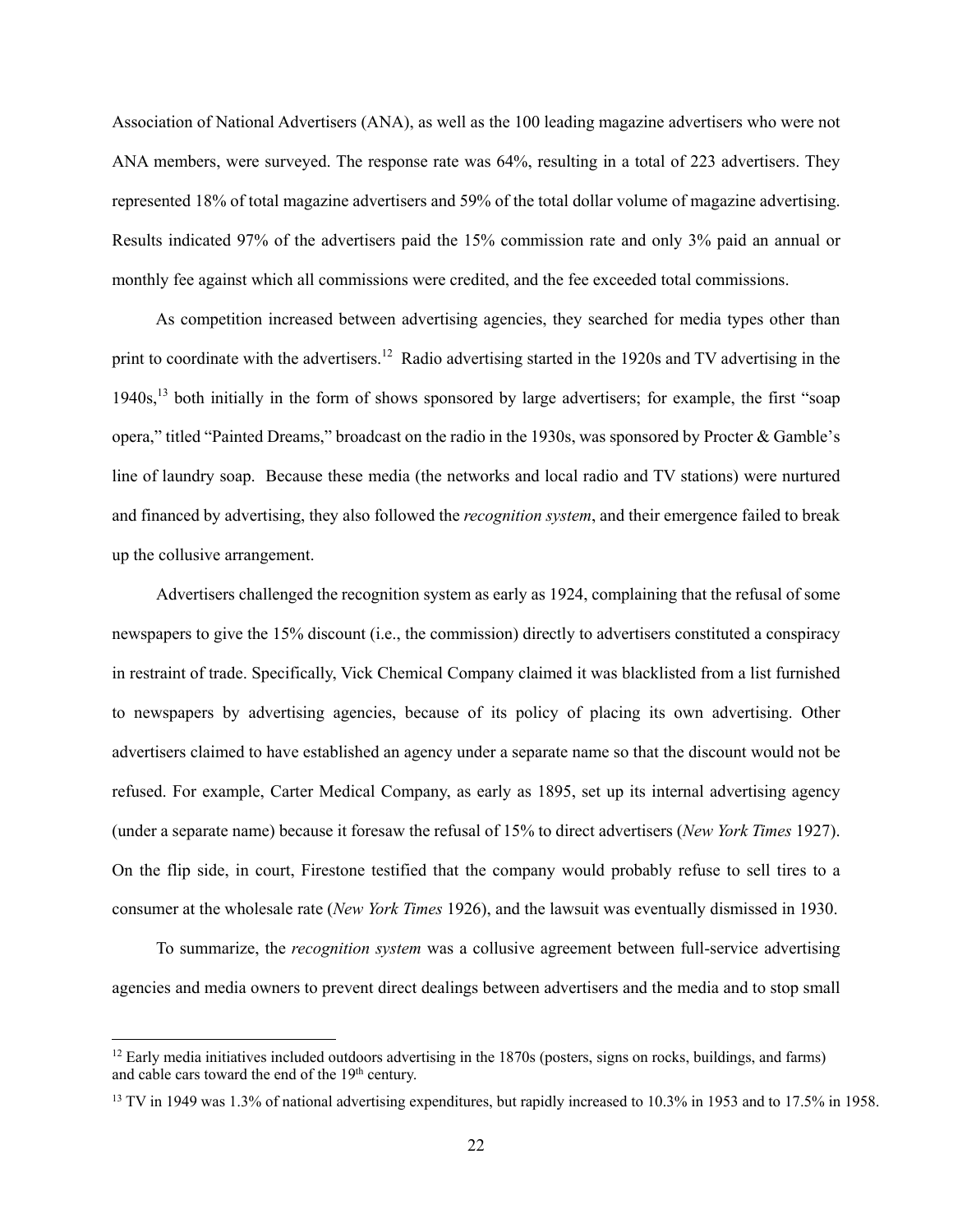advertising shops and media independents from undercutting prices. Large advertisers (mostly national advertisers of branded products) and smaller non-member agencies continuously criticized the commission arrangement. The longstanding survival of the commission system indicates the power of the large advertisers and potential new entrants to the agency industry to change the compensation system was limited.

#### **Model Solution: Incentives for collusion between agencies**

When does our model predict that agencies are better off getting paid the old commission *c* than the expected creative commission  $\delta$ , and thus have an incentive to collude against the advertisers? Consider period *T*+2, namely, the period after agents started working for advertisers instead of publishers. Suppose the inequality in Lemma 3 holds, so the publishers did not renew the contracts with the agents in *T+*1, and the agents are now working for the national advertisers. How high is their "net creativity commission" *δ* compared with the commission  $c$  they used to get? The creativity commission  $\delta$  cannot be trivial (otherwise, the publishers would have hired them back; see Observation 1), but the range of parameters for which it is far below *c* is wide.

**Proposition 1:** As long as  $1 > \frac{\delta}{\delta} > \frac{\Pi(\beta_{T+1})}{\Pi(\beta_{T+1})}$  $(\beta_{\tau-1})$ 1 1 1 2 *T*  $c-2\Pi(\beta_7$  $\delta$   $\Pi(\beta$  $\beta_{\scriptscriptstyle 2}$  $^{+}$ - $> \frac{\delta}{c} > \frac{\Pi(\beta_{T+1})}{2\Pi(\beta_{T-1})}$ , the agents earn a smaller net commission from working for

national advertisers and competing on creativity than the commission they used to get from publishers to acquire new local advertisers. In terms of model parameters, this sufficient condition reduces to

$$
1 > \frac{16(1+kr\sigma^2)}{25(\gamma+r)} > \frac{\beta_{T+1}^2}{2\beta_{T-1}^2}.
$$

Proposition 1 gives a sufficient<sup>14</sup> condition under which the agencies are better off colluding than competing—conditions that were apparently operating in the real-world market throughout much of the  $20<sup>th</sup>$  century. The proposition collects all the relevant parameters in a single inequality. The range of feasible

<sup>&</sup>lt;sup>14</sup> The proof also contains the necessary and sufficient condition, which is less elegant.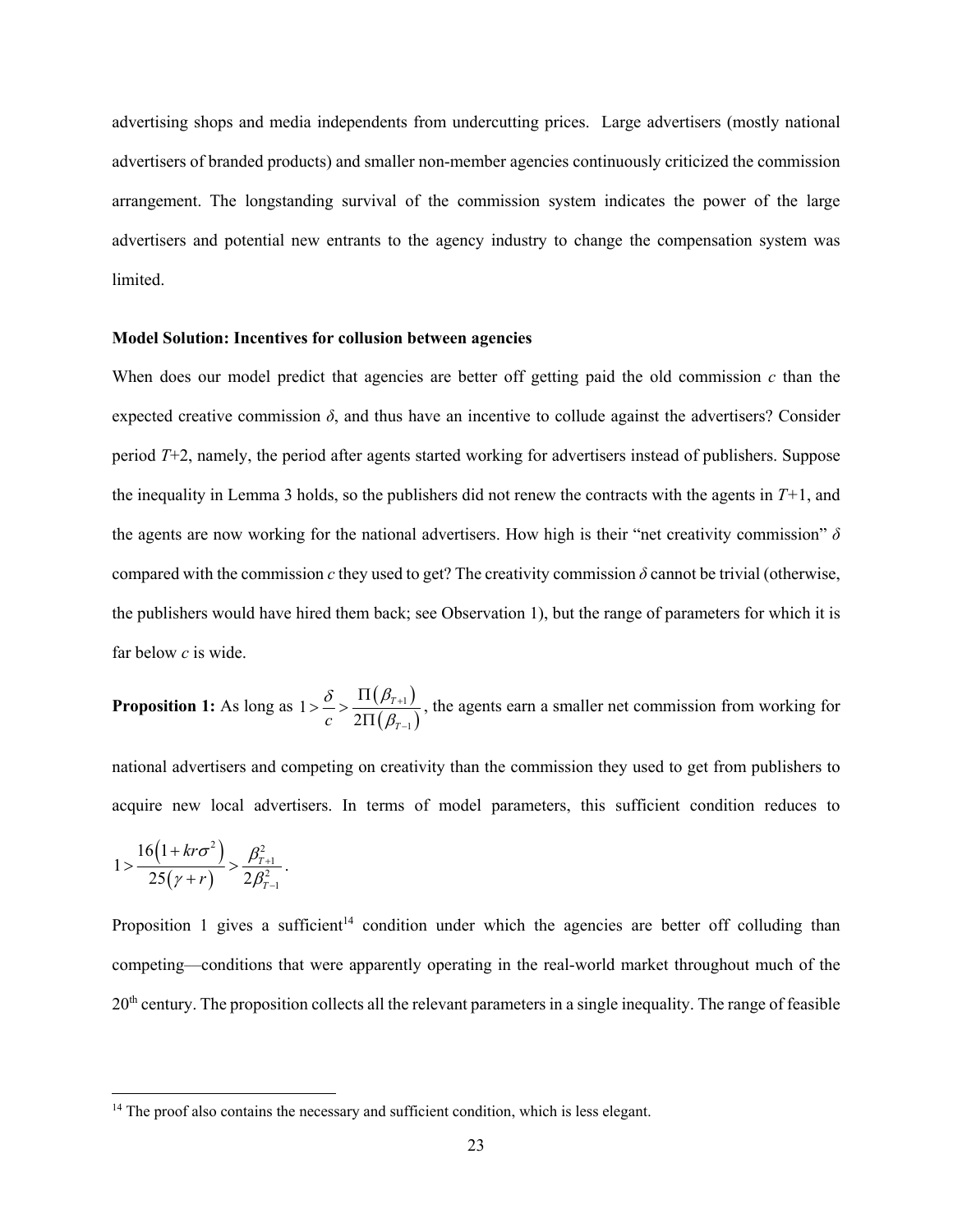values is wide because it admits all values of  $\mathcal{L} \in \left[ \frac{1}{2}, 1 \right]$  $c \begin{bmatrix} 2 \end{bmatrix}$  $\frac{\delta}{c} \in \left[\frac{1}{2},1\right).$ 

We now discuss the comparative statics of this key analytical result of our paper. Assuming the

inequality in Lemma 3 is satisfied, the  $1 > \frac{16(1 + k r \sigma^2)}{256}$  $(\gamma+r)$  $16(1+kr\sigma^2)$ 1 25 *kr r* σ γ  $^{+}$  $>$  $^{+}$ inequality in Proposition 1 shows the agents are

more likely to benefit from getting paid the old commission whenever costs of creativity *γ* are high—a very intuitive result. We guess that the cost of effective creativity *γ* rises over time, as the installed base of seasoned advertisers increases because being noticed in the ever-more-crowded field of advertisers is more difficult. Lemma 2 and Proposition 1 would thus imply a downward pressure on the creative commission and an increase in the profitability of collusion over time.

The benefit from collusion also increases when the costs of acquisition effort *k* and the associated variance  $\sigma^2$  are low because these parameters increase the old commission. The only comparative static not immediately obvious from the inequality is the impact of risk aversion *r*: because  $\frac{1+kr\sigma^2}{2} \propto \gamma k\sigma^2 - 1$  $r \gamma + r$  $\frac{\sigma^-}{\sigma}$ α γk $\sigma$ γ  $\frac{\partial}{\partial r} \frac{1+kr\sigma^2}{\gamma+r} \propto \gamma k\sigma^2 - 1$ , risk aversion can both increase and decrease the benefit from collusion, and it is more likely to increase the benefits when either of the costs (acquisition or creativity) is high. Interestingly, the proportion of national advertisers ν plays no direct role because ν scales the total payoff regardless of which commission the agents receive.

Two observations are in order. First, note that in our model, advertisers are atomic, and the  $2\nu\alpha_r$ advertising revenue is therefore just an amount of money spent by infinitely many tiny firms. Thus, the fact that the agency seems to be getting a cut of the advertising revenue after switching sides is not suboptimal per se. What is really happening is that the agency is getting compensated for the *increase* in the effectiveness of a given revenue. Importantly, the advertising budget is set by the advertiser, and so the existence of a commission does not imply the advertiser is giving the agency control over the revenue amount and offering a share of his revenue as some sort of misguided incentive. In other words, this model shows agents may not be paid enough after the switch, but not that the whole commission-based contract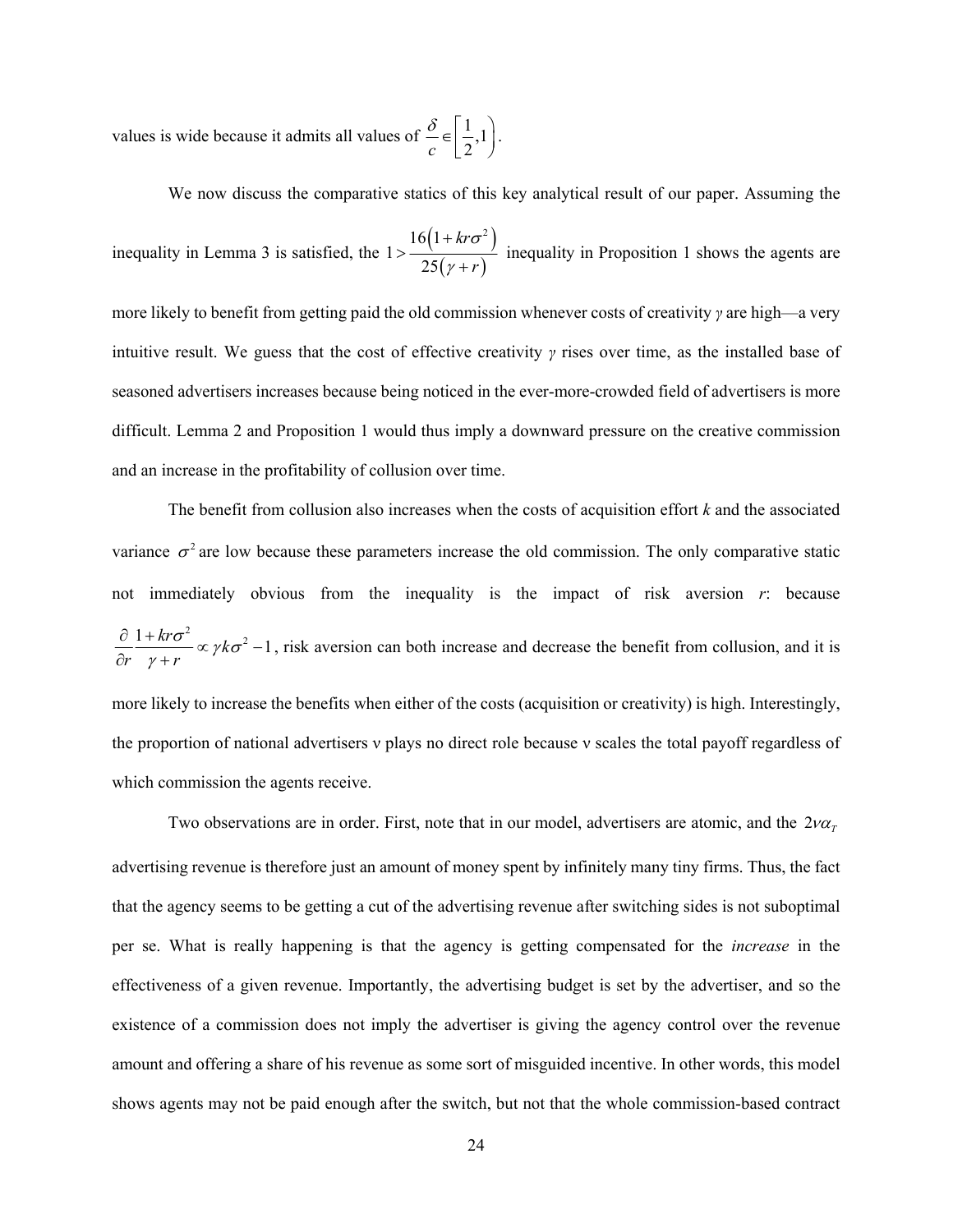type is necessarily wrong. Once large (non-atomic) advertisers emerge, we would expect them to exercise their market power and drive the agency compensation down, either by putting downward pressure on the commission amount or by asking for a volume discount in the form of a sliding-scale commission structure. As we discuss later in the paper, such price pressure from large advertisers did eventually lead to the demise of the collusive arrangement.

Second, our model abstracts away from new-advertiser acquisition after the agents go national. One way to incorporate it while preserving our qualitative results would be to assume the publisher can hire a lower-skill (lower *β*) agent to continue generating local business. As long as such an agent does not have the option of going national (maybe she does not have the right connections in other cities, maybe she is not part of the recognized set of agents), she does not have to be paid much.

# *History: Industry-standard 15% commission on media billings survives at least 20 years past the 1956 anti-trust ruling*

Recall that the 1924 lawsuit challenging the recognition system as anti-competitive was eventually dismissed. The second time advertisers sued the publishers was in 1955, and this time, the federal antitrust authorities forced six trade associations representing both publishers and agencies to adhere to consent decrees, which

(1) prevented explicitly fixing the agency commission at 15%;

(2) required the media to contract with any entity with acceptable credit, not only the "recognized" agencies;

(3) required all media to adhere to their published rate card; and

(4) prevented the media from charging discriminatory rates to advertisers not using an agency. However, they could still withhold the "discount," namely, commission, from such "direct" advertisers).

Although the 1956 consent decrees overall amounted to a victory for the advertisers, the victory was only partial as seen from point (4). The intended effect of the 1956 consent decrees was to formally dismantle the *recognition system*, but some of the decrees were almost impossible to enforce. Because compensation was still considered proprietary in client-agency relationships, deviations from points (1) and (3) were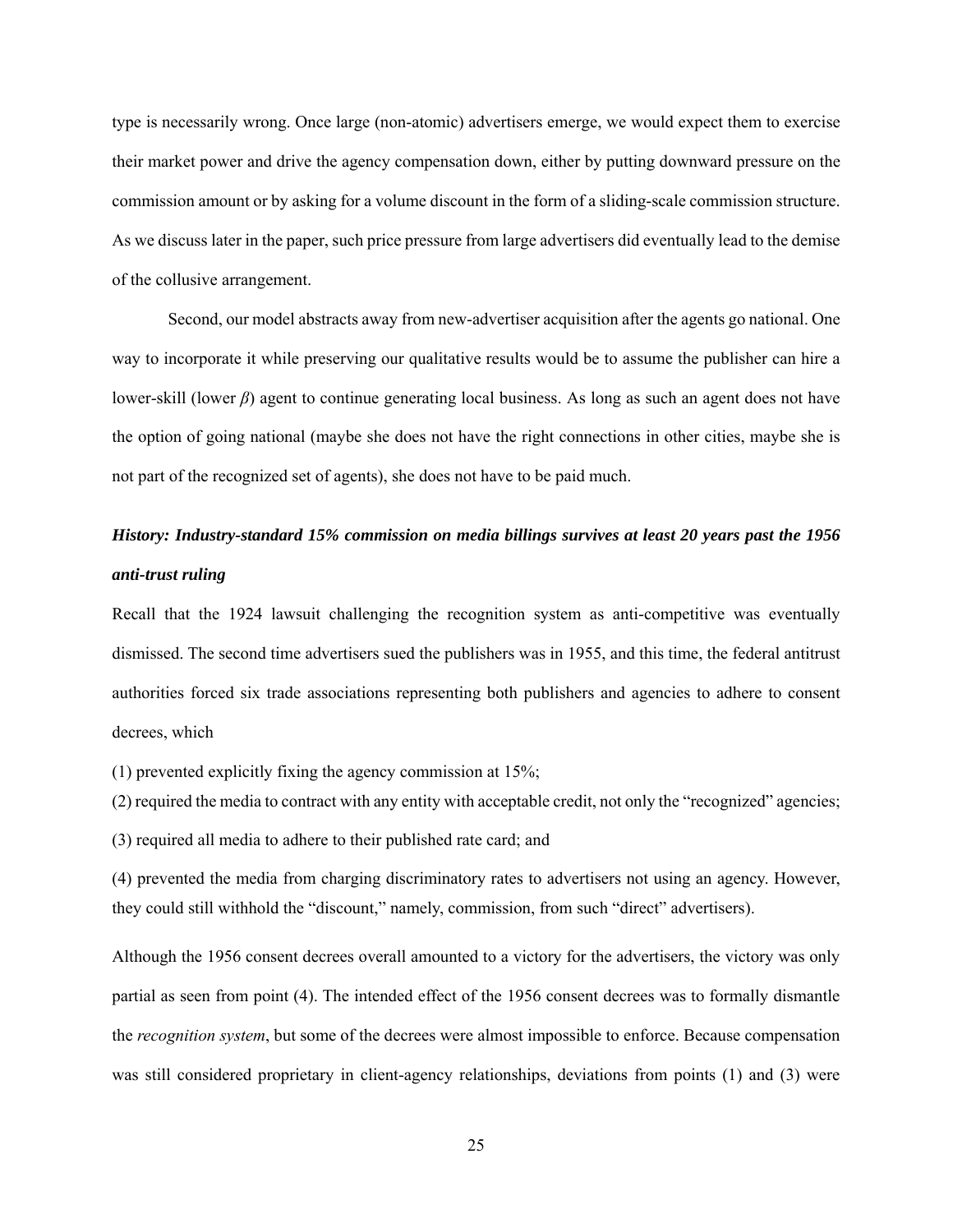rumored but difficult to prove. Advertisers and agencies receiving special treatment from publishers used intricate camouflage and maneuvering for the advertiser to avoid being called a "chiseler" and the agency to escape notoriety as a "cut-rate competitor" (Holland 1956). As a result of the unenforceability of some of the decrees, 15% media commissions persisted unaltered as the most widely utilized mode of agency compensation for at least 20 more years: the 1976 ANA survey revealed that 83% of responding agencies continued to get paid a commission based on media billings, and four out of every five of them continued to receive the 15% amount dating back to the 19th century.

# **3. How the Collusive Recognition System Eventually Disintegrated: Data from ANA Compensation Surveys**

The previous section provided a model of agencies "switching sides" to work for advertisers, described the compensation challenges caused by this switch, and documented that agencies managed to collude with publishers to keep the pre-switch compensation scheme (a commission on media billings) and amount (15%). The collusive arrangement survived the emergence of new advertising media throughout the  $20<sup>th</sup>$ century, as well as repeated anti-trust rulings. In this section, we first document how the collusive arrangement was gradually weakened by competitive pressure to reduce the commission amount throughout the 1980s, and then show how the core institution of compensating agencies based on media billings abruptly disappeared in the late 1990s after a new type of player—the media house—entered the agency industry.

#### **Data: ANA surveys between 1932 and 2016**

We analyze the series of compensation surveys conducted on a tri-annual basis by ANA since 1976. For an earlier period, we rely on the 1932 survey discussed earlier. ANA comprises around 500 advertisers from a cross section of U.S. industries, consisting of consumer and industrial manufacturers, retailers, service providers (insurance, communications, hotels, restaurants, utilities), and financial institutions. The ANA members include most large U.S. companies, such as Canon, IBM, American Express, Siemens, Warner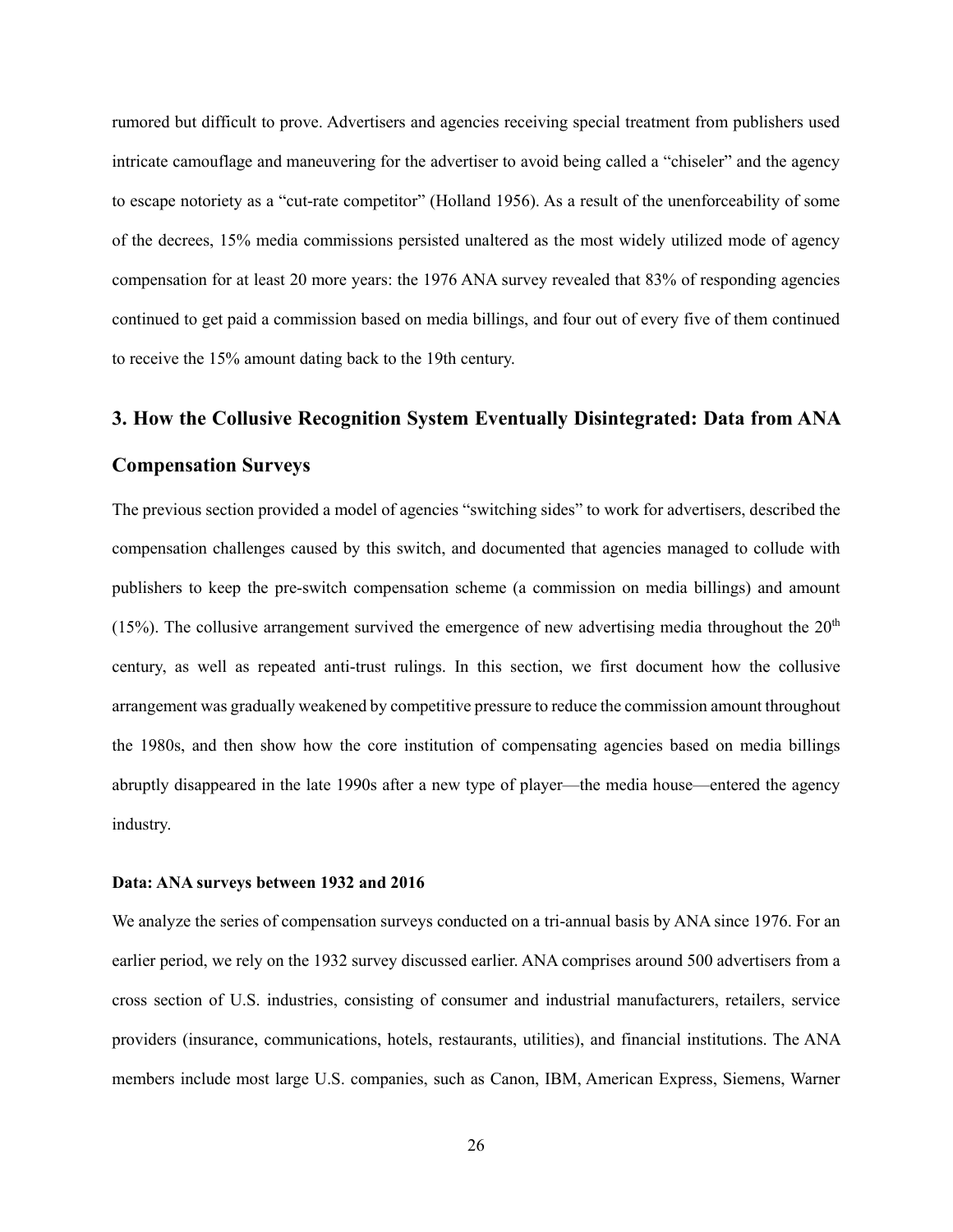Brothers Studios, Verizon, and Carlson Hotels. We note that because almost every firm advertises, the membership of the ANA is obviously skewed in favor of large advertisers.

Each of the 14 surveys conducted between 1976 and 2016 used a random sample of the membership base. The size of the sample surveyed and the response rate varied: in the 1970s, the number of respondents was around 250; in the 1980s, around 160; in the 1990s and early 2000s, around 120; and in the more recent surveys, around 100 members. We do not have any reason to believe that the declining sample size is causing any sample-selection bias related to our metric of interest: the prevalence of billings-based and feebased compensation schemes in the industry. Company executives (with titles ranging from advertising manager to marketing vice president) primarily responsible for advertising or marketing completed the questionnaires. Every survey in our sample asked about the details of compensation, and some of the surveys also asked additional questions relevant at the time. For example, surveys administered after 1988 also ask about performance-based incentives.

#### *History: Slow erosion of the fixed 15% commission*

As we explained in the previous section, the 1956 consent decrees had very little immediate impact on the type and amount of agency compensation. However, they did initiate a new trend of open discussions on compensation in the industry, allowing us to glimpse how all sides felt about the standard compensation structure at the time. The 4A's representing the agencies took the position that what had been working well should not be tinkered with, and they continued to advocate the continual use of the 15% commission as the best compensation method. In 1956, the 4A's president was quoted:

"Questions being raised had been asked in the early Nineteen Thirties and answered satisfactory at the time. The media commission method, while not perfect, was found then to be the most practicable one for maintaining the true and long-run interests of all advertisers and all media. In return for these commissions agencies will continue to render many services to media and the cause of advertising. Agencies develop new business for media, developing new advertisers and helping them (the media) grow." (*New York Times* 1956a).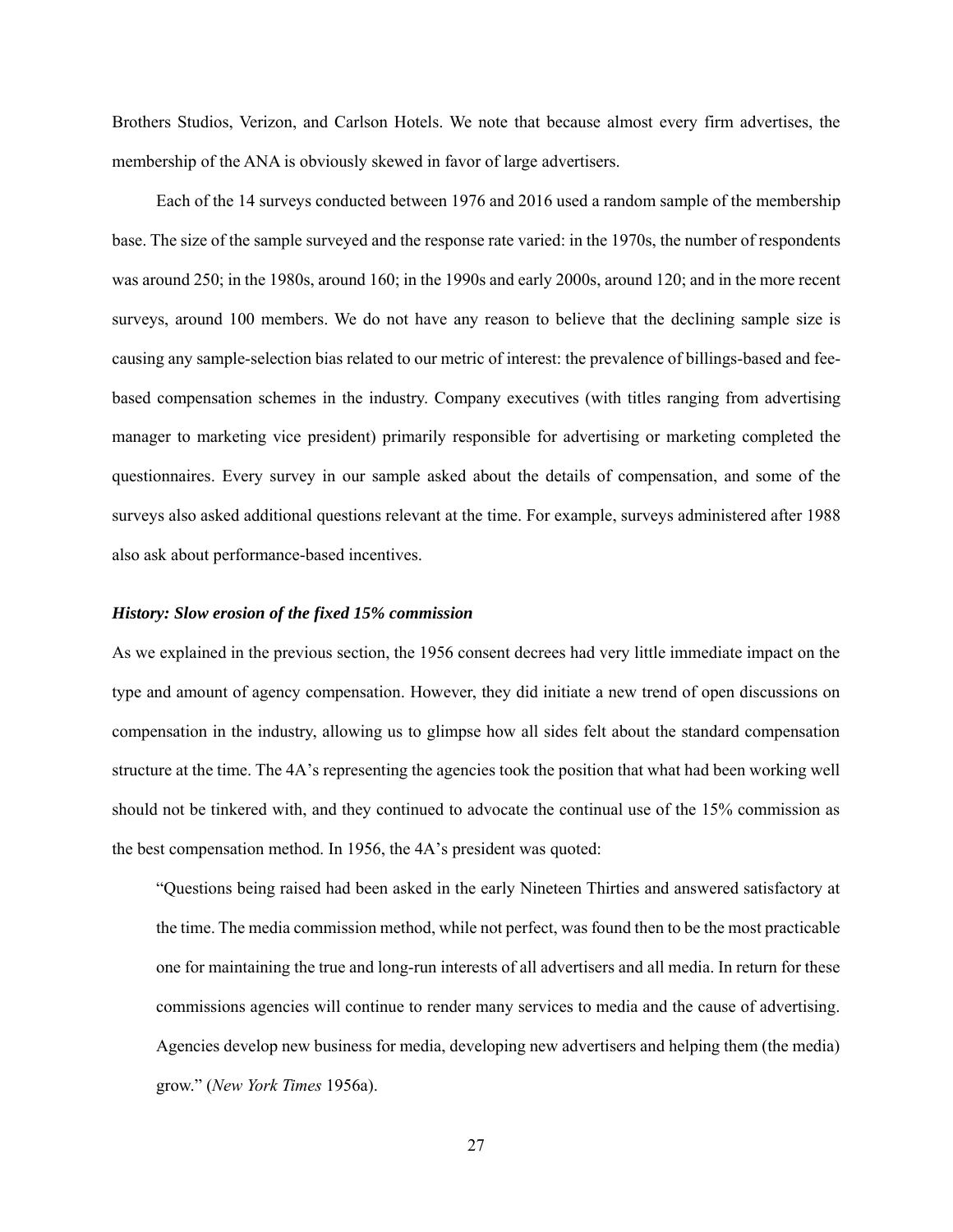As part of the trend of open discussion, the 4A's publicly revealed its members' reported profit margins in 1959. The main message of the revelation was that costs were rising thanks to new value-added services, $15$  and non-compensated pitch development costs. If the agencies were to cut their commissions, they would need to cut these collateral services. Some agencies added a service charge of 17.65% to their procurement cost of these services, such as the cost of printing, artwork, graphics, or engravings, so that the agency would keep 15% of the overall invoice to the advertiser in line with keeping 15% of the media invoices. In 1959, agency charges distinct from media commissions amounted to about one third of their gross income. For large agencies, the amount was, on average, only 20%, whereas for small agencies (under \$10 million in billings), it exceeded income from commissions.<sup>16</sup> This finding suggests smaller agencies charged and thus covered their costs for collateral services and possibly earned a profit on them, whereas larger agencies absorbed at least some of the costs of collateral services, because of the substantial media commissions they received. Meanwhile, advertisers continued to suspect the large agencies of receiving kickbacks from the media (i.e., unreported volume discounts), increasing their compensation further.

In summary, the 1956 consent decrees did not trigger an instant revolution in the industry's fixation on the 15% commission rate and the general idea of billings-based compensation. The 15% amount was so ingrained that it was even applied to other input charges incurred by the agencies. However, the idea of charging fees for some services took hold, and the 15% commission rate was broadly understood as compensating large agencies excessively (Appel 2017). In the late 1970s, the nature of agency compensation contracts finally started to noticeably shift: Figure 1 provides details about the types of billings-based compensation methods used over time: whereas 82% of advertisers using billings-based compensation paid their agencies the old fixed rate of 15% in 1976, only 21% did so by 1994.

<sup>&</sup>lt;sup>15</sup> "The developments of additional services was increasing rather than diminishing" (Gamble 1959, p.105). These additional services included research, marketing and merchandising counsel, public relations, consumer panels, Nielsen share of the market rating service, and even supplementing the client's field merchandising staff with agency employees. Research, for instance, was becoming more commonly used in 1959 (compared to the mid-1940s). Research was conducted to improve advertisements, determine the acceptability of products, test consumer preferences, find appealing themes, study the composition of markets, ascertain consumer needs and desires, and so on.

<sup>&</sup>lt;sup>16</sup> An account billing of \$300,000 to \$400,000 was considered borderline to no profit when only using commissions.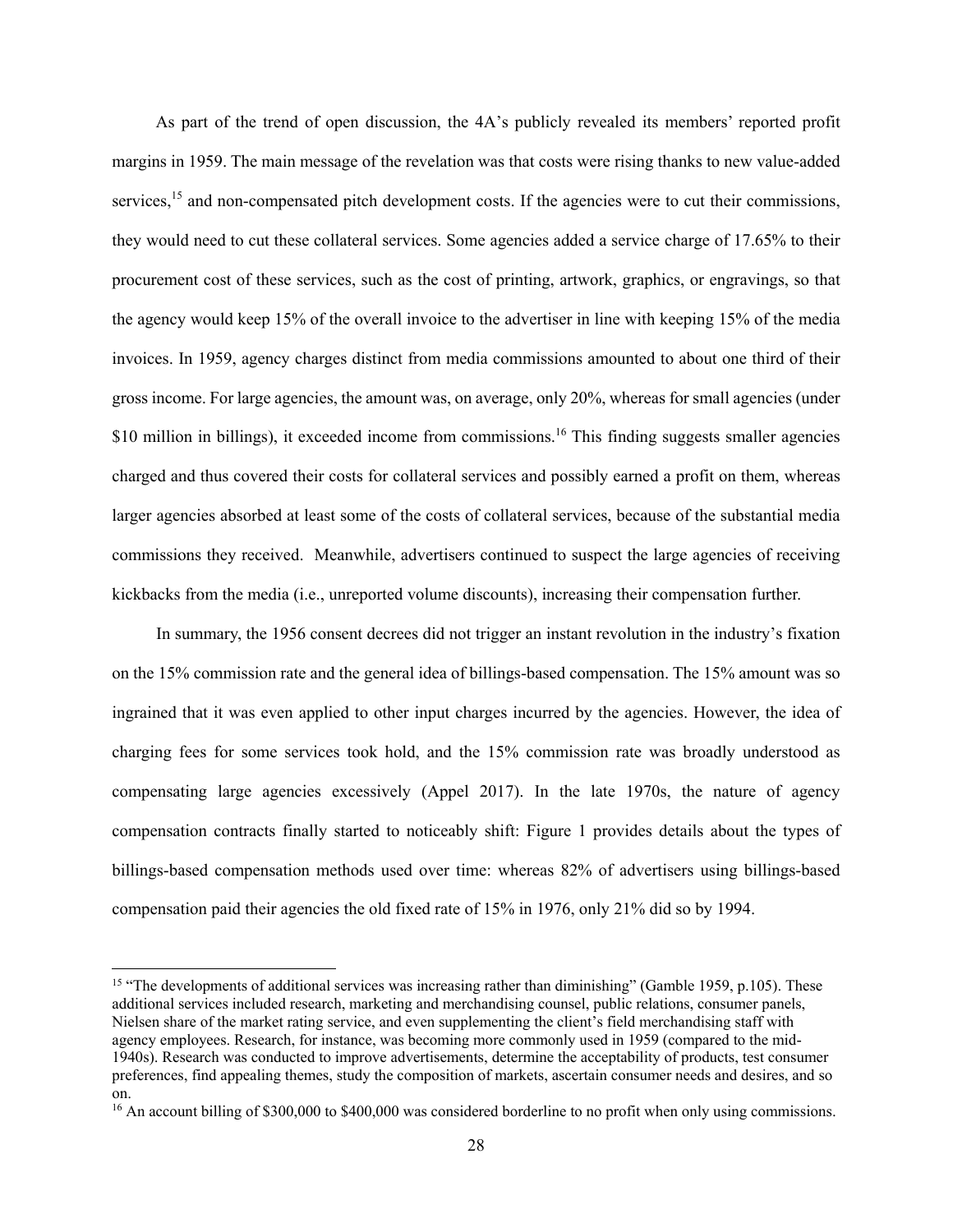

The shift away from 15% was largely a shift to lower percentage amounts, as well as to sliding-scale rates that gave larger advertisers volume discounts, acknowledging the economies of scale and scope documented by Schmalensee et al. (1983) and Silk and Berndt (1993, 1994). In other words, the agencies experienced downward competitive pressure on the commission percentage throughout the 1980s and  $1990s$ .<sup>17</sup> One external shock that likely contributed to the downward price pressure was the welldocumented contemporaneous shift in promotional budgets from advertising to trade promotions (Buzzell, Quelch and Salmon 1990). We propose that this weakening of the fixed 15% rate set the stage for the rather abrupt demise of the billings-based compensation, for reasons we describe next.

#### **Theory: The impact of unbundling on agency compensation**

Starting in the 1980s, alternatives to the full-service ad agency that both designed and placed the ads appeared on the scene. Specialized agents—"creative boutiques" and "media houses" that focus on only

<sup>&</sup>lt;sup>17</sup> One way to document the long-term downward price pressure is to compare the collusive 15% of media billings to the effective commission collected by today's agencies. The 2016 provides the magnitude of the average agencies' compensation as a percentage of the total advertising budget as 9.9% - a lot less than 15%. However, the lower percentage rate does not immediately imply lower overall compensation since media prices rose annually at a rate substantially exceeding that of the general inflation during the 1980s and 1990s (Arzaghi et al. 2012), and some leading agencies were perceived as over-compensated during the time of economic uncertainty and cost-cutting (Appel 2017).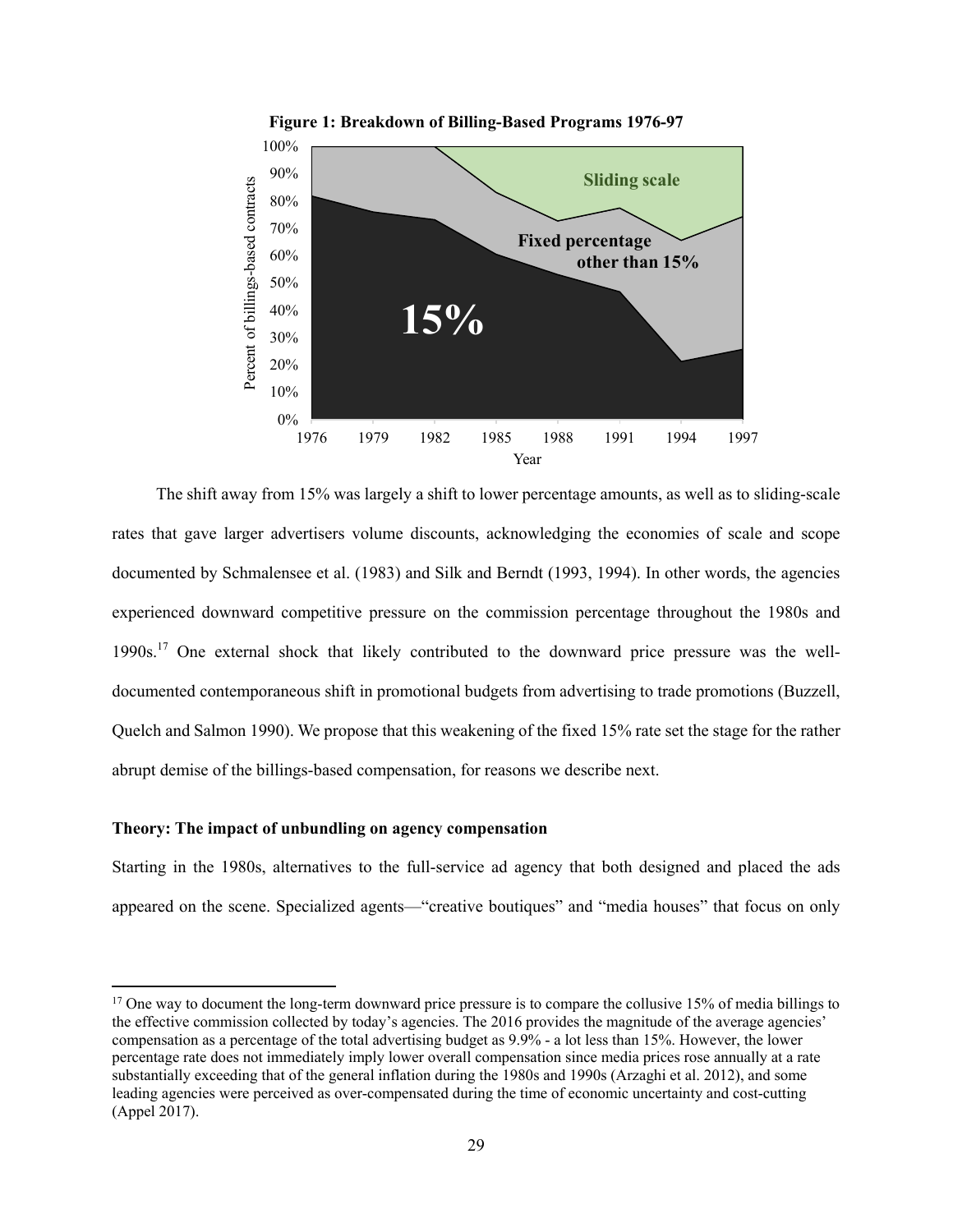one element of the advertising campaign—were becoming acceptable alternatives to full-service agencies. The appearance of media houses allowed advertisers of all sizes the option to unbundle their two advertising tasks (design and placement) to specialized agents, where the overall advertising strategy, the research, and the creative tasks continued to be performed by the full-service advertising agency (possibly with help from a creative boutique), while media planning and buying was delegated to the specialized media house. Horsky (2006) studies the unbundling phenomenon in detail and reports that by 2000, 58% of advertising dollars of advertisers with a budget greater than \$1 million were handled by media houses.

When an advertiser decides to place ads using a media house separate from the agency designing the advertising copy, the institution of paying either of the agencies a percentage of media billings becomes untenable for at least three reasons: First, the media billings become a private matter between the media house and the advertiser, so the creative agency does not routinely handle or even see the amount of money changing hands. The creative agency thus cannot verify that it is being paid a certain percentage of media billings. Second, the fiction of media "list prices" (long before undermined by "kickbacks" from publishers to agencies) gives way to the reality of the advertiser being quoted a media price that already contains a private profit margin to the media house. What matters to the advertiser is the cost of the media to him, not how the price breaks down into the media house's margin and actual charges by the media. Finally, the unbundled arrangement clearly shows the creative agency is performing a service at a cost unrelated to the size of the advertiser's advertising budget, making it difficult to argue that its compensation should be a percentage of that budget. Instead, compensating the creative agency the same way it compensates its other professional service providers makes sense—by a fee related to the labor and other costs incurred, possibly with a performance-based bonus to align incentives.

For all of the reasons described in the previous paragraph, the unbundling of agency services should result in a shift of agency compensation from billings-based to fee-based. Note the idea of fee-based compensation was not new in the advertising agency industry in the 1980s, but its implementation in a market dominated by publishers who were used to paying commissions was cumbersome and did not take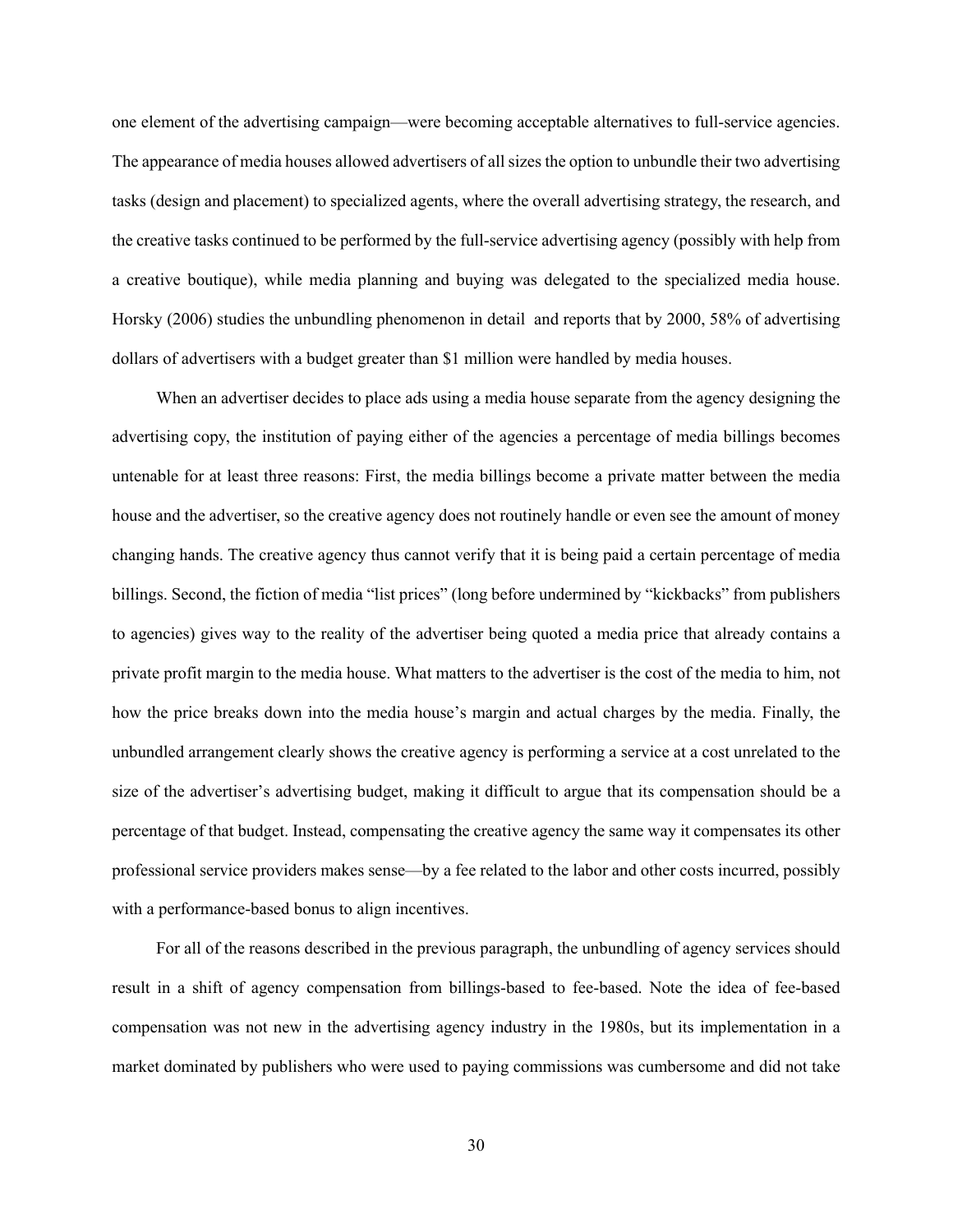hold despite early attempts dating back to the 1960s.<sup>18</sup> Fee-based compensation did not take over until the advertising budgets started flowing through media houses that cut private deals with publishers while creative agencies clearly performed a service unrelated to the size of the advertising budget. We now turn to validating these predictions by documenting that agency compensation indeed shifted to fee-based precisely after the unbundling became widespread.

#### *History: Relationship between service unbundling and agency compensation*

Figure 2 presents the co-evolution of compensation methods and unbundling between 1932 and 2016 based on the ANA surveys available to us. The black line with markers shows the percentage of billings-based contracts the advertisers reported. It clearly demonstrates both a long-term downward trend in the use of billings-based compensation (from about 80% in the 1970s to 3% in 2010) and a sharp drop over an only 10-year period from 61% in 1994 to 10% in 2003.19 The red line without markers shows the proportion of respondents reporting unbundling their creative and media services to separate agencies. These data show a sharp jump from 18% to 47% in just a single three-year interval between the 1991 and 1994 surveys.

The sharp drop in the prevalence of billings-based compensation immediately follows the sharp rise in the proportion of advertisers unbundling their advertising services. Because we are not aware of other abrupt shifts occurring in the advertising industry in the mid 1990s, we propose that the unbundling caused the shift away from billings-based compensation in the sense of Granger. The gradual erosion of the 15% standard commission outlined in Figure 1 clearly set the stage for the unbundling's effect on the type of compensation: the focal 15% amount was relegated to a small minority of contracts by the early 1990s, so

<sup>&</sup>lt;sup>18</sup> A famous example of an early fee-based compensation contract is the 1960 arrangement between Shell Oil and its agency Ogilvy, Benson & Mather. The arrangement was a fee paid for one year's work determined as follows: the agency estimated its costs of direct and indirect salaries and overhead expense for the year and added 25% of those costs for profit. This scheme was actually difficult to implement, because the media was still counted on to pay the usual commissions to the agency, and the agency credited all commissions against the flat fee that was paid by the client: "The matter is delicate because neither client nor agency wants the media to get the idea that the 15% is a kickback and not a commission. A commission is part of the established business procedure. A kickback is something that could be withdrawn any time." This last point about "established business procedure" illustrates the difficulty of unilaterally shifting entrenched compensation schemes even by large players such as Shell Oil. <sup>19</sup> The small uptick in the use of billings-based compensation evident in the 2013 and 2016 surveys is entirely driven by the emergence of programmatic advertising, which is compensated on a commission basis.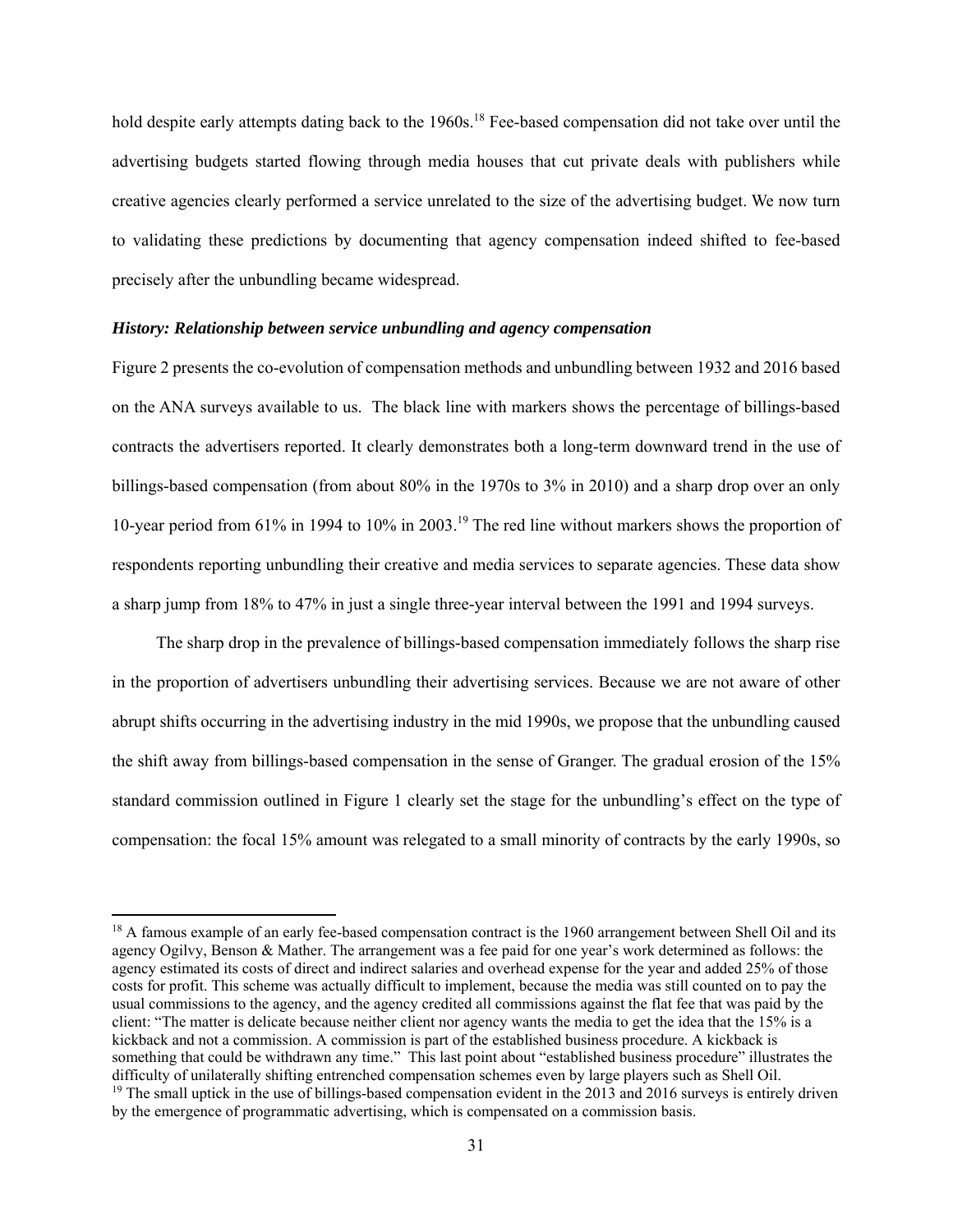total agency compensation became de facto negotiable, and expressing it as a percentage of media billings became a matter of otherwise meaningless convention. Once the unbundling shift occurred, just talking about total compensation and calling it a "fee" made sense. We propose that the unbundling was thus merely the straw that broke the commission camel's back after more than a decade of advertisers' pressure to reduce the commission rate. Even the agencies that continued being compensated based on the percentage of media billings experienced the 1991–94 unbundling shift in their compensations: the use of the 15% fixed rate dropped from 47% to 21% in the same time period (see Figure 1).



**Figure 2: Co-evolution of Billings-based Compensation and Task Unbundling**

*Note to Figure*: Agencies not compensated based on billings are compensated with a fee mostly related to their costs. The missing datapoints indicate years in which the question was not asked.

Note the compensation schemes took at least 10 years to fully shift from billings-based to fee-based. One reason for such a slow change is the fact the agencies sign multi-year contracts with advertisers, so not all advertisers were renewing all of their agency relationships in 1995. Another barrier to change was the deeply entrenched notion of a media commission as a standard industry procedure (see, e.g., the Ogilvy example in footnote 18).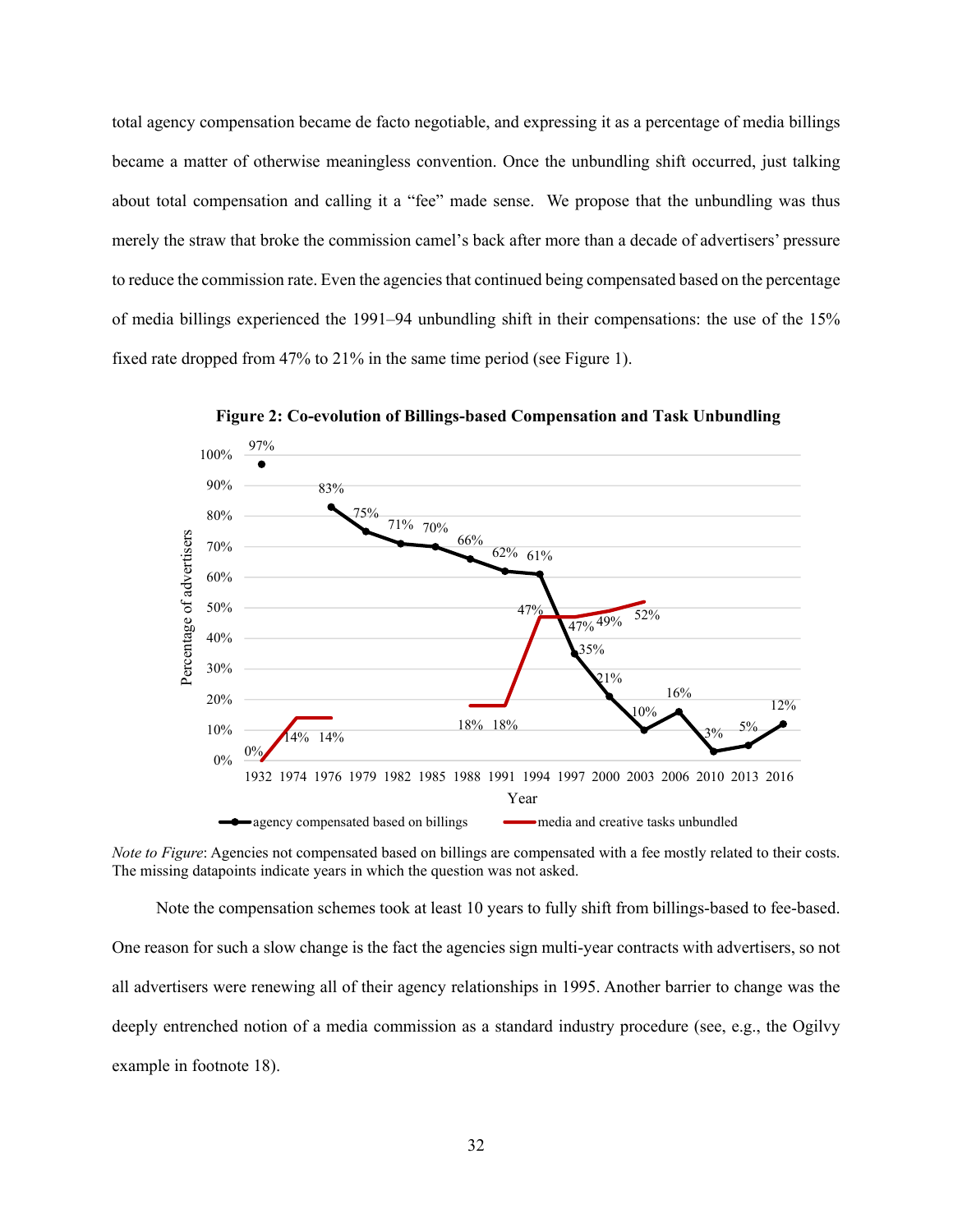# **4. General Discussion**

This paper explains why advertising agencies used to be compensated with 15% of media billings for over 100 years even though they were working on creative ideas for the advertisers, and the incentives implied by a fixed media commission do not seem to be well aligned with the advertiser's goals. We model analytically and document empirically that the peculiar compensation scheme has roots in the early days of 19<sup>th</sup>-century newspaper advertising when the agencies worked for local publishers as commissioned salesmen of newspaper advertising space—a contract form standard in sales and easily rationalized by classic principal-agent theory. The agencies eventually switched sides and started working for the advertisers, specifically, the advertisers who had potential to go national (i.e., advertise beyond their local market). Our model explains this switch as an inevitable consequence of the emergence of national brand producers that wanted to advertise their good nationally and the agencies acquiring enough such potential national advertisers that bringing them to distant media markets became more profitable to the agencies than the compensation their local publisher was willing to offer. Note that at that point in time, national media did not yet exist and newspapers were localized. The dynamic that drove the agencies to switch sides operates in other principal-agent settings in which the agent accumulates client contacts during the course of her work for the principal and eventually breaks the contract to work for the clients instead. For example, consultants employed by management consultancies accumulate client contacts and often end up switching sides to work for one of the clients. The special feature of the advertising industry history we model is that the switch was synchronized and coincided with the emergence of national brands and advertising.

The fact that the agencies switched sides and started working for the advertisers at the end of the  $19<sup>th</sup>$  century is only one piece of the puzzle that explains the seemingly suboptimal compensation scheme based on media billings. The second piece of the puzzle we document is the recognition system—a collusive arrangement between the agencies and the publishers that fixed the commission amount at 15% and erected barriers to entry into the agency industry. Our model characterizes the conditions under which the agencies first voluntarily switch sides and then want their old commission compensation back instead of receiving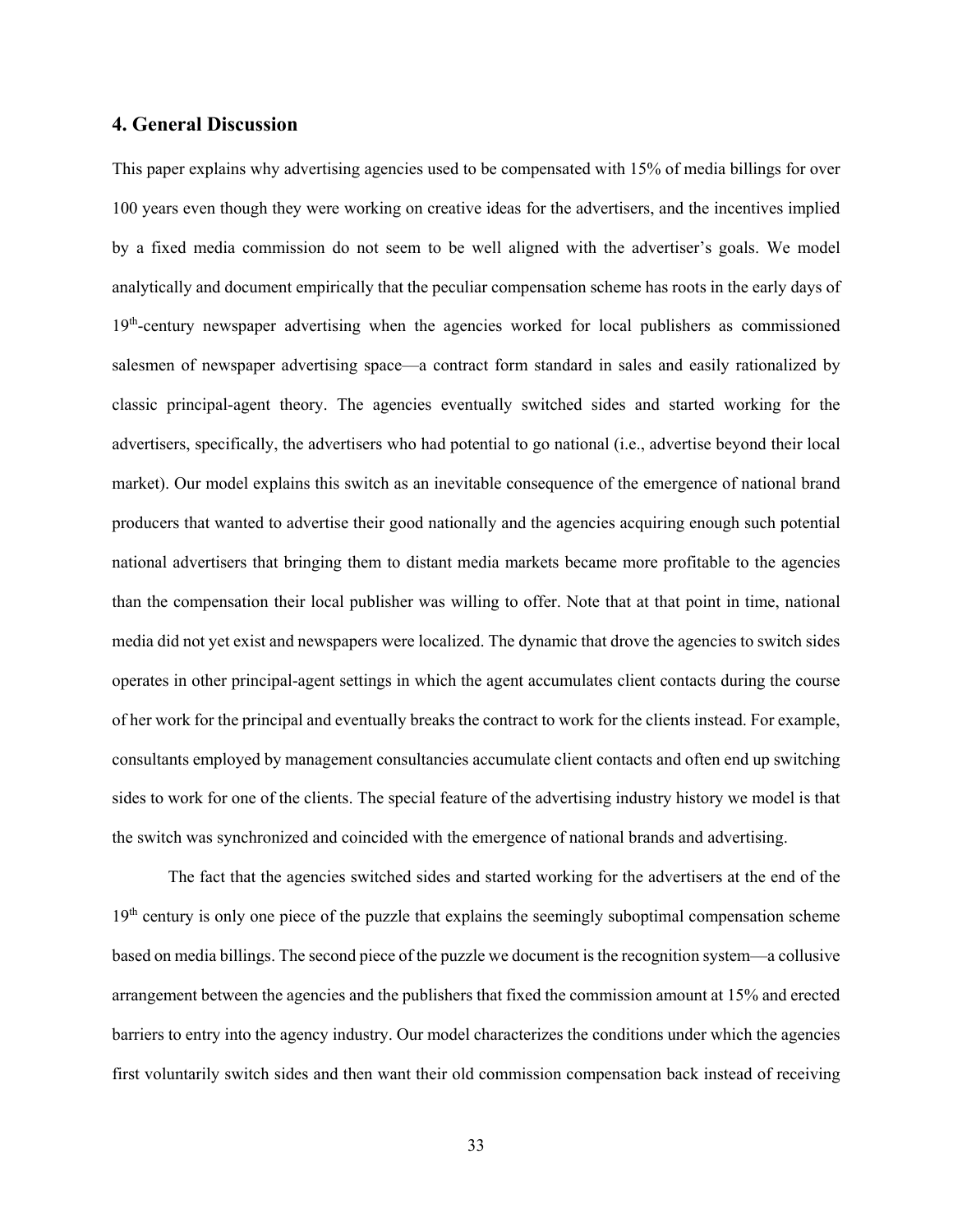competitive compensation based on the profit lift their creativity generates. We show these behaviors can happen under a wide range of parameters because cashing in the contact list at the time of switching sides reduces the outside options the agencies have, and so their old contracts are no longer available to them. Moreover, the national advertising market is much larger than the local market, so the agencies are willing to switch sides even when the expected commission available for creative work is much smaller than the commission they used to receive from publishers. In this case, colluding to get the old commission back is obviously beneficial even though the switch to work for the advertisers was voluntary.

The longevity of the collusive arrangement is surprising given the much more short-lived cartels that started at the same time, such as the Joint Executive Committee (JEC), analyzed by Ellison (1994). We can only speculate about the sources of this stability: unlike the JEC, which coordinated only among intermediaries (railroads shipping grain from suppliers in Chicago to customers on the East Coast), the advertising agency recognition system we document involves coordination of the intermediaries (the agencies) with the suppliers (the publishers). Moreover, advertising development and placement is a much more complex service than shipping grain, so the quality assurance embedded in the recognition system likely acted as an entry barrier. Perhaps the sources of the recognition system's longevity are in the features it shares with another long-lived collusive arrangement which we describe next.

The recognition system we describe has a parallel in the U.S. real estate industry, where the National Association of Realtors (NAR) has managed to sustain a collusive system that also involves a fixed commission and barriers to entry (Levitt, Syverson, and Ferreira 2008). Analogously for advertising agencies receiving a seemingly misguided commission on media billings, buyer agents in the U.S. receive a fixed commission on the price their client pays for the house. Also analogously, the agents started by representing sellers and only added buyer-side representation after the collusive Multiple Listing Service (MLS) was introduced. The NAR describes the MLS: "In the late 1800s, real estate brokers regularly gathered at the offices of their local associations to share information about properties they were trying to sell. They agreed to compensate other brokers who helped sell those properties, and the first MLS was born, based on a fundamental principal that's unique to organized real estate: Help me sell my inventory and I'll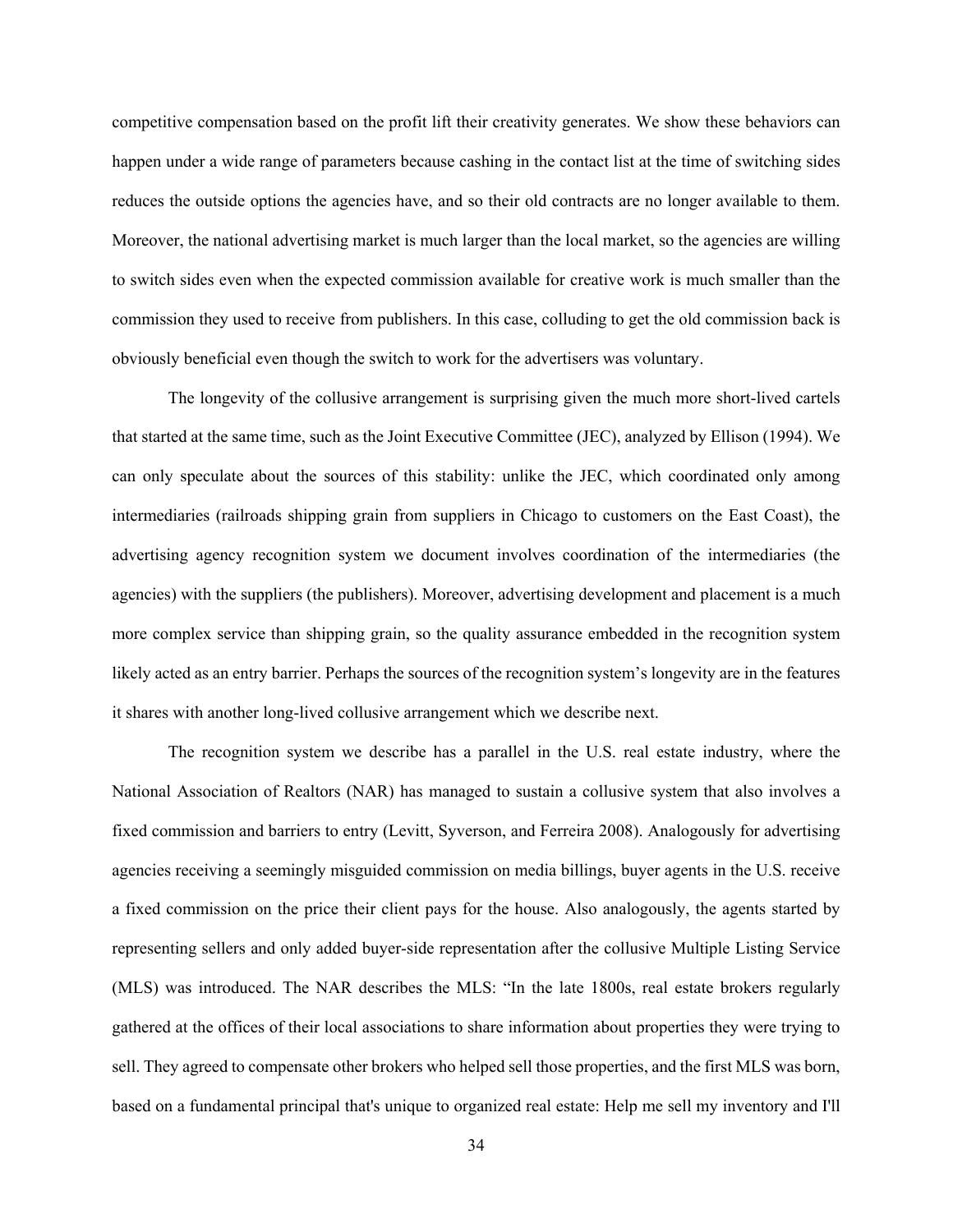help you sell yours."<sup>20</sup> Besides not being able to spell "principle," the NAR also signals the fundamental difficulty of compensating and motivating buyer's agents—agents in charge of buying (spending money) rather than selling (getting revenue)—a difficulty both the real estate and the advertiser agents share. Conceptually, the classic principal-agent results should apply on that side of the market as well, giving the buyer's agents an incentive to save money. However, such contracts are not common, at least to the extent of our knowledge. Instead, buyer's agents receive fixed commissions on the money spent or flat fees—both poorly aligned with the goals of the buyer. We hope our paper stimulates future research into the effective contracts for buyer's agents in both of these important markets and beyond.

 As we point out, the eventual demise of the commission-based compensation method and its replacement by a cost-based fee resulted from the breakup of the "recognition system" cartel with the emergence of independent media houses, specializing in media buying, and the subsequent unbundling phenomenon. Paying the agencies for their creative work as a percentage of a media budget that they no longer purchased on behalf of the advertiser no longer made sense.

 Our findings also have implications for today's advertising market, which is undergoing a rapid shift to programmatic digital display advertising, with spending on display ads surpassing the spending on search ads since 2016. The 2013–16 uptick in billings-based compensation visible in Figure 2 is driven almost entirely by the fact that the intermediaries involved in programmatic advertising (e.g., media agencies, platforms, ad exchanges, and other aggregators) tend to be effectively compensated with a commission on the money passing through them. Often called "tech fees," these commissions are ultimately paid by the advertiser, and whereas some are charged as commissions on the money spent, others are charged on a CPM basis (Beals and Elliott 2019). The ANA recently conducted at least three surveys regarding "media agency compensation" and discovered a lack of transparency in the way media agencies and other intermediaries spend the advertising budgets (Beals and Elliott 2019). So, history is repeating itself, and advertisers are again compensating their agencies on a commission basis instead of paying for added value.

<sup>&</sup>lt;sup>20</sup> https://www.nar.realtor/nar-doj-settlement/multiple-listing-service-mls-what-is-it, accessed 7/17/2021. The NAR is currently being investigated by the DOJ for anti-competitive practices.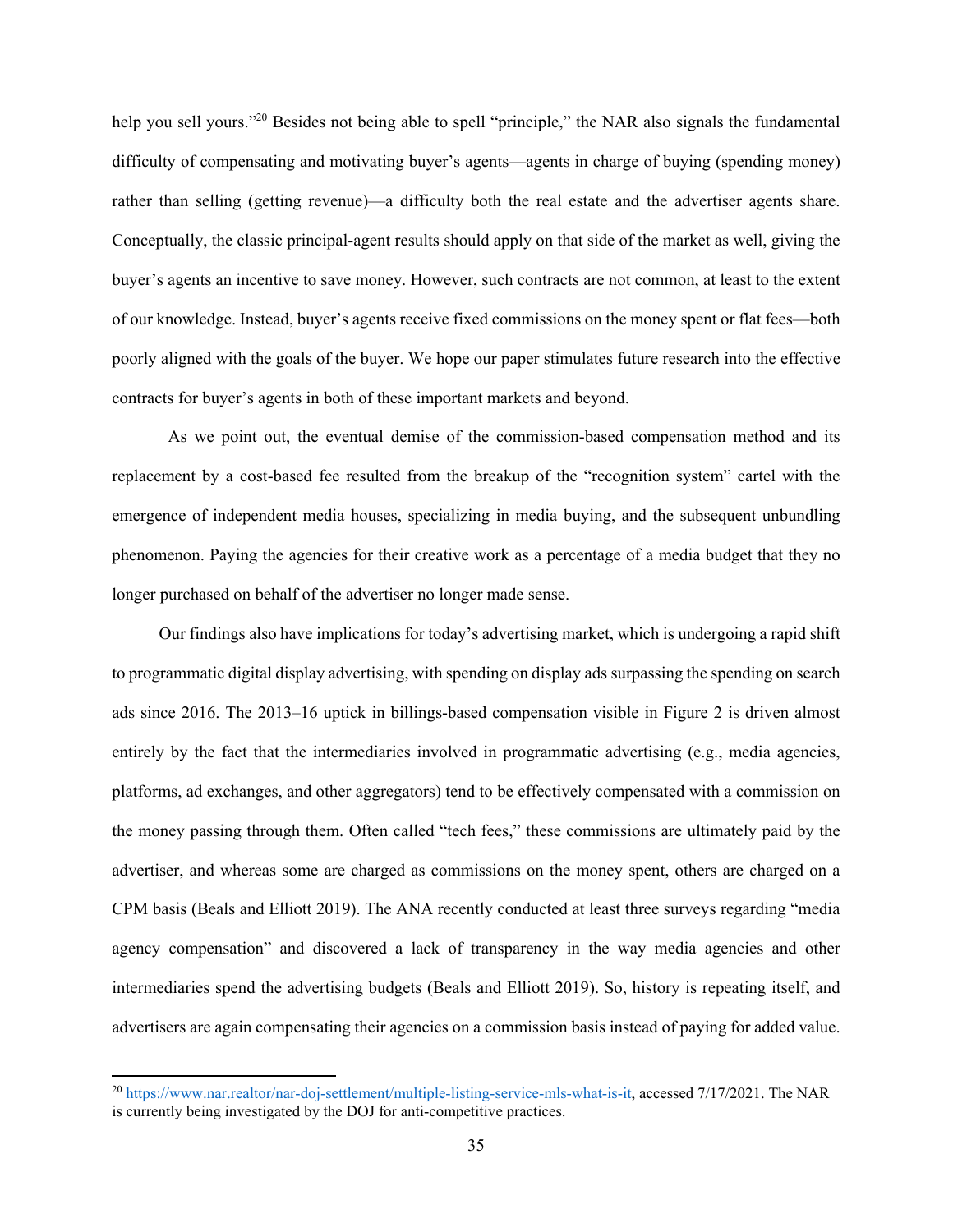Much like the newspaper advertising market of the latter half of the  $19<sup>th</sup>$  century, the programmatic display advertising market is currently in flux, evidenced by a lack of standardization and rapid changes in both the major players and market rules (Beals and Elliott 2019, Choi et al. 2020). As the market matures in the coming years, our findings suggest some major intermediaries will seek to collude with the publishers and retain the current lucrative billings-based compensation. Going forward, advertisers and regulators need to be careful about blindly embracing any sort of association of "certified" or "recognized" media agencies in the programmatic space, and they should be skeptical about any "standard contract" such an association promotes. Will the government have to step in to break up such an arrangement? Will regulatory effort be as unsuccessful as its analogue in 1956? Will some of the intermediaries eventually switch sides to work more explicitly for the advertisers, and start exclusively providing value-added creative services in return for fee-based compensation? Will such an unbundling in the digital advertising space lead to the demise of billings-based compensation? If any of the above happens, the history of ad agency compensation will be repeating itself.

# **References**

Appel, Marsha (2017). Defining Moments in Agency History | Evolution of Media Unbundling. Defining Moments in Agency History on aaaa.org

Arzaghi M, Berndt ER, Davis J, Silk AJ (2012) The Unbundling of Advertising Agency Services: An Economic Analysis. *Review of Marketing Science* 10(1): 1-51.

Association of National Advertisers, Inc. (1992,1995,1998,2001,2004,2007,2010,2013,2016) Trends in Agency Compensation. Association of National Advertisers, New York.

Association of National Advertisers, Inc. (1976,1979,1983,1986,1989) Current Advertiser Practices in Compensating Their Advertising Agencies. Association of National Advertisers, New York.

Basu AK, Lal R, Srinivasan V, Staelin R (1985) Salesforce Compensation Plans: An agency Theoretic Perspective. *Marketing Science* 4(Fall):267-290.

Beals, David and Brittany Elliott (2019). Media Agency Compensation Practices. ANA.

Bronnenberg Bart J., Dhar Sanjay K., Dubé Jean-Pierre (2007). Consumer Packaged Goods in the United States: National Brands, Local Branding. *Journal of Marketing Research* 44(1): 4-13.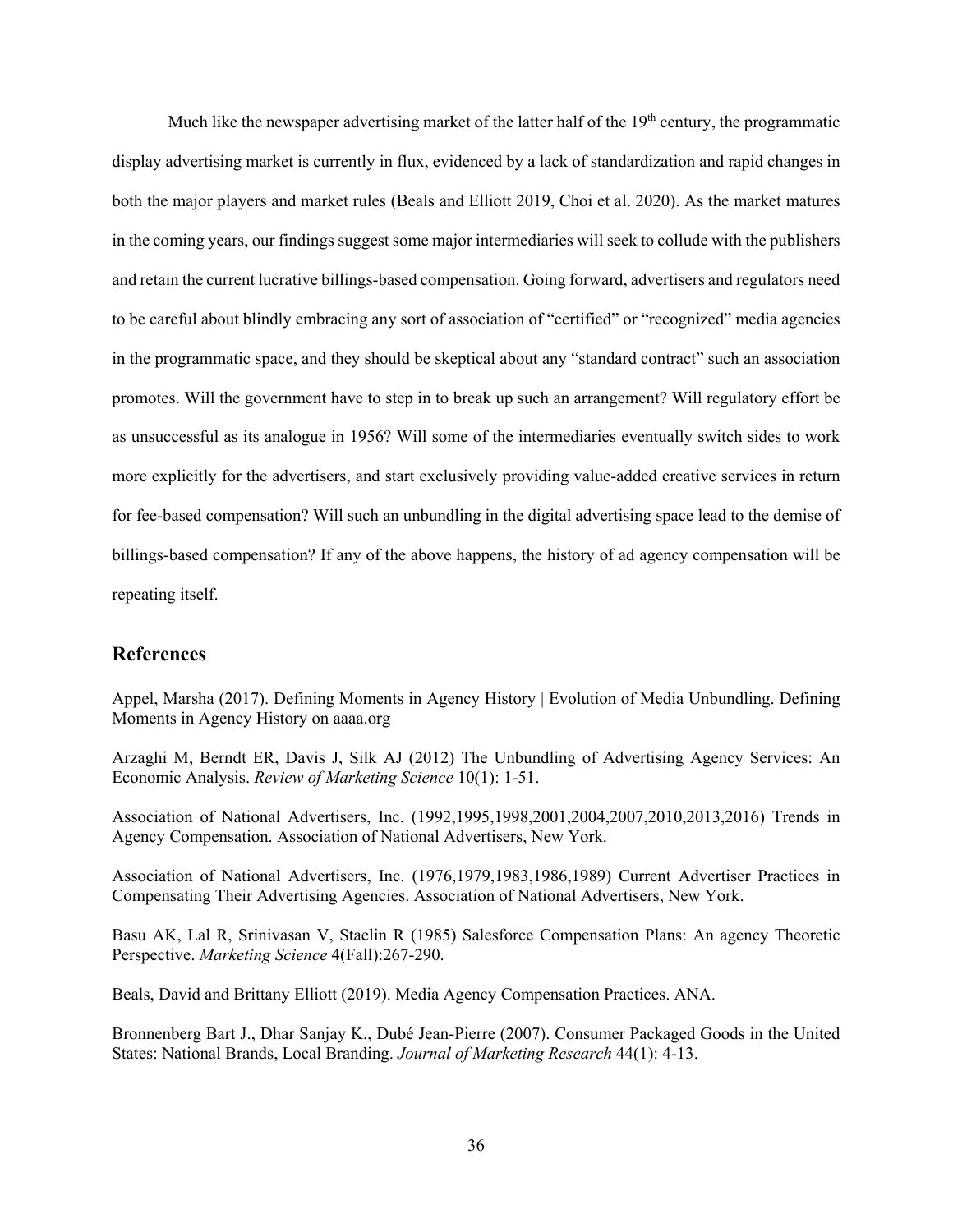Buzzell, Robert. John Quelch and Walter Salmon (1990). The costly bargain of trade promotion. *Harvard Business Review* 68 (2). 141-9.

Choi , Hana and Carl F. Mela and Santiago R. Balseiro and Adam Leary (2020), "Online Display Advertising Markets: A Literature Review and Future Directions", *Information Systems Research* 31 (2), 556-575.

Ellison, Glenn (1994). Theories of Cartel Stability and the Joint Executive Committee. *The RAND Journal of Economics* 25(1): 37-57.

Fowler (1900) Fowler's Publicity: An Encyclopedia of Advertising and Printing and all that Pertains to the Public-seeking side of Business (Boston).

Fudenberg, Drew and Luis Rayo. (2019) Training and Effort Dynamics in Apprenticeship. *American Economic Review* 109 (111), 3780-3812.

Gamble FR (1959) Advertising Agency Costs & Profits. *Harvard Business Review* 37 (November-December):103-112.

Goode K (1933) Manual of Modern Advertising (Greenburg).

Gross I (1972) The Creative Aspects of Advertising. *MIT Sloan Management Review* 14(1):83–109.

Grossman S, Hart O (1983) An Analysis of the Principal-Agent Problem. *Econometrica* 51(January):7-45.

Gundlach ET (1931) Facts and Fetishes in Advertising (Consolidated Book Publishers).

Haase AE, Lockley LC, Digges IW (1934) Advertising Agency Compensation: Theory, Law, and Practice. Association of National Advertisers, New York.

Hao Z (2005) Incentive-based compensation to advertising agencies: A principal–agent approach. *International Journal of Research in Marketing* 22(3):255-275

Holland DR (1981) The Great Tradeoff. Ad Age. 51:41-42 (July 6).

Holmstrom B (1979) Moral Hazard and Observability. *Bell Journal of Economics* 10 (Spring):74-91.

Holmstrom B, Milgrom P (1987) Aggregation and Linearity in the Provision of Intertemporal Incentives. *Econometrica* 55(March):303-328.

Holmstrom B, Milgrom P (1991) Multitask Principal-Agent Analysis: Incentive Contracts, Asset Ownership and Job Design. *Journal of Law, Economics and Organization* 7:24-52.

Horsky D, Horsky S, Zeithammer R (2016) The Modern Advertising Agency Selection Contest: A Case for Stipends to New Participants*. Journal of Marketing Research* 53(5):773-789.

Horsky, S., S. C. Michael, and A. J. Silk (2012), The Internalization of Advertising Services: An Inter-Industry Analysis. *Review of Marketing Science* 10: 1-37.

Horsky S (2006) The Changing Architecture of Advertising Agencies. *Marketing Science* 25(4):367–383.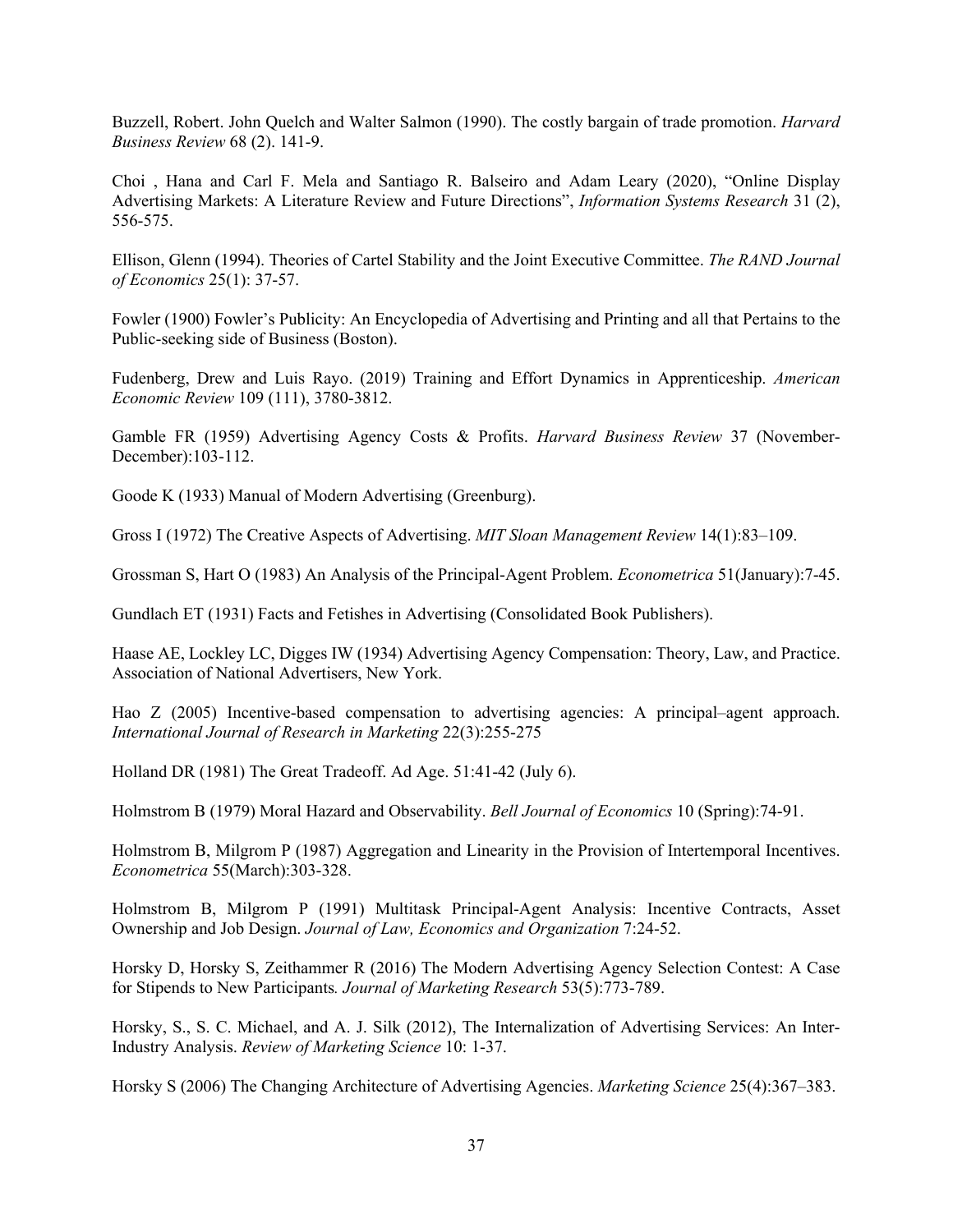Jensen MC, Meckling WH (1976) Theory of the Firm: Managerial Behavior, Agency Costs and Ownership Structure. *Journal of Financial Economics* 3(4):305-360.

Klaw S (1956) Advertising: The Battle of 15 Per Cent. *Fortune*. October:142-220.

Levitt, Steven D., Chad Syverson, and Fernando Ferreira. "Antitrust Implications of Outcomes When Home Sellers Use Flat-Fee Real Estate Agents." Brookings-Wharton Papers on Urban Affairs, 2008, 47-93.

New York Times (1926) Testifies on Advertising. (May 6), 13.

New York Times (1927) Charges Blacklisting on Its Advertising. (December 6), 52.

New York Times (1956a) Ad Men Support commission Pay. William M. Freeman (April 29), 61.

New York Times (1956b) News of the Advertising and Marketing Fields. (May 2), 40.

New York Times (1956c) Ad Group Studies Rate System, Decides against Hasty Changes. William M. Freeman (March 15), 45,56.

New York Times (1958) Advertising: Commission Hatchet is Buried. Carl Spielvogel (November 12), 60.

New York Times (1960a) Advertising: Shell and Ogilvy Try a Fee Instead of 15%. Robert Alden (November 16), 58.

New York Times (1960b) Advertising: Flat Fee Comes as a Surprise. Robert Alden (November 21).

Pope D (1983) The Making of Modern Advertising (Basic Books, New York).

Sheldon GH (1925) Advertising Elements and Principles (Harcourt, Brace and Company, New York).

Schmalensee R, Silk AJ, Bojanek R (1983) The Impact of Scale and Media Mix on Advertising Agency Costs. *The Journal of Business* 56(4):453-475.

Silk AJ, Berndt ER (1993) Scale and Scope Effects on Advertising Costs. *Marketing Science* 12(1):53-72.

Silk AJ, Berndt ER (1994) Costs, Institutional Mobility Barriers, and Market Structure: Advertising Agencies as Multiproduct Firms. *Journal of Economics & Management* 3(3):437-480.

Spake D, D'Souza G., Crutchfield T, and Morgan R (1999) Advertising Agency Compensation: An Agency Theory Explanation. *Journal of Advertising* 28(3):53-72.

Tungate M (2007) Adland: A Global History of Advertising (Kogan Page Limited).

Villas-Boas JM (1994) Sleeping with the Enemy: Should Competitors Share the Same Advertising Agency?" *Marketing Science* 13(1):190–202.

Wernerfelt, Birger, Alvin Silk and Shuyi Yu (2021) Internalization of Advertising Services: Testing a Theory of the Firm. *Marketing Science*. Published online in Articles in Advance 23 Aug 2021

Young JW (1933) Advertising Agency Compensation. In Relation to the Total Cost of Advertising (The University of Chicago Press, Chicago, IL).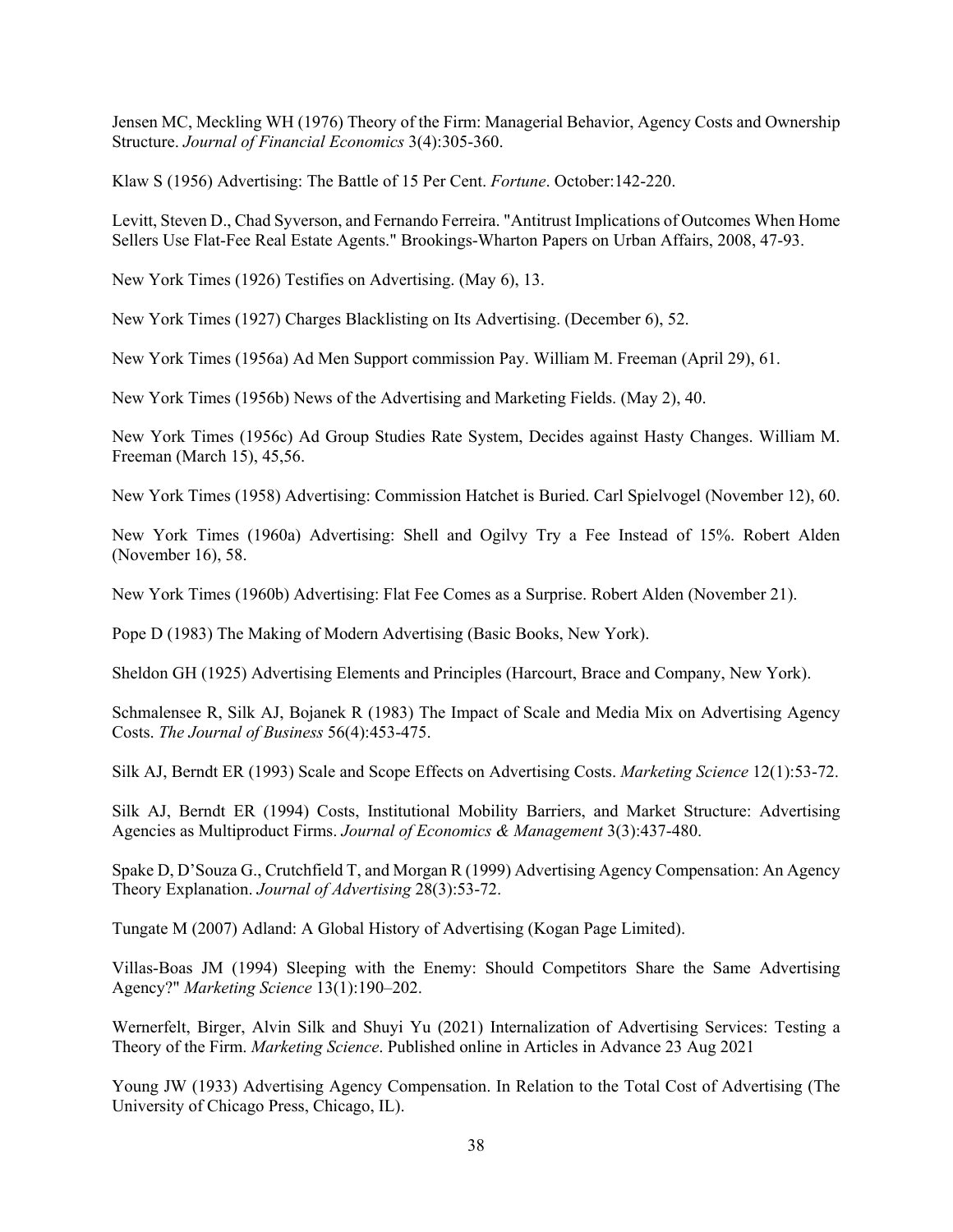## **Appendix**

#### **Standard preliminaries for tractability**

Throughout, we assume linear contracts of the form  $s+cX$ , where X is the (either new or all, does not matter) advertising revenue of the publisher, *s* is salary, and *c* is commission.

*Revenue linear in effort:* The key simplification arising from the CARA utility assumption is that when the payoff follows a Normal  $(\mu, \sigma^2)$  distribution, the certainty equivalent of a CARA agent with risk aversion

*r* is  $\mu - \frac{1}{2}r\sigma^2$ . So, if the advertising revenue is linear in effort, an additive error works: the output of agent's effort *e* is  $X = \beta(e + \theta)$ , where  $\theta$  is a normal shock with variance  $\sigma^2$ . Then, the agent's certainty equivalent .

of the entire advertising revenue is  $\beta e - \beta^2 \frac{r \sigma^2}{2}$ expected revenue<br>risk premium 2  $\beta e - \beta^2 \frac{r \sigma}{r^2}$  $\sim$   $^{2}$ 

*Quadratic cost of effort:* Because the output is linear in effort, a convex cost is needed for concavity of the agent's objective function, and the quadratic specification is tractable in closed form, resulting in a linear first-order condition:

$$
e^* = \arg \max_{e} \underbrace{g}_{\text{salary}} + \underbrace{c \beta e}_{\text{expected bonus}} - \underbrace{\frac{k}{2} e^2}_{\text{cost of effort}} - \underbrace{\frac{r \sigma^2}{2} (c \beta)^2}_{\text{risk premium}} = \arg \max_{e} c \beta e - \frac{k}{2} e^2
$$
  

$$
FOC: 0 = c \beta - k e^* \Leftrightarrow e^* = \frac{c \beta}{k} \quad (IC)
$$

At this optimal level of effort, the agent receives  $s + \frac{(1 - kr\sigma^2)}{2l}(c\beta)$  $\left(1-kr\sigma^2\right)_{(-\alpha)^2}$ 2 *kr*  $s + \frac{c}{c}$  *c k*  $+\frac{(1-kr\sigma^2)}{2k} (c\beta)^2$ .

Observe: sign of  $1 - kr\sigma^2$  is not a priori clear. Let's assume throughout that it is negative; that is, costs and/or risk aversion and/or variance are high enough. It is then clear that the agent does *not* benefit from increased marginal effectiveness of effort *cβ.*

*Risk-neutral principal:* A publisher exists who maximizes the expected revenue minus expected compensation to the agent. Observe: the parameter *r* capturing agent risk aversion and parameter *σ* capturing the variability of the shock to effort appear only in the agent's preferences, only once and only multiplied together. Hence, let  $V = r\sigma^2$  capture risk in general.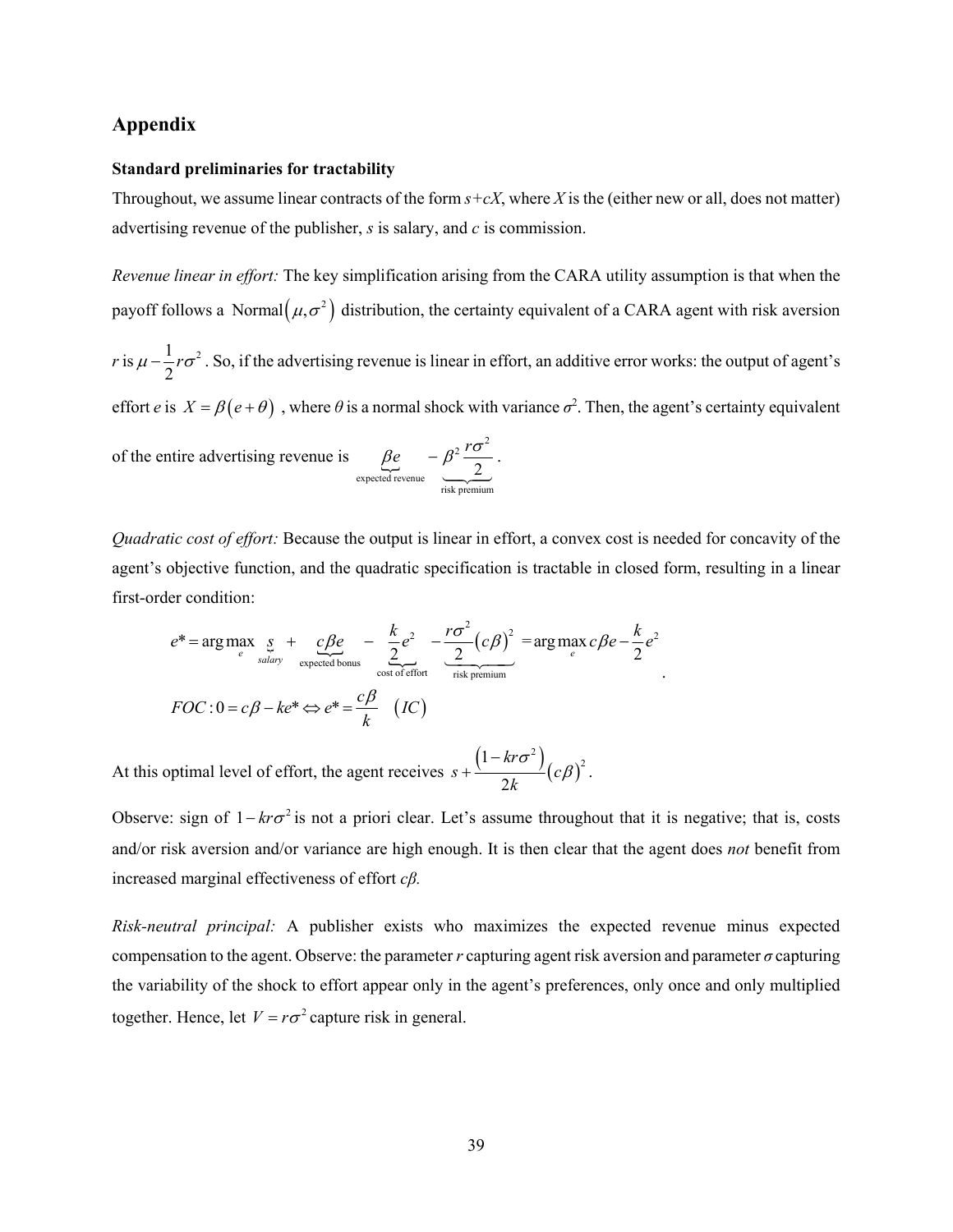#### **Proof of Lemma 1**

The publisher solves

$$
e^{**} = \arg \max_{e} \alpha + (1 - c)\beta e - s \text{ subject to } c\beta = ke \quad (IC)
$$
  
and subject to:  $s + c\beta e - \frac{k}{2}e^{2} - \frac{r\sigma^{2}}{2}(c\beta)^{2} = \underline{w} \quad (IR, which binds)$ 

where  $w$  is the best change in wealth available to the agent outside of this contract. Note the IR is expressed in terms of the certainty equivalent flowing from the CARA assumption.

Substituting the base salary into the problem shows the publisher wants to maximize the total certainty equivalent subject to the IC:

.

.

$$
e^{**} = \arg \max_{e} \alpha + \beta e - \frac{k}{2} e^2 - \frac{r \sigma^2}{2} (c \beta)^2 - \underline{w}
$$
 subject to  $c\beta = ke$  (IC).

Plugging in the IC constraint and omitting the parts of revenue that do not depend on *e* results in

$$
e^{**} = \arg\max_{e} \beta e - \frac{k}{2} e^{2} - \frac{r\sigma^{2}}{2} (ke)^{2}
$$
  
FOC:  $\beta - ke - rk^{2} \sigma^{2} e = 0 \Leftrightarrow ke = \frac{\beta}{1 + rk\sigma^{2}} \Leftrightarrow c = \frac{1}{1 + rk\sigma^{2}}$ 

The publisher thus makes  $\alpha - \underline{w} + \frac{P}{2k(1 + kV)}$  $2k(1)$ *w*  $k(1+kV)$  $\alpha - w + \frac{\beta}{\gamma + w}$  $^{+}$ . QED Lemma 1

**Proof of Lemma 2**: Suppose the competitor has set her maximum creativity level to *N*. The focal agent's expected payoff from the contest, that is, the expected creativity commission *p* he receives when setting his level to some  $M \leq N$ , is

$$
E(p) = E_{\pi} \Big[ \Pr(Y < \pi) E(\pi - Y | Y < \pi) \Big] = E_{\pi} \Bigg[ \frac{1}{N} \int_{0}^{\pi} (\pi - y) dy \Bigg] = E_{\pi} \Bigg[ \frac{\pi^2}{2N} \Bigg] = \frac{M^2}{6N}.
$$

The best response of the focal agency to the competitor is thus

$$
M^{**}(\gamma, N) = \arg \max_{M} E(p) - (r + \gamma) \frac{Var(p)}{2} = \arg \max_{M} \frac{M^2}{6N} - (r + \gamma) \frac{M^3 (3N - M)}{36N^2} =
$$
  
=  $\frac{N}{8(r + \gamma)} \left[ 9(r + \gamma) + \sqrt{3} \sqrt{\frac{(r + \gamma)(27N(r + \gamma) - 128)}{N}} \right]$ 

In a symmetric equilibrium,  $M^{**}(\gamma,M) = M$ , which solves to  $M^{**}(\gamma) = \frac{24}{5(\gamma+r)} < M^{*}(\gamma)$  $M^{**}(\gamma) = \frac{24}{\gamma} < M$  $\gamma = \frac{1}{5(\gamma + r)} < M^*(\gamma)$ γ  $=\frac{2\pi}{\pi}$  <  $^{+}$ . It can be

shown that when the competitor plays *M\*\*,* deviating above this value (a possibility not explicitly covered in the above derivation) is not profitable. The equilibrium level of creativity commission is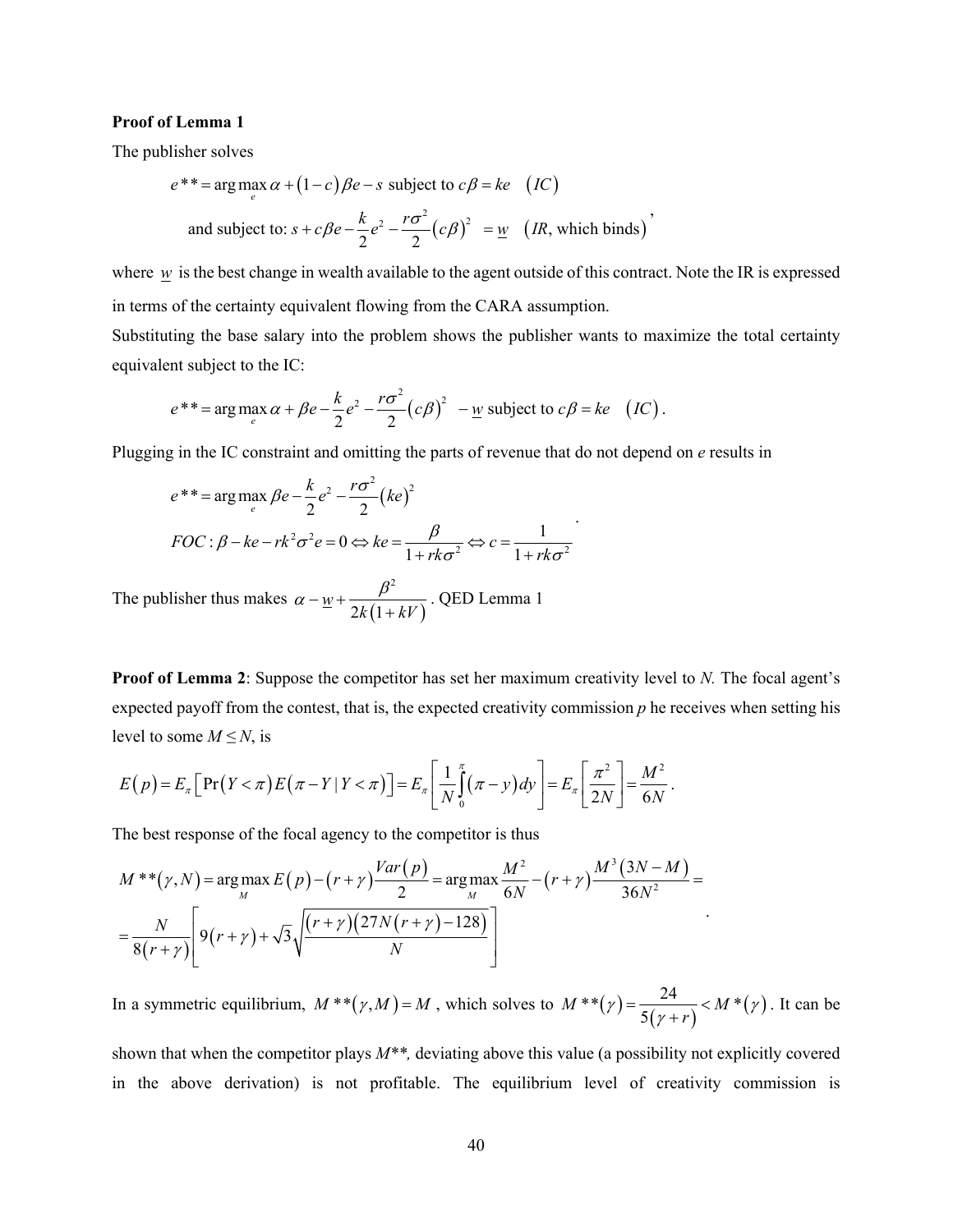$(\gamma)$  =  $\frac{M^{**}(\gamma)}{2}$  $E[p^{**}(\gamma)] = \frac{M^{**}(\gamma)}{6} = \frac{4}{5(\gamma + r)}$ *r*  $\left[\gamma\right]$  =  $\frac{M^{**}(\gamma)}{2\gamma}$  $\left[ p^{**}(\gamma) \right] = \frac{1}{6}$   $\frac{1}{6}$   $\left[ \frac{1}{2}$   $\frac{1}{2}$  and the net creativity commission retained by the agency after its costs

is 
$$
E(p^{**}(\gamma)) - (r + \gamma) \frac{Var(p^{**}(\gamma))}{2} = \frac{16}{25(\gamma + r)}
$$
. QED Lemma 2

Proof of Lemma 3: 
$$
2\delta\nu\alpha_T > \Pi(\beta_{T+1}) \Leftrightarrow \frac{32\nu \sum_{j=1}^{T-1} \beta_j}{25(\gamma + r)k(1 + kV)} > \frac{\beta_{T+1}^2}{2k(1 + kV)} \Leftrightarrow \frac{\nu}{\gamma + r} > \frac{25\beta_{T+1}^2}{64\sum_{j=1}^{T-1} \beta_j}
$$
. QED L.3

**Proof of Proposition 1:**  $1 > \frac{\delta}{\delta} > \frac{\Pi(\beta_{T+1})}{\Pi(\beta_{T+1})}$  $(\beta_{\scriptscriptstyle\mathcal{T}-1})$ 1 1 1 2 *T*  $c-2\Pi(\beta_{\scriptscriptstyle T}$  $\delta$   $\Pi(\beta$  $\beta_{\rm i}$  $\ddot{}$  $\overline{a}$  $>\frac{\delta}{c} > \frac{\Pi(\beta_{T+1})}{2\Pi(\beta_{T-1})}$  is just a combination of  $\delta < c$  needed to prefer the old

commission to the expected creative commission in  $T+2$ , and  $\frac{\delta}{\delta} > \frac{\Pi(\beta_{T+1})}{\Pi(\beta_{T+1})}$  $(\beta_{\scriptscriptstyle \tau -1})$ 1  $2\Pi\big(\beta_{\scriptscriptstyle T-1}$ *T*  $c-2\Pi(\beta_{\scriptscriptstyle T}$  $\delta$   $\Pi(\beta$  $\beta_{\scriptscriptstyle 2}$  $\ddot{}$  $\overline{a}$  $>\frac{\Pi(\beta_{T+1})}{2\Pi(\beta_{T-1})}$ , which is sufficient for advertisers switching sides in  $T+1$  because it implies  $2\delta v\alpha_T > \Pi(\beta_{T+1})$ . To see the sufficiency, note that by definition of *T*,  $c\nu\alpha_T > \Pi(\beta_{T-1})$  , so  $2\delta\nu\alpha_T > \frac{2\delta\Pi(\beta_{T-1})}{c}$  $\delta v \alpha_{T} > \frac{2 \delta \Pi(\beta_{T-1})}{2}$ , which in turn exceeds  $\Pi(\beta_{T+1})$  as required for advertisers switching sides when  $\frac{\delta}{\delta} > \frac{\Pi(\beta_{T+1})}{\Pi(\beta_{T+1})}$  $(\beta_{\scriptscriptstyle T-1})$ 1  $2\Pi\big(\beta_{\scriptscriptstyle T-1}$ *T*  $c-2\Pi(\beta_7$  $\delta$   $\Pi(\beta$  $\beta_i$  $\ddot{}$ i,  $>\frac{\Pi(\beta_{T+1})}{2\Pi(\beta_{T-1})}$ . Plugging in the definition of  $\Pi$  completes the proof. The necessary and sufficient condition can be derived using Lemma 3, which shows  $2\delta\nu\alpha_{\scriptscriptstyle T} > \Pi(\beta_{{\scriptscriptstyle T}+1}) \Leftrightarrow \frac{\nu}{\nu+1} > \frac{25\beta_{{\scriptscriptstyle T}+1}^2}{\frac{T-1}{\nu}}$ 1 64  $\sigma_T > \Pi(\beta_{T+1}) \Leftrightarrow \frac{V}{\sigma_{T+1}} > \frac{25p_T}{T-1}$ *j j r*  $\delta\nu\alpha_{_T} \!>\! \Pi\!\left(\beta_{_{T+1}}\right) \!\Leftrightarrow\! \!\! \frac{\nu}{\sqrt[-1]{\varepsilon}} \!>\! \frac{25\beta_{_T}}{\sqrt[-1]{\varepsilon}}$  $\gamma + r$  64 $\sum \beta$  $>\Pi(\beta_{T+1}) \Leftrightarrow \frac{V}{\gamma_{T+1}} > \frac{2\Im \mu_{T+1}}{T-1}$  $=$  $+r \left( 64 \right)$ , and so  $\frac{\delta}{\epsilon} = \frac{16(1+kV)}{25(1+kV)}$  $(\gamma+r)$  $(1+kr\sigma^2)\beta_{T+1}^2$ 1 1  $16(1+kV)$  (1)  $25(r+r)$  4 *T T j j*  $(kV)$   $(1+kr)$ *c*  $25(y + r)$  $\delta$  16(1+kV)  $(1+kr\sigma^2)\beta$  $(\gamma + r)$   $4v \sum \beta$  $^{+}$  $\overline{a}$  $\overline{a}$  $=\frac{16(1+kV)}{25(1+\frac{k}{2})}\geq \frac{(1+\frac{k}{2})^{2}}{25(1+\frac{k}{2})^{2}}$  $+r)$   $4v\sum_{1}^{T-1}$ . QED Proposition1.